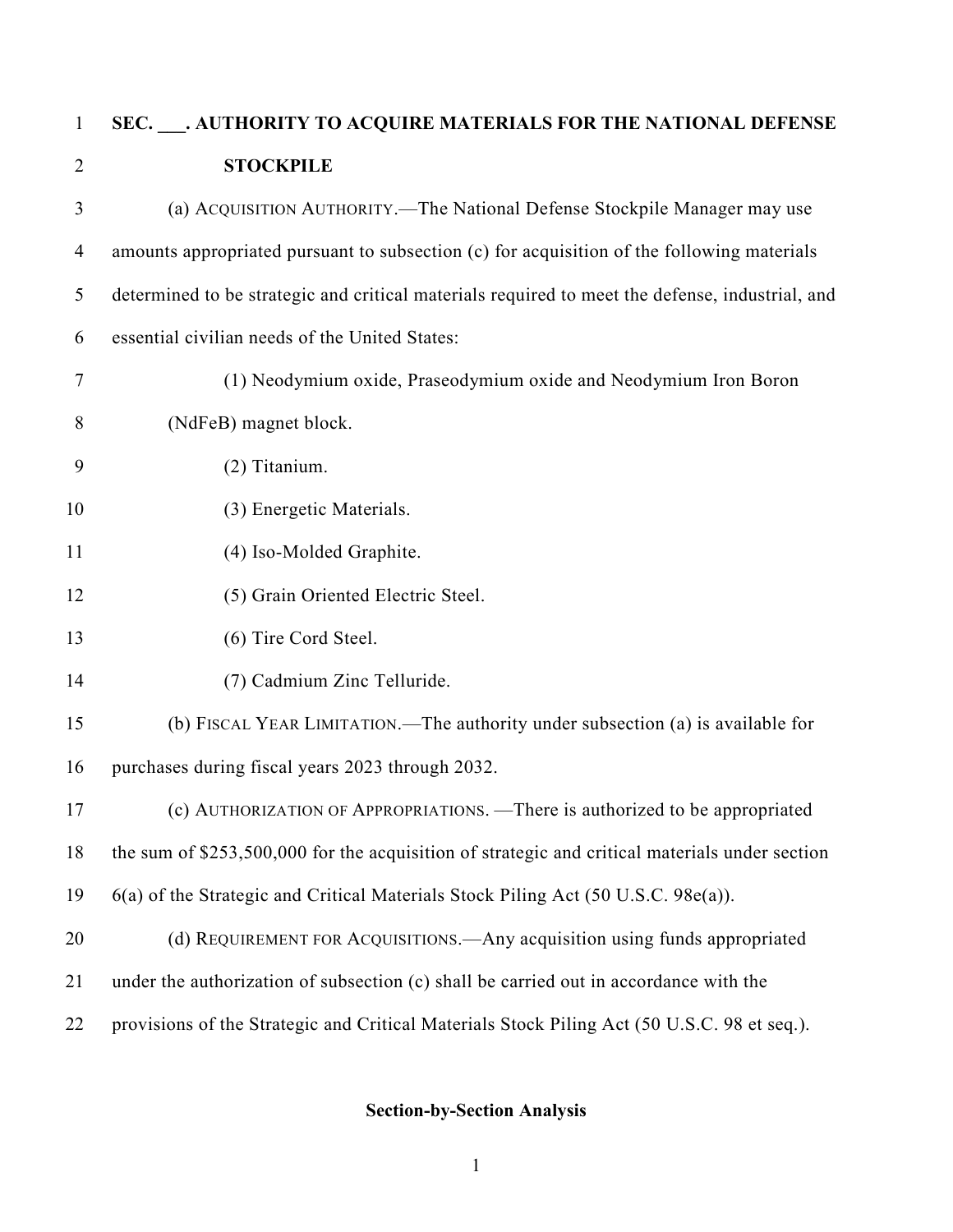This proposal would authorize acquisition of certain materials for the National Defense Stockpile (NDS) under the Strategic and Critical Materials Stock Piling Act (Act).

#### **ACQUISITION**

Subsection (a) of this proposal would provide authority under section  $5(a)(1)$  of the Act (50 U.S.C. 98d(a)(1)) to acquire strategic and critical materials for the Stockpile.

The materials for which acquisition authority is requested have been identified as necessary to meet the military, industrial, and essential civilian needs of the United States through a rigorous analytical requirements determination process and are identified in the 2017, 2019, and 2021 Biennial Report to the Congress on Stockpile Requirements (Report). The Report is prepared pursuant to the Act, which applies a rigorous analytical process to identify strategic and critical materials required to sustain the United States during various military conflict scenarios developed by the Under Secretary of Defense for Policy. A discussion of the materials follows.

Neodymium oxide, Praseodymium oxide and Neodymium Iron Boron (NdFeB) magnet block. The United States does not possess the industrial capability to manufacture a type of rare earth permanent magnets (REPM) known as neodymium-iron-boron (NdFeB) magnets. Stockpiling REPMs and related raw materials is a cost-effective, relatively quick albeit short-term stopgap solution to the U.S.'s foreign reliance on REPMs. Numerous weapon systems rely upon NdFeB magnets to function, and a disrupted foreign supply would similarly disrupt the manufacture of these systems. Select critical NdFeB magnet applications include Joint Direct Attack Munition (JDAM) kits, multiple radar systems, and a next-generation submarine propulsion system.

DLA Strategic Materials recommends implementing a stockpiling strategy for NdFeB magnets consisting of separate Nd oxide and Pr oxide in order to provide operational flexibility to manufacturers of NdFeB magnets should there be a requirement for a particular magnet specification. Stockpiling large quantities of NdFeB magnet block or NdFeB alloy has several limitations, most notably technological obsolescence and shelf life. Furthermore, there are currently about 80 different grades of NdFeB magnets making a grade determination highly uncertain, a problem compounded by the existence of several business proprietary blends of NdFeB magnet materials in defense platforms.

While there are noted limitations with storing multiple grades of magnetic block, DLA Strategic Materials is aware of a specific grade of NdFeB magnet block that meets military specifications. Having some of the material in the block form will shorten the manufacturing time. DLA Strategic Materials recommends acquisition of magnet block, along with the Nd oxide and Pr oxide, as part of an overall risk mitigation strategy.

Titanium. Titanium can be alloyed with iron, aluminum, vanadium, and molybdenum, and others to produce strong, lightweight alloys for aerospace, military, industrial processes, automotive, agriculture, and medical products. The two most useful properties of titanium are corrosion resistance and strength-to-density ratio, the highest of any metallic element. These properties along with its relatively high melting point (more than 1,650 °C or 3,000 °F) makes titanium ideal for rotating fan blades in jet engines.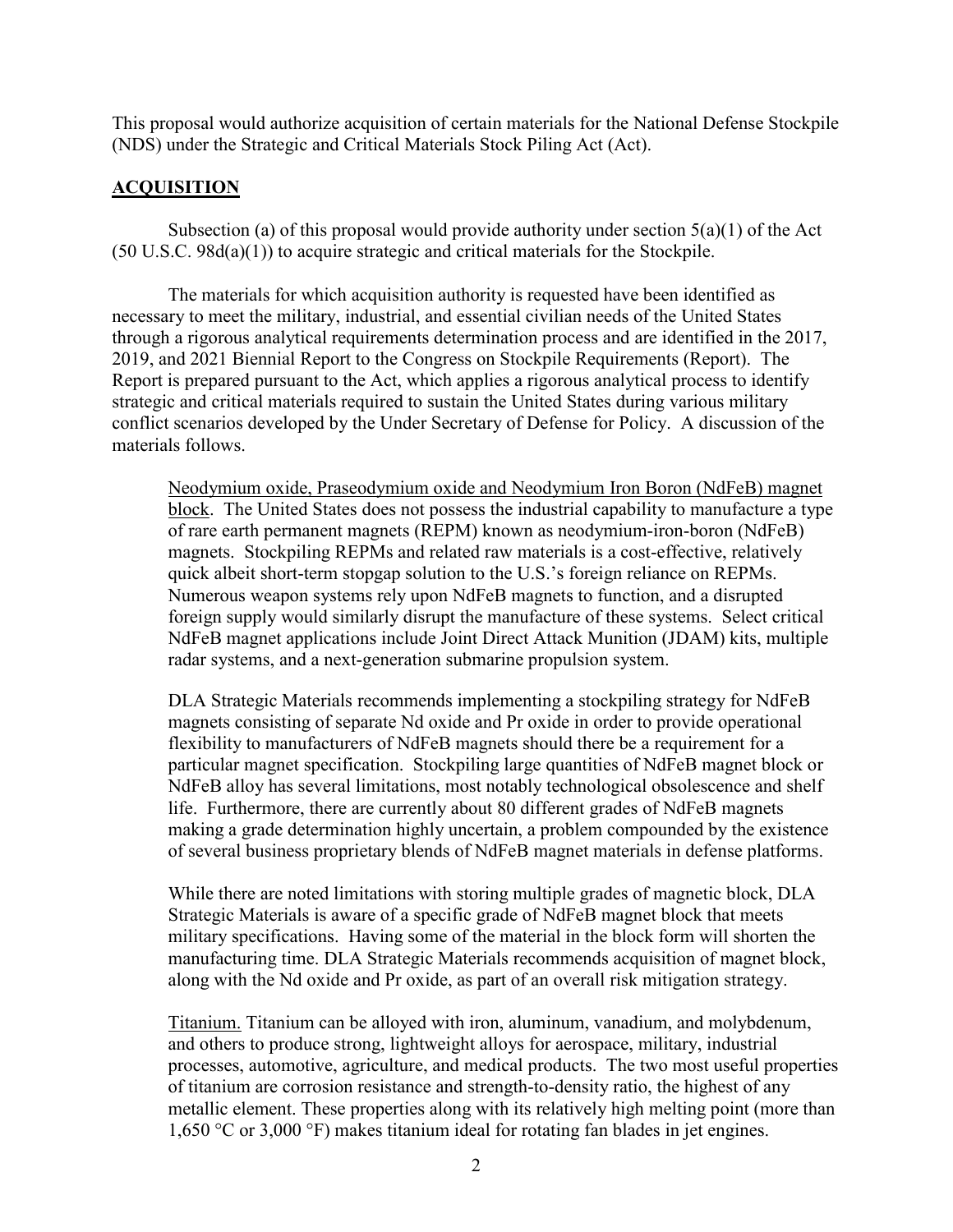Energetic Materials. Energetic materials include propellants, pyrotechnics, and explosives and are used across DoD weapon systems and munitions in mission critical applications such as rockets, missiles, ammunition, and pyrotechnic devices. Propellants are necessary to deliver the weapon system to its intended target and are currently used in military rockets and missiles. Pyrotechnics are critical components of devices used as decoys, obscurants, combat simulators, and signals. They are required to ignite and burn in a specific manner and produce specific colors and intensities of light or smoke. Explosives are used in munitions as the main charge in warheads and in the fuses, primers, and detonators used to initiate the main charge.

Iso-Molded Graphite. Iso-Molded Graphite is considered a higher performing material than more common forms of synthetic graphite (i.e., it possesses superior mechanical and thermal properties). Iso-molded graphite has higher density, strength, and material isotropy (possessing the same properties in all directions).

Grain Oriented Electric Steel. GOES is a special, low electrical steel with high levels of silicon  $(0.6\% - 6\%$ , average 3.5% silicon). The grains in the steel grow during secondary crystallization and cold rolling orients the grains. This process, which requires very high surface pressure, is what imparts magnetic properties to GOES. The magnetic properties prevent core losses in electrical transformers (typically 0.5 W per pound) which allows for less core material and, therefore, lower weight.

Tire Cord Steel. Steel is a component of modern radial tires for passenger cars and light trucks, as well as for heavy trucks. In order to make steel-belted radial tires, virgin steel made from iron ore is cast into steel billets which are then rolled into steel rods. Virgin steel is needed rather than recycled steel to prevent "inclusions" that might result from impurities in scrap. Tire-quality steel wire rod also conforms to additional specifications imposed by the cord fabricators regarding surface properties and other requirements.

Cadmium Zinc Telluride. CZT is a room temperature single crystal semiconductor manufactured by the material being grown into a single crystal boule and then sliced into substrates. CZT is used in radiation and infrared detection systems.

**Resource Information:** The National Defense Stockpile Transaction Fund (T-Fund) has a Fiscal Year 2021 ending unobligated balance of \$262 million. Budgeted costs of the Stockpile average \$74.8 million per annum for fiscal years 2023-2027. The Fiscal Year 2023 DoD budget includes appropriated funding for the NDS in the amount of \$253.5 million. The resources impacted are reflected in the table below and are included within the Fiscal Year (FY) 2023 President's Budget Request

|                                       | <b>Budget Table</b> |            |            |                   |            |        |                    |              |                                  |
|---------------------------------------|---------------------|------------|------------|-------------------|------------|--------|--------------------|--------------|----------------------------------|
|                                       | <b>FY</b><br>2023   | FY<br>2024 | FY<br>2025 | <b>FY</b><br>2026 | FY<br>2027 | B<br>A | <b>BLI/S</b><br>AG | <b>Total</b> | Appropriation                    |
| <b>Budget</b><br>( <i>SMillions</i> ) | \$88.36             | \$63.94    | \$75.23    | \$73.27           | \$73.27    | 4      | <b>UNDD</b>        | \$374.07     | National<br>Defense<br>Stockpile |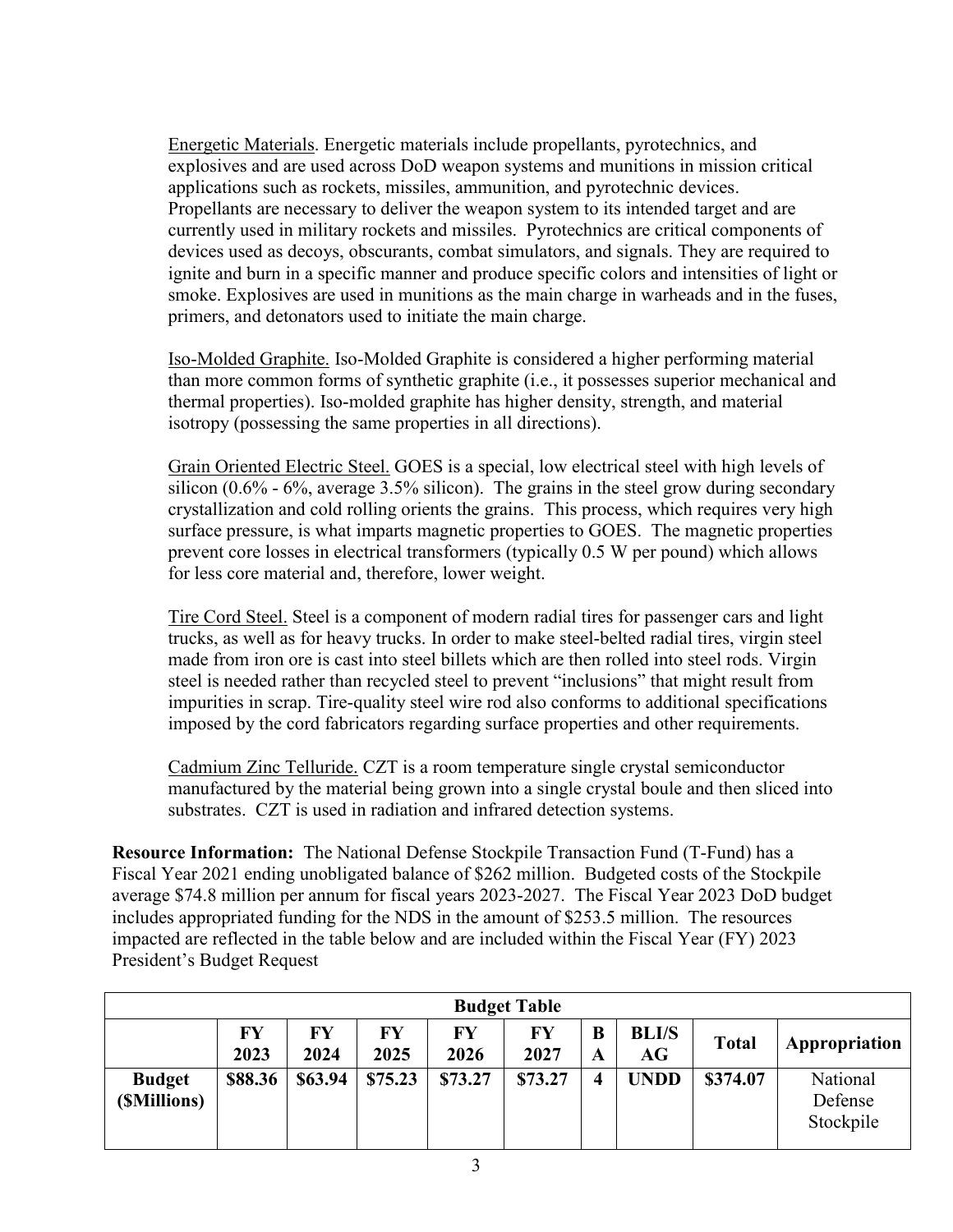|                                                 |               |         |         |         |                                          |  |          | Transaction<br>Fund                                     |
|-------------------------------------------------|---------------|---------|---------|---------|------------------------------------------|--|----------|---------------------------------------------------------|
|                                                 |               |         |         |         | <b>Proposed Acquisitions (SMillions)</b> |  |          |                                                         |
| <b>Material</b>                                 | Appropriation |         |         |         |                                          |  |          |                                                         |
| Nd-Pr<br>Oxide and<br>NdFeB<br>magnet<br>blocks | \$6.00        | \$6.00  | \$6.00  | \$6.00  | \$6.00                                   |  | \$30.00  | National<br>Defense<br>Stockpile<br>Transaction<br>Fund |
| Energetic<br>Materials                          | \$34.55       | \$34.55 | \$34.55 | \$34.55 | \$34.55                                  |  | \$172.75 | National<br>Defense<br>Stockpile<br>Transaction<br>Fund |
| Titanium                                        | \$5.00        | \$5.00  | \$5.00  | \$5.00  | \$5.00                                   |  | \$25.00  | National<br>Defense<br>Stockpile<br>Transaction<br>Fund |
| Iso-Molded<br>Graphite                          | \$2.28        | \$2.28  | \$2.28  | \$2.28  | \$2.28                                   |  | \$11.40  | National<br>Defense<br>Stockpile<br>Transaction<br>Fund |
| Grain<br>Oriented<br>Electric<br><b>Steel</b>   | \$1.40        | \$1.40  | \$1.40  | \$1.40  | \$1.40                                   |  | \$7.00   | National<br>Defense<br>Stockpile<br>Transaction<br>Fund |
| Tire-Cord<br><b>Steel</b>                       | \$0.32        | \$0.32  | \$0.32  | \$0.32  | \$0.32                                   |  | \$1.60   | National<br>Defense<br>Stockpile<br>Transaction<br>Fund |
| Cadmium<br>Zinc<br>Telluride                    | 1.15          | 1.15    | 1.15    | 1.15    | 1.15                                     |  | \$5.75   | National<br>Defense<br>Stockpile<br>Transaction<br>Fund |
| <b>Acquisition</b><br><b>Sub-Total</b>          | \$50.70       | \$50.70 | \$50.70 | \$50.70 | \$50.70                                  |  | \$253.50 | National<br>Defense<br>Stockpile<br>Transaction<br>Fund |

**Changes to Existing Law:** This proposal would not change the text of any existing statute.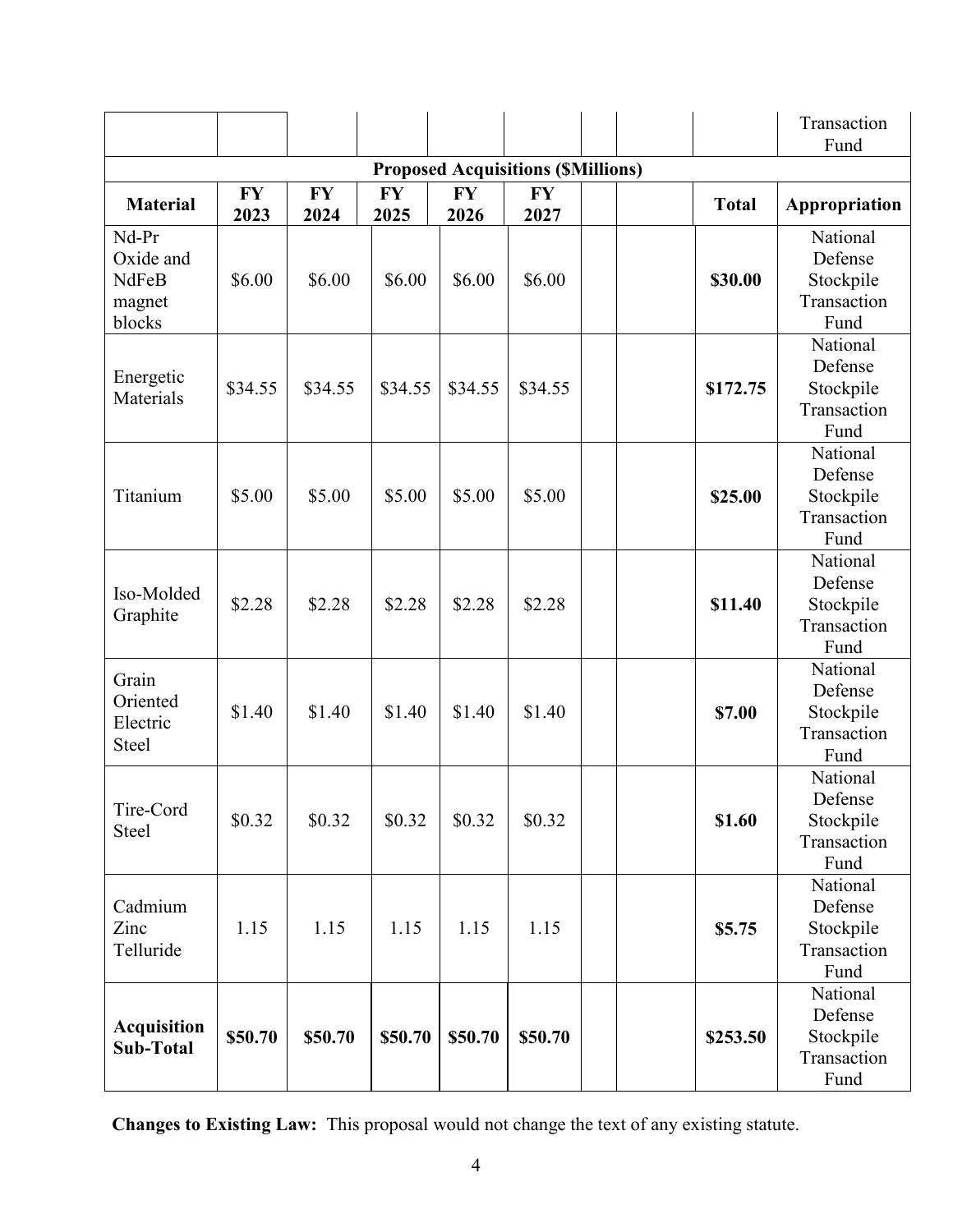#### 1 **SEC. \_\_\_. EXPANSION OF AUTHORITY TO ALLOW OFFICERS TO OPT OUT OF**

#### 2 **PROMOTION CONSIDERATION.**

3 Section 619(e)(2)(C) of title 10, United States Code, is amended by striking "to the grade

4 for which the officer requests the exclusion from consideration" and inserting "to the next higher

5 grade for the second time".

#### **[Please note: The "Changes to Existing Law" section below sets out in red-line format how the legislative text would amend existing law.]**

#### **Section-by-Section Analysis**

This legislative proposal would provide expanded authority to the Secretary concerned to allow certain officers, upon request, the ability to opt out of consideration for promotion even if the officer was a one-time, prior non-select for promotion.<sup>[1](#page-4-0)</sup>

Officer non-selection for promotion may be driven by factors other than performance. Specifically, force structure imbalance at a higher grade may prevent officers from being selected to the next higher grade. Simultaneously, the service may have requirements to retain the officer skill at the current grade. Allowing officers in a non-select status to opt out of a promotion board in limited cases may assist services with retention of high demand officer specialties and gives officers positive agency over their career path, avoiding the negative event of successive non-selections. The Secretary concerned still has substantial latitude to deny opt out requests based on the interests of the department, thereby ensuring that the opt-out provision will not be abused. Additionally, the Army would seek to implement a regulatory structure that would prevent misuse.

Although this authority is applicable and useful across the force, it has significant relevance to the Army Medical Department. With the addition of substantial company grade force structure in support of Holistic Health and Fitness, certain medical officer specialties will be limited in opportunities for promotion. The limited promotion opportunity will drive officers to leave service or pursue non-clinical assignments to enhance their perceived promotion potential. In both instances, the Army will garner minimal "return on investment" for these highly skilled clinicians who have been recruited and trained. For those who fail at a promotion board, often through no fault of their own, officers and Army families will experience a significantly negative event that shapes both their behavior and satisfaction with military service. This impacts the morale of the force and reduces retention in these low-density career fields. In turn, the reduced retention decreases support for Holistic Health and Fitness and directly impacts the readiness of combat forces.

<span id="page-4-0"></span><sup>&</sup>lt;sup>1</sup> Within the Army, this authority would be further limited by implementing regulations to apply only to officers in certain specialties such as the following medical specialties: 65A (Occupational Therapist), 65B (Physical Therapist), and 65C (Dietitian).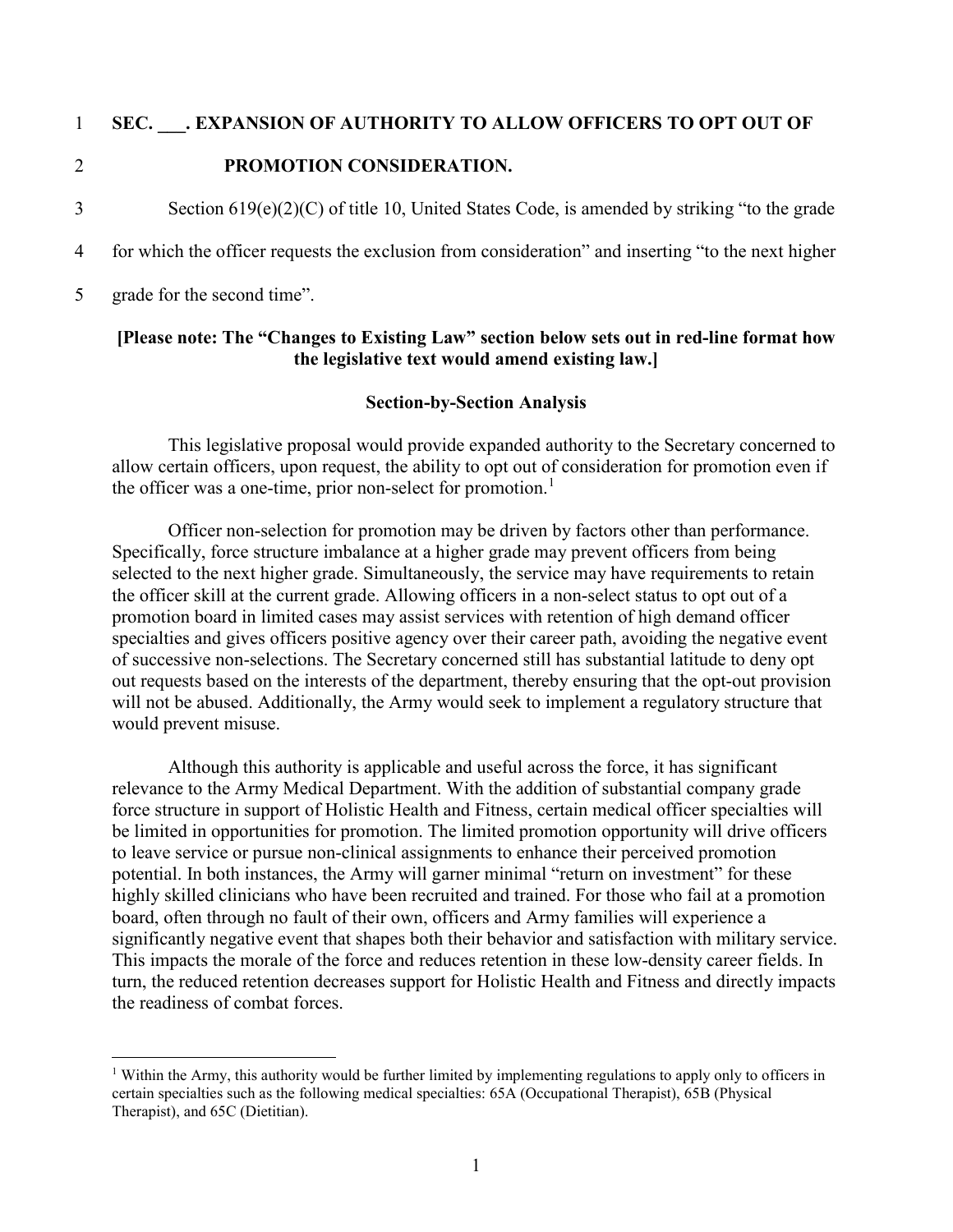This authority would work in conjunction with section 637 of title 10, United States Code, which authorizes the selection of regular officers for continuation on active duty, by providing an option that would allow for a limited period of continuation in the event of a onetime failure for selection to promotion without the requirement of a separate board.

If adopted, this proposal would provide the services with expanded flexibility to allow certain officers an opportunity for continued service and give officers agency to determine the course of their careers. The resulting increased officer retention would mitigate personnel shortages in low-density specialties and alleviate pressure on the recruiting mission. The continuing requirement for the Secretary concerned to act on an individual case basis prior to approving "opt out" for non-select officers, and only in cases where the officer was a one-time failure for selection to promotion, will ensure that officer quality is not diminished and that the expanded authority is not abused.

| <b>PERSONNEL</b> |                                                  |                   |                   |                   |            |  |  |
|------------------|--------------------------------------------------|-------------------|-------------------|-------------------|------------|--|--|
| Program          | $\bf{F}V$<br>2023                                | $\bf{F}V$<br>2024 | $\bf{F}V$<br>2025 | $\bf{F}V$<br>2026 | FY<br>2027 |  |  |
| Army             | 25                                               | 30                | 30                | 35                | 35         |  |  |
| Navy             | Navy does not intend to use this authority.      |                   |                   |                   |            |  |  |
| Air Force        | Air Force does not intend to use this authority. |                   |                   |                   |            |  |  |
| Space<br>Force   |                                                  |                   |                   |                   |            |  |  |
| <b>Marines</b>   | Marines do not intend to use this authority.     |                   |                   |                   |            |  |  |
| Total            | 30                                               | 35                | 35                |                   |            |  |  |

**Resource Information:** This proposal has no impact on the use of resources.

**Changes to Existing Law:** This proposal would make the following changes to section 619 of title 10, United States Code:

#### **§619. Eligibility for consideration for promotion: time-in-grade and other requirements**

(a) TIME-IN-GRADE REQUIREMENTS.—(1) An officer who is on the active-duty list of the Army, Air Force, or Marine Corps and holds a permanent appointment in the grade of second lieutenant or first lieutenant or is on the active-duty list of the Navy and holds a permanent appointment in the grade of ensign or lieutenant (junior grade) may not be promoted to the next higher permanent grade until he has completed the following period of service in the grade in which he holds a permanent appointment:

(A) Eighteen months, in the case of an officer holding a permanent appointment in the grade of second lieutenant or ensign.

(B) Two years, in the case of an officer holding a permanent appointment in the grade of first lieutenant or lieutenant (junior grade), except that the minimum period of service in effect under this subparagraph before October 1, 2008, shall be eighteen months.

(2) Subject to paragraph (4), an officer who is on the active-duty list of the Army, Air Force, or Marine Corps and holds a permanent appointment in a grade above first lieutenant or is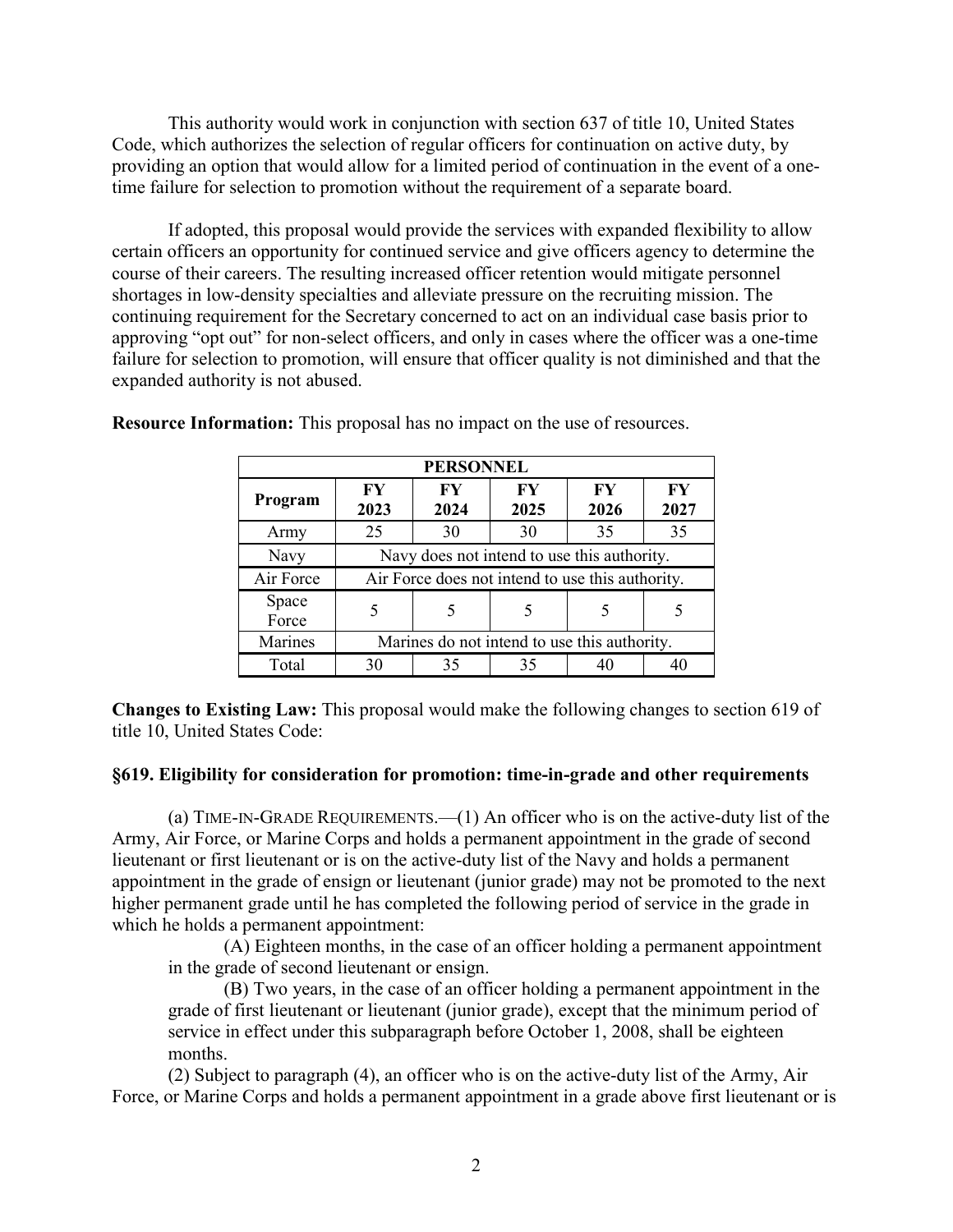on the active-duty list of the Navy and holds a permanent appointment in a grade above lieutenant (junior grade) may not be considered for selection for promotion to the next higher permanent grade until he has completed the following period of service in the grade in which he holds a permanent appointment:

(A) Three years, in the case of an officer of the Army, Air Force, or Marine Corps holding a permanent appointment in the grade of captain, major, or lieutenant colonel or of an officer of the Navy holding a permanent appointment in the grade of lieutenant, lieutenant commander, or commander.

(B) One year, in the case of an officer of the Army, Air Force, or Marine Corps holding a permanent appointment in the grade of colonel or brigadier general or of an officer of the Navy holding a permanent appointment in the grade of captain or rear admiral (lower half).

(3) When the needs of the service require, the Secretary of the military department concerned may prescribe a longer period of service in grade for eligibility for promotion, in the case of officers to whom paragraph (1) applies, or for eligibility for consideration for promotion, in the case of officers to whom paragraph (2) applies.

(4) The Secretary of the military department concerned may waive paragraph (2) to the extent necessary to assure that officers described in subparagraph (A) of such paragraph have at least two opportunities for consideration for promotion to the next higher grade as officers below the promotion zone.

(5) In computing service in grade for purposes of this section, service in a grade held as a result of assignment to a position is counted as service in the grade in which the officer would have served except for such assignment or appointment.

(b) CONTINUED ELIGIBILITY FOR CONSIDERATION FOR PROMOTION OF OFFICERS WHO HAVE PREVIOUSLY FAILED OF SELECTION.—(1) Except as provided in paragraph (2), an officer who has failed of selection for promotion to the next higher grade remains eligible for consideration for promotion to that grade as long as he continues on active duty in other than a retired status and is not promoted.

(2) Paragraph (1) does not apply to a regular officer who is ineligible for consideration for promotion under section 631(c) of this title or to a reserve officer who has failed of selection for promotion to the grade of captain or, in the case of an officer of the Navy, lieutenant for the second time.

(c) OFFICERS TO BE CONSIDERED BY PROMOTION BOARDS.-(1) Each time a selection board is convened under section  $611(a)$  of this title for consideration of officers in a competitive category for promotion to the next higher grade, each officer in the promotion zone (except as provided under paragraph (2)), and each officer above the promotion zone, for the grade and competitive category under consideration shall be considered for promotion.

(2) The Secretary of the military department concerned—

(A) may, in accordance with standards and procedures prescribed by the Secretary of Defense in regulations which shall apply uniformly among the military departments, limit the officers to be considered by a selection board from below the promotion zone to those officers who are determined to be exceptionally well qualified for promotion;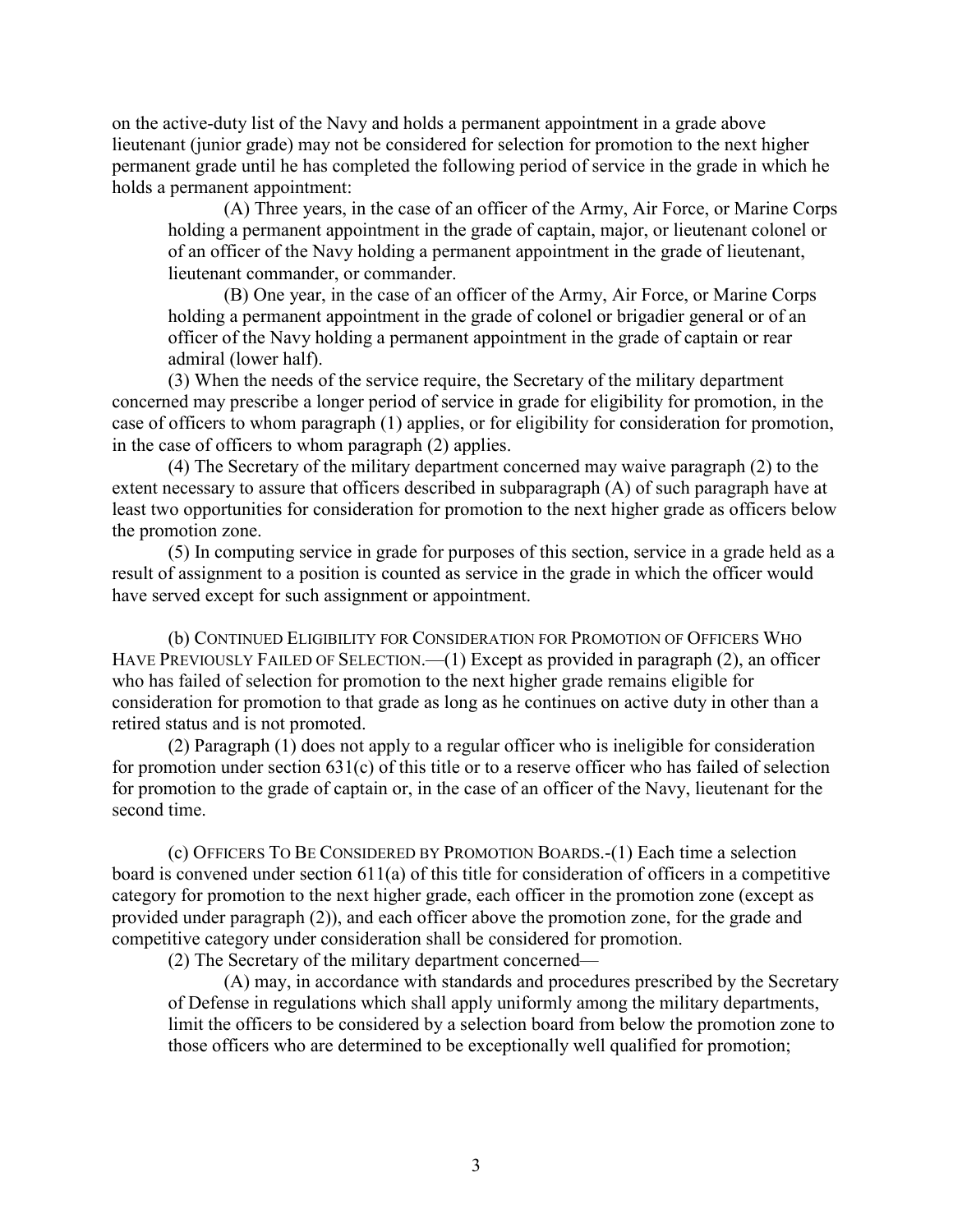(B) may, by regulation, prescribe a period of time, not to exceed one year, from the time an officer is placed on the active-duty list during which the officer shall be ineligible for consideration for promotion; and

(C) may, by regulation, preclude from consideration by a selection board by which he would otherwise be eligible to be considered, an officer who has an established separation date that is within 90 days after the date the board is convened.

(3)(A) The Secretary of Defense may authorize the Secretaries of the military departments to preclude from consideration by selection boards for promotion to the grade of brigadier general or rear admiral (lower half) officers in the grade of colonel or, in the case of the Navy, captain who—

(i) have been considered and not selected for promotion to the grade of brigadier general or rear admiral (lower half) by at least two selection boards; and

(ii) are determined, in accordance with standards and procedures prescribed pursuant to subparagraph (B), as not being exceptionally well qualified for promotion.

(B) If the Secretary of Defense authorizes the Secretaries of the military departments to have the authority described in subparagraph (A), the Secretary shall prescribe by regulation the standards and procedures for the exercise of such authority. Those regulations shall apply uniformly among the military departments and shall include the following provisions:

(i) A requirement that the Secretary of a military department may exercise such authority in the case of a particular selection board only if the Secretary of Defense approves the exercise of that authority for that board.

(ii) A requirement that an officer may be precluded from consideration by a selection board under this paragraph only upon the recommendation of a preselection board of officers convened by the Secretary of the military department concerned and composed of at least three officers all of whom are serving in a grade higher than the grade of such officer.

(iii) A requirement that such a preselection board may not recommend that an officer be precluded from such consideration unless the Secretary concerned has given the officer advance written notice of the convening of such board and of the military records that will be considered by the board and has given the officer a reasonable period before the convening of the board in which to submit comments to the board.

(iv) A requirement that the Secretary convening such a preselection board shall provide general guidance to the board in accordance with standards and procedures prescribed by the Secretary of Defense in those regulations.

(v) A requirement that the preselection board may recommend that an officer be precluded from consideration by a selection board only on the basis of the general guidance provided by the Secretary of the military department concerned, information in the officer's official military personnel records that has been described in the notice provided the officer as required pursuant to clause (iii), and any communication to the board received from that officer before the board convenes.

(d) CERTAIN OFFICERS NOT TO BE CONSIDERED.—A selection board convened under section 611(a) of this title may not consider for promotion to the next higher grade any of the following officers: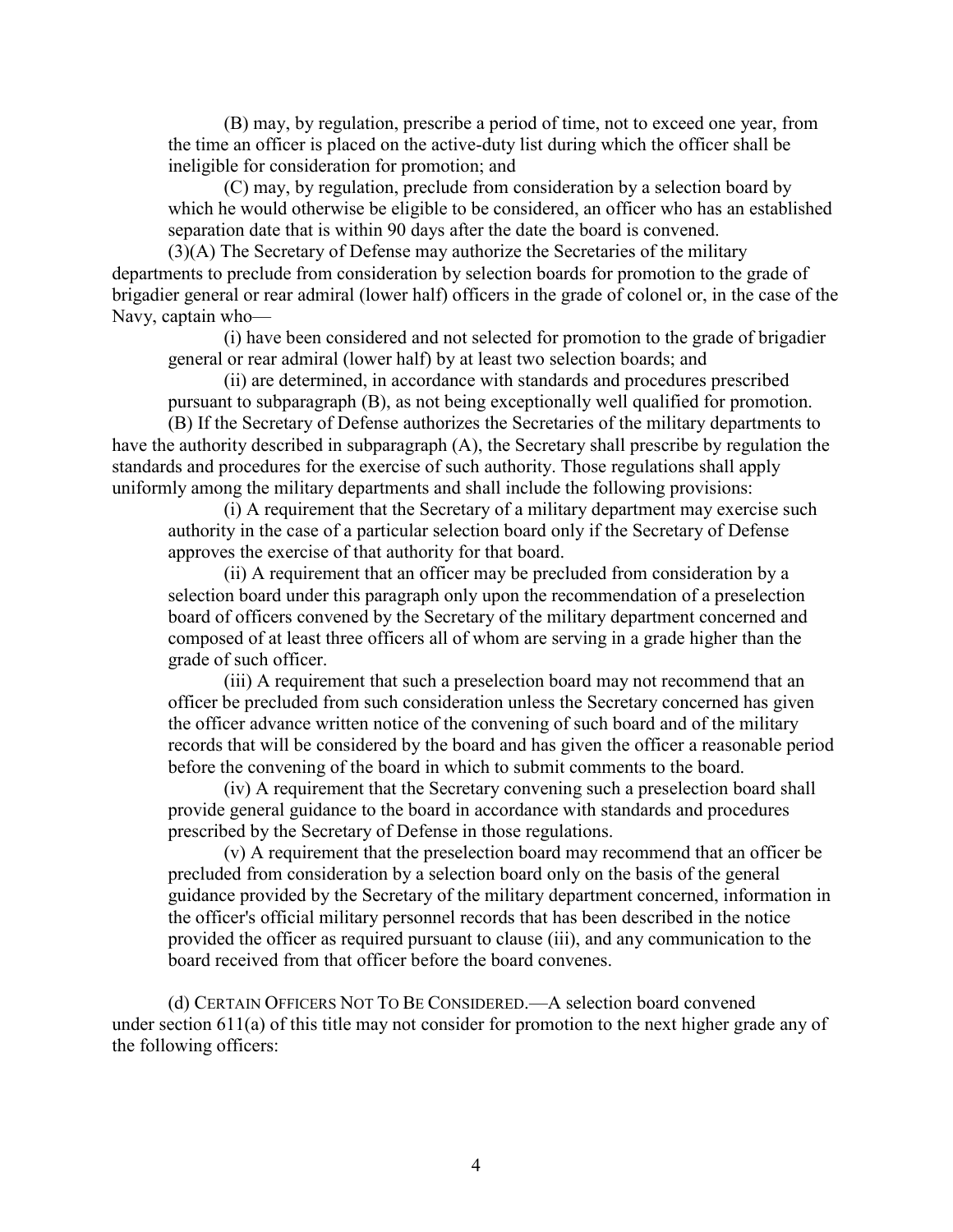(1) An officer whose name is on a promotion list for that grade as a result of his selection for promotion to that grade by an earlier selection board convened under that section.

(2) An officer who is recommended for promotion to that grade in the report of an earlier selection board convened under that section, in the case of such a report that has not yet been approved by the President.

(3) An officer of the Marine Corps who is an officer designated for limited duty and who holds a grade above major.

(4) An officer in the grade of first lieutenant or, in the case of the Navy, lieutenant (junior grade) who is on an approved all-fully-qualified-officers list under section  $624(a)(3)$  of this title.

(5) An officer in the grade of captain or, in the case of the Navy, lieutenant who is not a citizen of the United States.

(6) An officer excluded under subsection (e).

(e) AUTHORITY TO ALLOW OFFICERS TO OPT OUT OF SELECTION BOARD

CONSIDERATION.—(1) The Secretary of a military department may provide that an officer under the jurisdiction of the Secretary may, upon the officer's request and with the approval of the Secretary, be excluded from consideration by a selection board convened under section 611(a) of this title to consider officers for promotion to the next higher grade.

(2) The Secretary concerned may only approve a request under paragraph (1) if-

(A) the basis for the request is to allow an officer to complete a broadening assignment, advanced education, another assignment of significant value to the Department, or a career progression requirement delayed by the assignment or education;

(B) the Secretary determines the exclusion from consideration is in the best interest of the military department concerned; and

(C) the officer has not previously failed of selection for promotion to the grade for which the officer requests the exclusion from consideration to the next higher grade for the second time.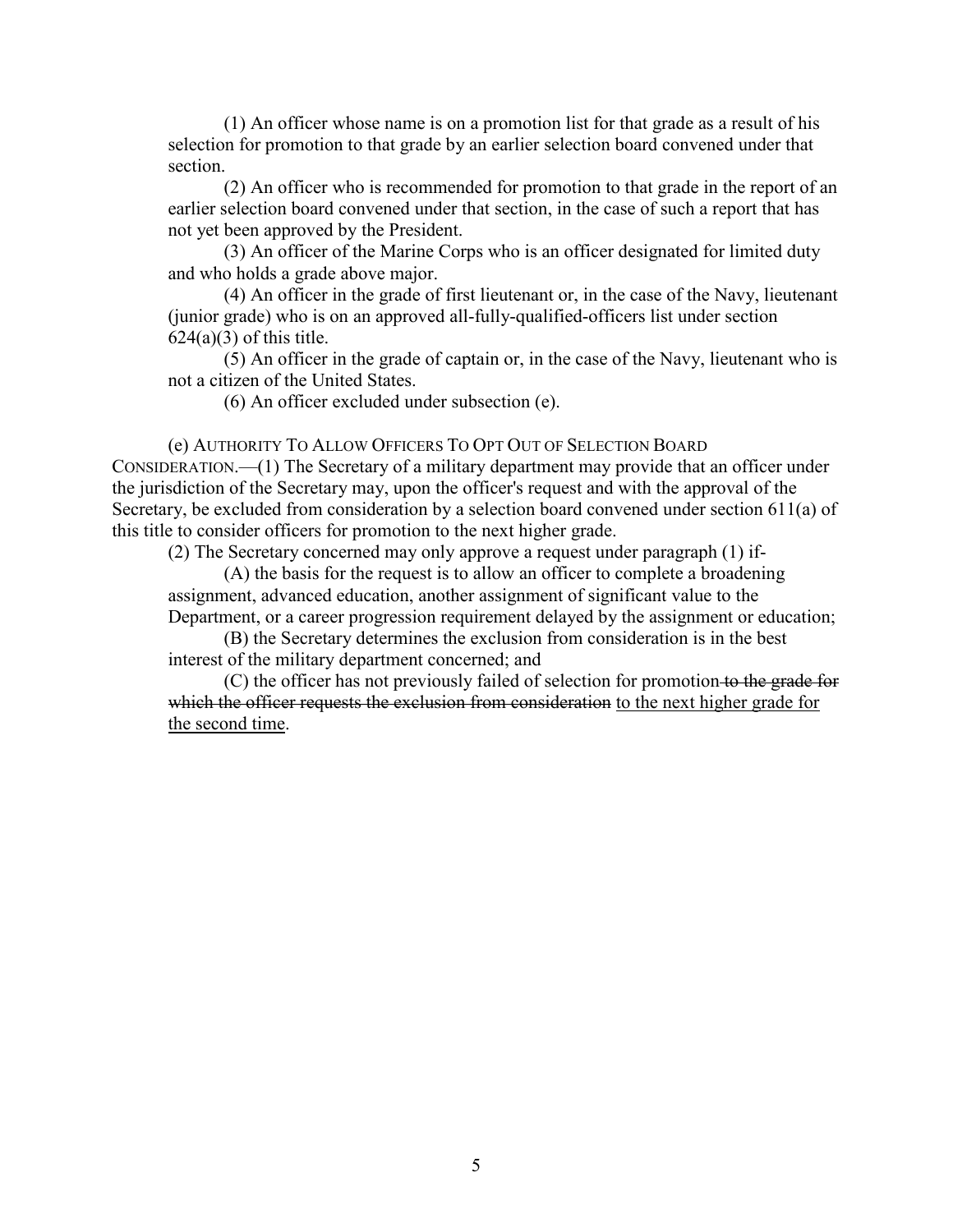**SEC. \_\_\_. DEPARTMENT OF DEFENSE FEDERALLY FUNDED RESEARCH AND DEVELOPMENT CENTER FACILITY MODERNIZATION FUND.**  $\alpha$  (a) IN GENERAL.—Subchapter III<sup>[1](#page-9-0)</sup> of chapter 303 of title 10, United States Code, is amended by adding at the end the following new section: **"§ 4127. Department of Defense Federally Funded Research and Development Center Facility Modernization Fund** "(a) ESTABLISHMENT.—The Secretary of Defense shall establish a fund in the Treasury of the United States to be known as the 'Department of Defense Federally Funded Research and Development Center Facility Modernization Fund' (hereafter in this section referred to as the 'Fund'). The Fund shall consist of— "(1) proceeds from fees assessed against orders placed under subsection (b); and "(2) amounts appropriated or otherwise made available to the Fund by law. "(b) FEE.—The Secretary of a military department may impose a fee, subject to approval by the Secretary of Defense, not to exceed 5 percent, on any order placed by a Federal Government entity with a nonprofit federally funded research and development center that conducts ongoing operations on a military installation in facilities provided by or leased from the Department of Defense. All such fees shall be deposited into the Fund. "(c) AVAILABILITY AND USE OF FUNDS.—Amounts deposited into the Fund shall be available for their original period of availability to undertake military construction projects authorized by sections 2805 or 2811 of this title for facilities on a military installation that are or will be used by a nonprofit federally funded research and development center operating on a

<span id="page-9-0"></span> $\frac{1}{1}$ <sup>1</sup>Subchapter III of chapter 303 of title 10, United States Code, was revised by section  $1843(b)(1)$  of the FY2021 NDAA (Public Law 116–283), as amended by  $1701(u)(4)(A)$  of the FY22 NDAA (Public Law 117–81).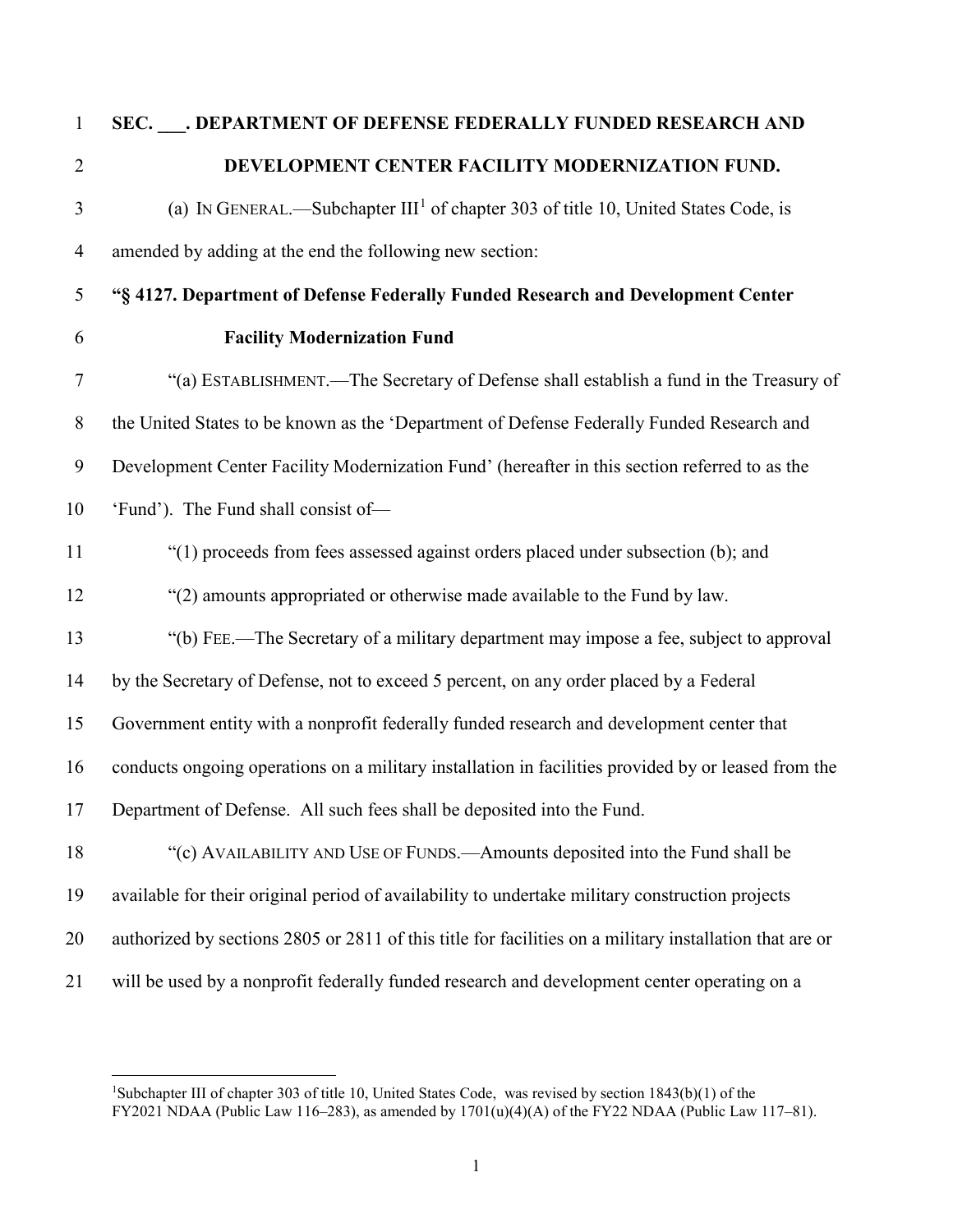22 military installation. The total amount of funds within the Fund shall not exceed \$750,000,000 at 23 the end any fiscal year.

| 24 | "(d) REPORTING.—The Secretary of Defense shall submit to Congress, before December                              |
|----|-----------------------------------------------------------------------------------------------------------------|
| 25 | 31 each year, a report that sets forth the balance of the Fund at the end of the preceding fiscal               |
| 26 | year; a statement of all deposits into and expenditures from the Fund; and a description,                       |
| 27 | estimated cost, and estimated start date of any anticipated projects planned to be financed from                |
| 28 | the Fund in the subsequent fiscal year.                                                                         |
| 29 | "(e) TERMINATION OF AUTHORITY.—The Secretary concerned may not enter into a                                     |
| 30 | contract for a project using the Fund after December 31, 2031.".                                                |
| 31 | (b) CLERICAL AMENDMENT.—The table of sections at the beginning of such chapter is                               |
| 32 | amended by inserting after the item relating to section 4126 the following new item:                            |
|    | "4127. Department of Defense Federally Funded Research and Development Center Facility Modernization<br>Fund.". |

#### **[Please note: The "Changes to Existing Law" section below sets out in red-line format how the legislative text would amend existing law.]**

#### **Section-by-Section Analysis**

The proposed legislation establishes a means to accomplish the necessary modernization, construction, repair, or expansion of Department of Defense facilities in use or to be used by a nonprofit federally funded research and development center (FFRDC) on a military installation. The proposal allows the Secretary concerned to collect from each Federal FFRDC customer its fair share of infrastructure costs, retain those funds, and use them for authorized facility projects. Specifically, the proposal (1) establishes a Fund in the U.S. Treasury; (2) authorizes the Secretary concerned, subject to the approval of the Secretary of Defense, to collect and deposit into that Fund a fee of up to 5 percent on each order placed by Federal customers of the FFRDC; (3) makes those collections available for their original period of availability for the purpose of repair, sustainment, construction, or expansion of facilities to be used by a nonprofit FFRDC operating on a military installation; (4) authorizes such military construction projects; and (5) requires the Secretary concerned to notify the defense committees of project(s) before obligating funds. Importantly, the funds remain in the U.S. Treasury, subject to both Congressional and Departmental oversight and control.

There is currently a gap in funding for modernizing and constructing facilities that, while located on a military installation, are used exclusively or predominantly by a nonprofit FFRDC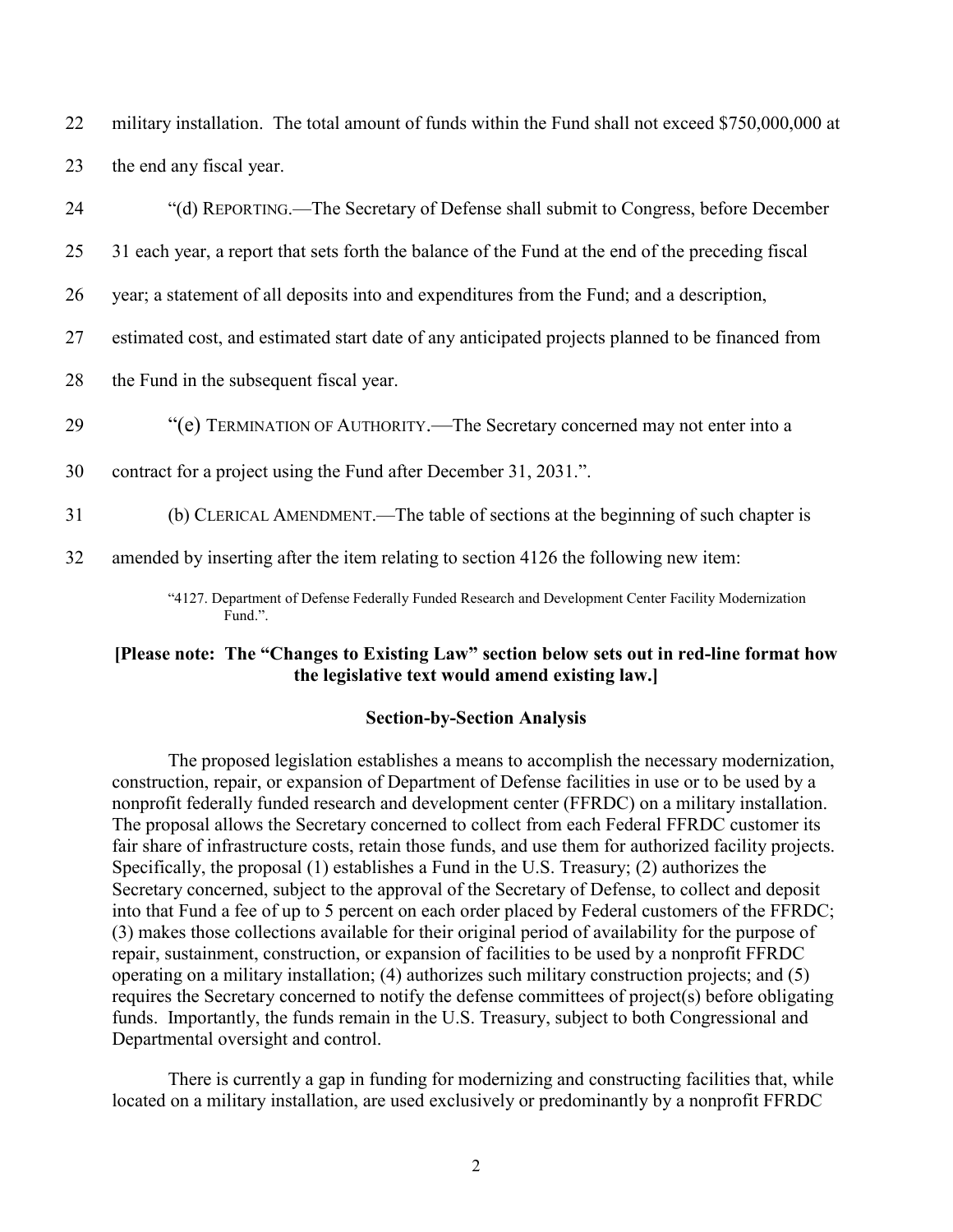for research and development (R&D) performed for the Government. Most FFRDCs own their own real property and bear the cost of constructing, maintaining, and repairing necessary facilities directly. Those costs are recovered through the FFRDC contract subject to OMB accounting principles in Title 2 CFR Part 200. However, there is currently at least one FFRDC whose facilities are owned by a military service and are provided as Government Furnished Property for the FFRDC's use conducting R&D for agencies and departments across the Federal Government.

This proposed legislation authorizes the Secretary concerned, subject to the approval of the Secretary of Defense, to collect a "fair share" proportional fee from orders placed across the Federal Government, to deposit the fee in a Fund and to use this Fund to modernize or construct new FFRDC facilities. In the absence of this authority, the military service that owns the government property provided to the FFRDC inappropriately and disproportionately bears the entire cost of modernizing and constructing necessary facilities for the FFRDC, although all FFRDC customers benefit from those facilities.

The proposed legislation addresses these issues by putting the cost of proper facilities on the Federal customers for whom the FFRDC performs research. It enables the cost to be borne by those customers through the mechanism of a fee collected from the Federal customers and set aside in an internal Treasury account dedicated specifically to providing ongoing facility construction and modernization funding to FFRDCs located on a military installation. The funds remain within the Government's control, and the Department of Defense is required to apprise Congress of how those funds are being used.

This authority is expected to be used initially to accomplish badly needed facility modernization at Hanscom AFB, MA for the Massachusetts Institute of Technology Lincoln Laboratories (MIT-LL) FFRDC, to ensure MIT-LL can continue to perform the cutting-edge R&D on which multiple DoD and other Federal agencies rely. At present, MIT-LL is using numerous buildings that were provided at its inception in 1951. They were not structurally designed and built as laboratories and increasingly fall short of providing a safe and effective environment conducive to modern-day research. More modern and purpose-built R&D facilities are needed to enable MIT-LL to continue to perform the advanced research, technology development, and "end-to-end" prototyping that DoD and other Federal agencies require. Air Force program officials estimate that modernization of MIT-LL facilities will encompass executing approximately 15 construction projects, costing approximately \$1.5 billion.

The MIT-LL FFRDC Primary Sponsor, USD(R&E), recognizes this need for more modern and purpose-built R&D facilities, as does the DoD Joint Advisory Committee that oversees MIT-LL's research program, comprised of DDRE (R&T) (Chair), Service Acquisition Executives, and the Directors of MDA, DARPA, and NRO. Other than two projects currently being undertaken with Military Construction appropriated funds, no modernization or new construction has been undertaken pending enactment of this authority. Once obtained, the Secretary concerned, subject to the approval of the Secretary of Defense, will develop the facility and funding approval processes as well as the processes needed for Congressional notification and reporting.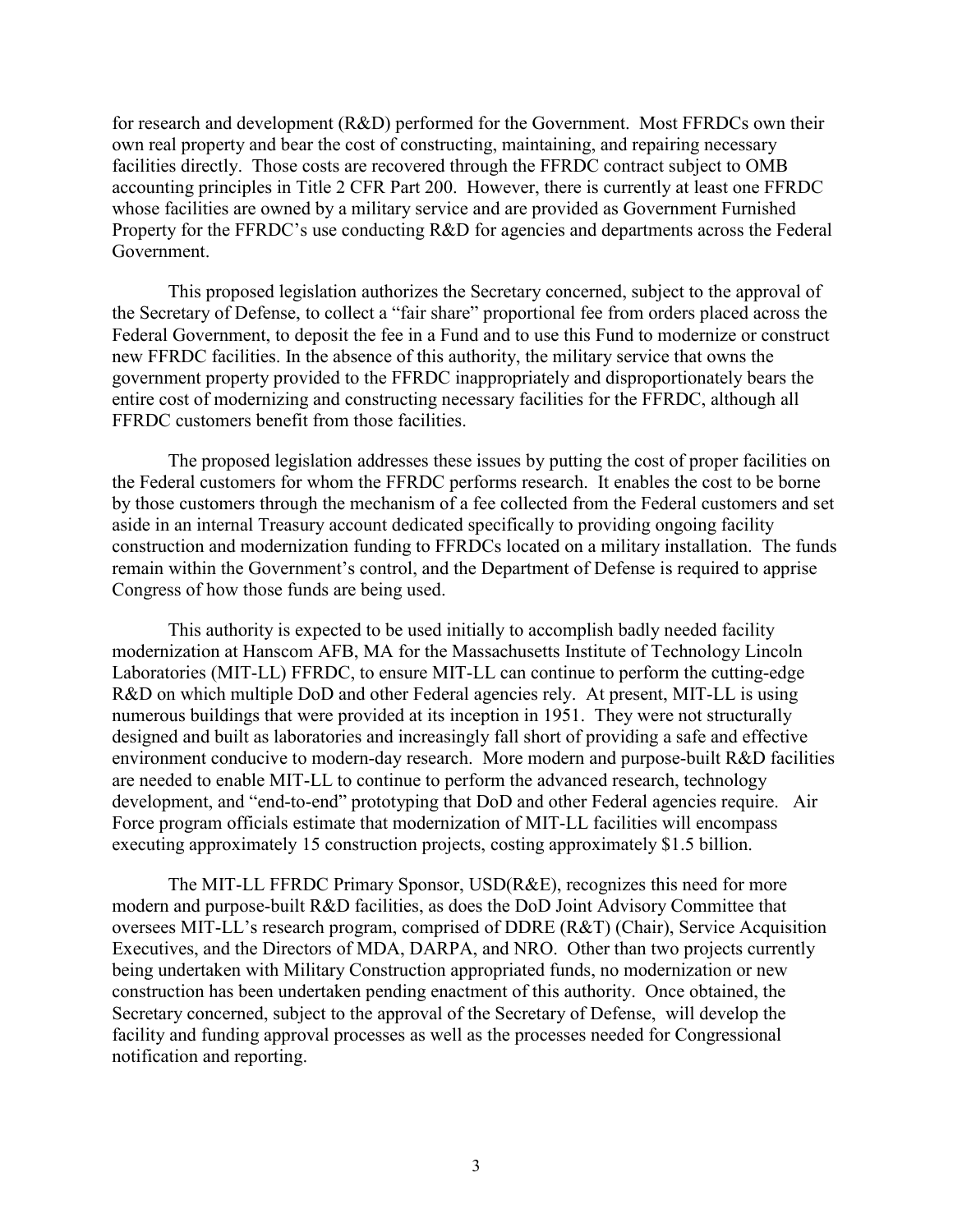Both the House and Senate Armed Services committees have "recognize[d] the critical role that Lincoln Laboratory plays in conducting research and developing technologies that address critical national security challenges;" acknowledge "that the military construction program may not be able to support such a large investment due to competing Air Force infrastructure priorities;" and have "direct[ed] the Secretary of the Air Force, not later than November 1, 2019, to provide a briefing to the committee<sup>[s]</sup> on funding and authorities under consideration to support the long-term modernization plan for Lincoln Laboratory. The briefing should include a discussion on legislative proposals under consideration that could provide a viable path to support the long-term modernization plan, including the benefits of and equities related to all Lincoln Laboratory contract users paying a fair share of facility sustainment, recapitalization, and construction costs."

The Air Force has analyzed the various existing legal authorities that could potentially contribute to solving this problem, and has concluded that none of them fully addresses the issue in a way satisfactory to both the Government and MIT-LL. This legislative proposal presents an approach suitable for both parties – providing the FFRDC a means to ensure its facilities continue to support its cutting edge research today and into the future while providing the Government a means by which the cost of those facilities is transparent and shared by all Federal customers and by which the funds remain within its control.

**Resource Information:** Because this legislation is expected to be used over the FYDP only in connection with facilities used by MIT-LL, the table below is limited to the implications arising from that usage. The primary Air Force budgetary implication is a cost savings, with costs that would have been funded with Air Force Military Construction (MILCON) funds shifted to the FFRDC's Federal customers. This is consistent with the House and Senate Armed Service's committees' request for a legislative proposal "that could provide a viable path to support the long-term modernization plan, including the benefits of and equities related to all Lincoln Laboratory contract users paying a fair share of facility sustainment, recapitalization, and construction costs." For PAYGO purposes, the proposed legislation is budget neutral in that it provides for both (1) the collection of specific funds within amounts appropriated to Federal customer agencies and (2) the use of those collected funds for FFRDC facility construction and modernization.

The chart below has been completed using notional figures to demonstrate the budgetary effect. Approximately 28 percent of MIT-LL's current workload comes from the Air Force. Based on information from the 2019 JAC meeting, approximately 61 percent of the workload comes from other DoD entities, and approximately 11 percent comes from non-DoD Federal customers. Work attributable to non-Federal customers is a negligible part of MIT-LL's contract workload.

Currently, it is expected that the first project undertaken in this facilities modernization effort will cost approximately \$100M with another subsequent 14 projects totaling \$1.4 billion needed to complete modernization of MIT-LL facilities over an execution period which may stretch to two decades

With this first project, AF would not have to provide \$100M in MILCON. Instead, the funds for the project would come from an equitable spread of the cost across all Federal MIT-LL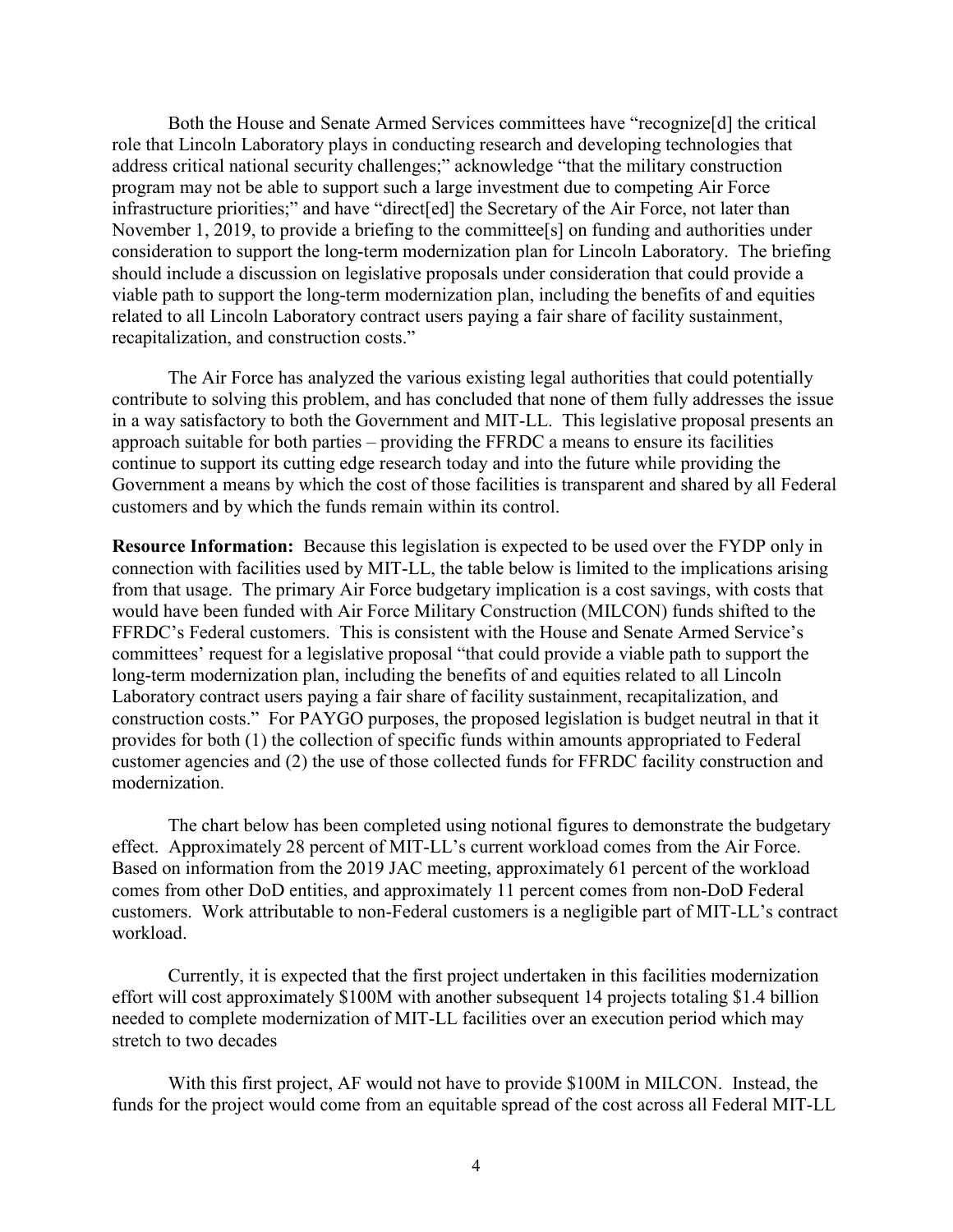customers, including AF. AF pays MIT-LL with RDT&E funds, so this amount would come from AF's RDT&E appropriation. To the best of our knowledge, other DoD entities also pay MIT-LL with RDT&E funds; however, it is not currently possible to identify all the different Program Elements that would come into play, or the relevant amounts. Finally, it is unclear what funds are used by MIT-LL's other Federal customers.

|           | <b>RESOURCE REQUIREMENTS (\$MILLIONS)</b> |                   |                   |                   |                   |                                                                                            |                                  |                               |                           |
|-----------|-------------------------------------------|-------------------|-------------------|-------------------|-------------------|--------------------------------------------------------------------------------------------|----------------------------------|-------------------------------|---------------------------|
|           | <b>FY</b><br>2023                         | <b>FY</b><br>2024 | <b>FY</b><br>2025 | <b>FY</b><br>2026 | <b>FY</b><br>2027 | Appropriation<br>From                                                                      | <b>Budget</b><br><b>Activity</b> | Dash-1<br>Line<br><b>Item</b> | Program<br><b>Element</b> |
|           |                                           |                   |                   |                   | (\$100M)          | Military<br>Construction,<br>Air Force                                                     |                                  |                               |                           |
|           | \$5.6M                                    | \$5.6M            | \$5.6M            | \$5.6M            | \$5.6M            | Research,<br>Development,<br>Test, and<br>Evaluation,<br>Air Force                         |                                  |                               |                           |
|           | \$12.2M                                   | \$12.2M           | \$12.2M           | \$12.2M           | \$12.2M           | Research,<br>Development,<br>Test, and<br>Evaluation,<br>Other<br>Department of<br>Defense |                                  |                               |                           |
|           | \$2.2M                                    | \$2.2M            | \$2.2M            | \$2.2M            | \$2.2M            | Other Federal<br>customers                                                                 |                                  |                               |                           |
|           |                                           |                   |                   |                   |                   |                                                                                            |                                  |                               |                           |
|           |                                           |                   |                   |                   |                   |                                                                                            |                                  |                               |                           |
| Total     | \$20M                                     | \$20M             | \$20M             | \$20M             | \$20M             |                                                                                            |                                  |                               |                           |
| Cum Total | \$20M                                     | \$40M             | \$60M             | \$80M             | \$0M              |                                                                                            |                                  |                               |                           |

Given these parameters, the notional figures are as follows:

**Changes to Existing Law**: This proposal would add a new section to subchapter III of chapter 303 of title 10, United States Code, as set forth in the legislative text above.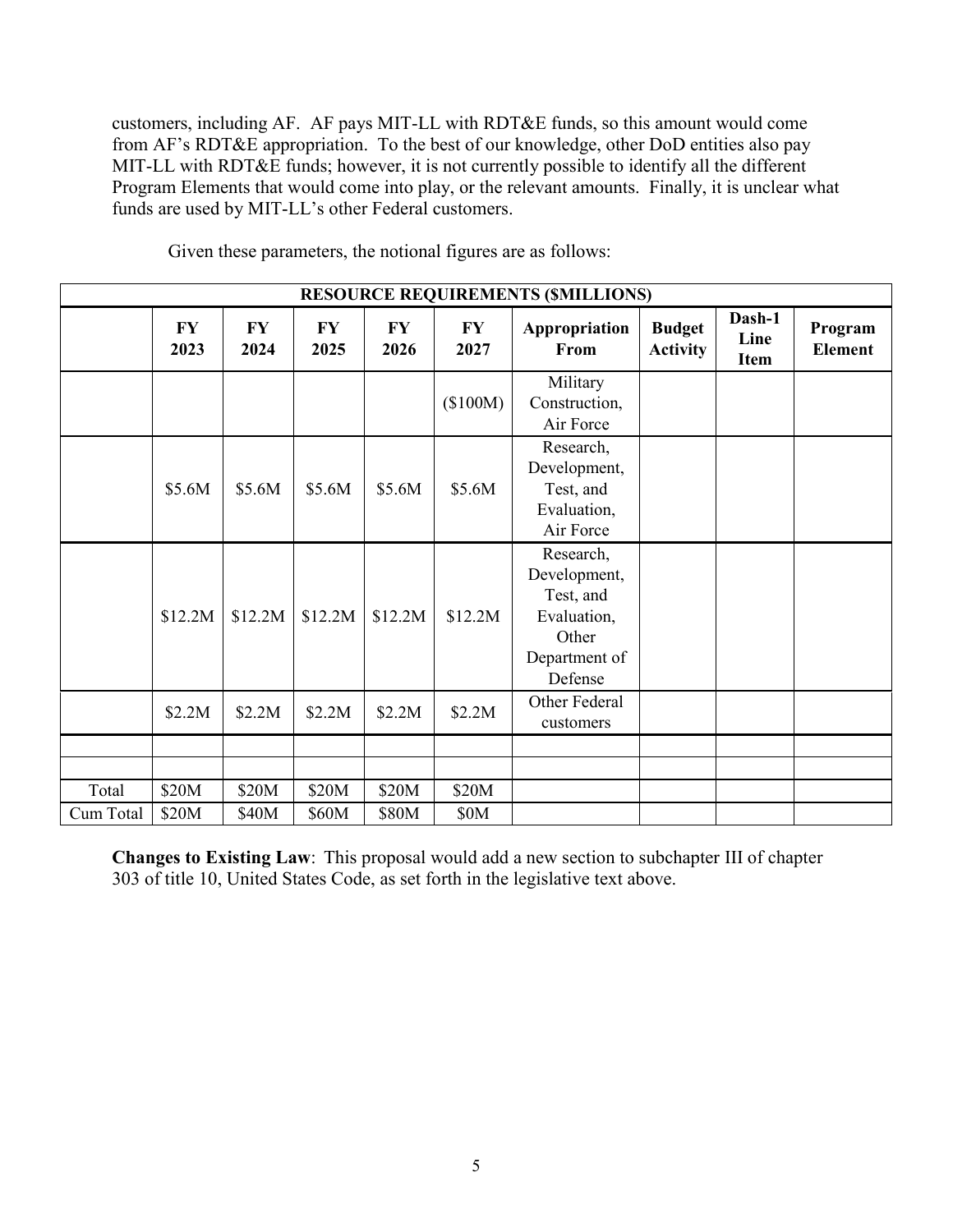| 1              | SEC. . EXPANSION OF LEGAL ASSISTANCE ELIGIBILITY.                                                        |
|----------------|----------------------------------------------------------------------------------------------------------|
| $\overline{2}$ | Section 1044(a) of title 10, United States Code, is amended—                                             |
| 3              | (1) by inserting "or non-criminal inquiries and investigations associated with their                     |
| $\overline{4}$ | official duties" after "their personal civil legal affairs"; and                                         |
| 5              | (2) by adding at the end the following new paragraphs:                                                   |
| 6              | "(8) Former civilian employees of the Federal Government, except that the                                |
| 7              | eligibility of such individuals shall be limited to matters within the scope of their official           |
| 8              | duties while employed by the Federal Government and shall be determined pursuant to                      |
| 9              | regulations prescribed by the Secretary concerned.                                                       |
| 10             | "(9) Victims of domestic violence when a member or a former member described                             |
| 11             | in paragraph $(1)$ , $(2)$ , $(3)$ , or $(4)$ is the alleged perpetrator, except that the eligibility of |
| 12             | such victims shall be determined pursuant to regulations prescribed by the Secretary                     |
| 13             | concerned.".                                                                                             |

#### **[Please note: The "Changes to Existing Law" section below sets out in red-line format how the legislative text would amend existing law.]**

#### **Section-by-Section Analysis**

This proposal would amend section 1044 of title 10, United States Code (U.S.C.), to expand eligibility to two new categories of clients who are not currently authorized by statute to receive services from the military legal assistance program. The first category consists of victims of domestic violence, subject to eligibility determinations prescribed by the Secretary concerned. Domestic violence victims, as defined by section. 928b of title 10, U.S.C. (article 128b of the Uniform Code of Military Justice (UCMJ)), include spouses, intimate partners, and immediate family members. The intent of this change would be to expand eligibility to those categories of victims.<sup>[1](#page-14-0)</sup> The second category consists of former civilian employees of the Federal Government who are potential subjects, respondents, or witnesses in investigations relating to their former

<span id="page-14-0"></span><sup>&</sup>lt;sup>1</sup> Article 128b of the UCMJ defines victims of domestic violence as a spouse, an intimate partner, or an immediate family member of the alleged offender. The intent would be to use Article 128b as the basis for each Secretary concerned to promulgate regulations establishing eligibility for legal assistance services subject to the capabilities and resources of each service.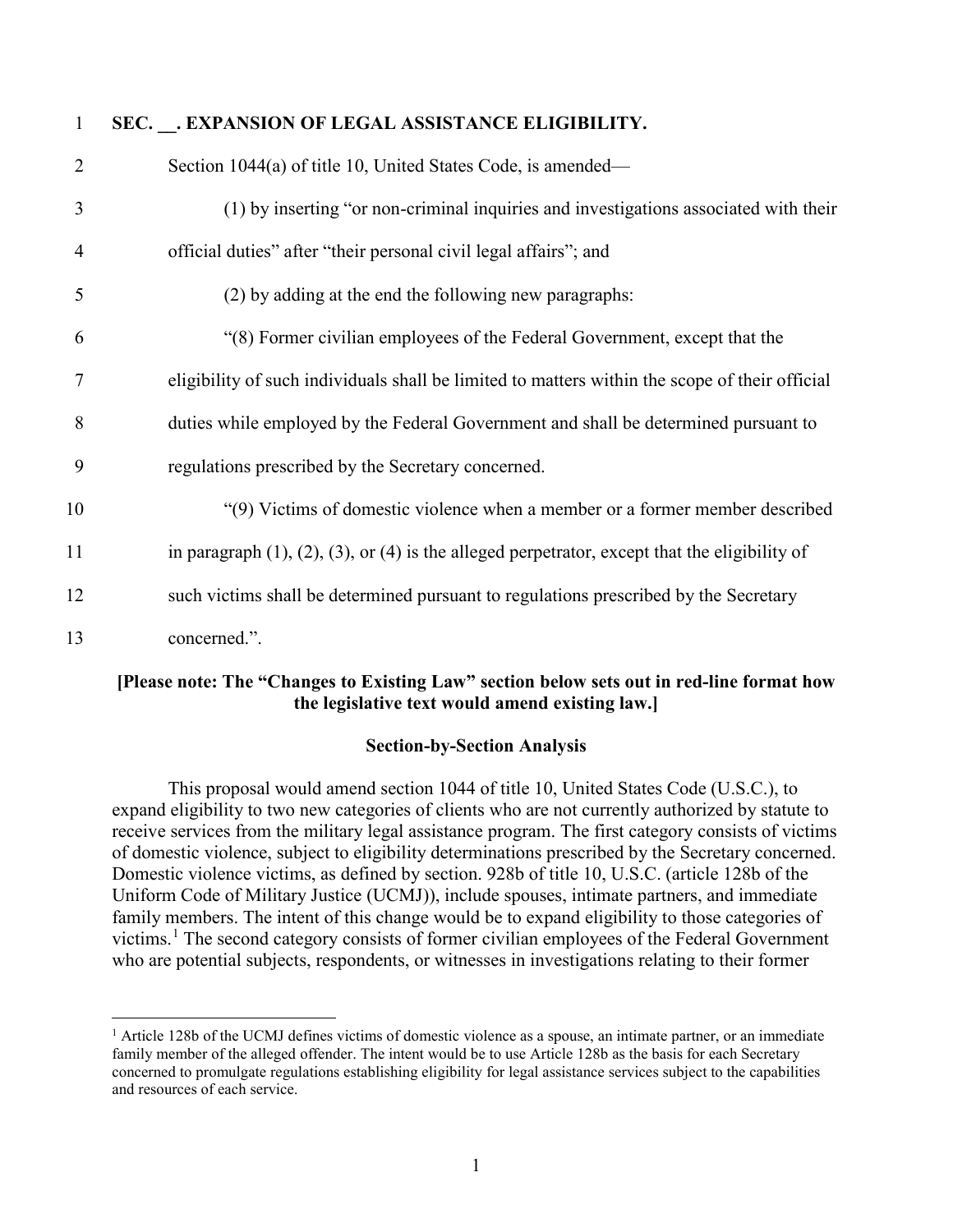official duties.[2](#page-15-0) Both categories are deserving categories of clients who would benefit from military legal assistance.

For the domestic violence eligibility, only dependents of service members are currently eligible for legal assistance; eligibility is not conferred based on victim-status. Intimate partners and other immediate family members may also be victims of domestic violence at the hands of a service member, but are not automatically eligible for legal assistance under the existing statutory structure. Legal assistance can provide significant support to victims of domestic violence and when the service member is the alleged perpetrator, there is a public interest in providing all possible support and resources. Expanding eligibility to all victims of domestic violence regardless of dependency status will ensure that individuals who need legal advocacy and counseling have access to it. In enacting section 548 of the National Defense Authorization Act for Fiscal year 2020 (Public Law 116-92; 10 U.S.C. 1044 note), Congress intended to assist victims of domestic violence, independent of whether or not the victim is a dependent of a service member. If expanded eligibility to victims of domestic violence is not adopted, it maintains a disparity between the level of services we provide to dependents and other victims of domestic violence. All domestic violence victims, as defined by the UCMJ, are deserving of the advocacy that legal assistance professionals can provide, including those services that may be necessary to safely separate from a dangerous partner or seek appropriate military protective orders.

Similarly, as written, section 1044 authorizes legal assistance eligibility for certain civilian employees of the Federal Government, but does not include former civilian employees, even when they may still be called to participate in investigations that pertain to their former official duties. Without this provision, these employees would have to retain private counsel at their personal expense to address legal matters associated with their prior employment, especially when it is in the interest of the military department concerned to facilitate their participation in appropriate investigations or inquiries. Lack of representation for these former civilian employees could materially impact their willingness to fully participate in the investigative process. By way of recent example, the former Secretary of the Army was identified as a witness in an investigation relating to official actions he took while serving as the Secretary of the Army. However, despite the significance of the issue to the Army and the importance of his testimony, he was not eligible for legal assistance services under current law. Expansion to include certain former civilians participating in investigations related to their former official duties would ensure these employees have access to legal support and may eliminate barriers to their continued participation in investigatory efforts.<sup>[3](#page-15-1)</sup>

**Resource Information:** This proposal has no significant impact on the use of resources. Resources affected by this proposal are incidental in nature and amount and are included within the Fiscal Year (FY) 2023 President's Budget request.

<span id="page-15-0"></span><sup>&</sup>lt;sup>2</sup> The Army intends to limit the scope of eligibility to only those situations involving former civilian employees of the Federal Government where there is a clear nexus between the activities of the former employee and the matter at issue and where it is clearly in the interest of the Army to provide such legal assistance.

<span id="page-15-1"></span><sup>&</sup>lt;sup>3</sup> This proposal would not afford legal assistance services to individuals who are pending a criminal investigation related to their former official duties or otherwise.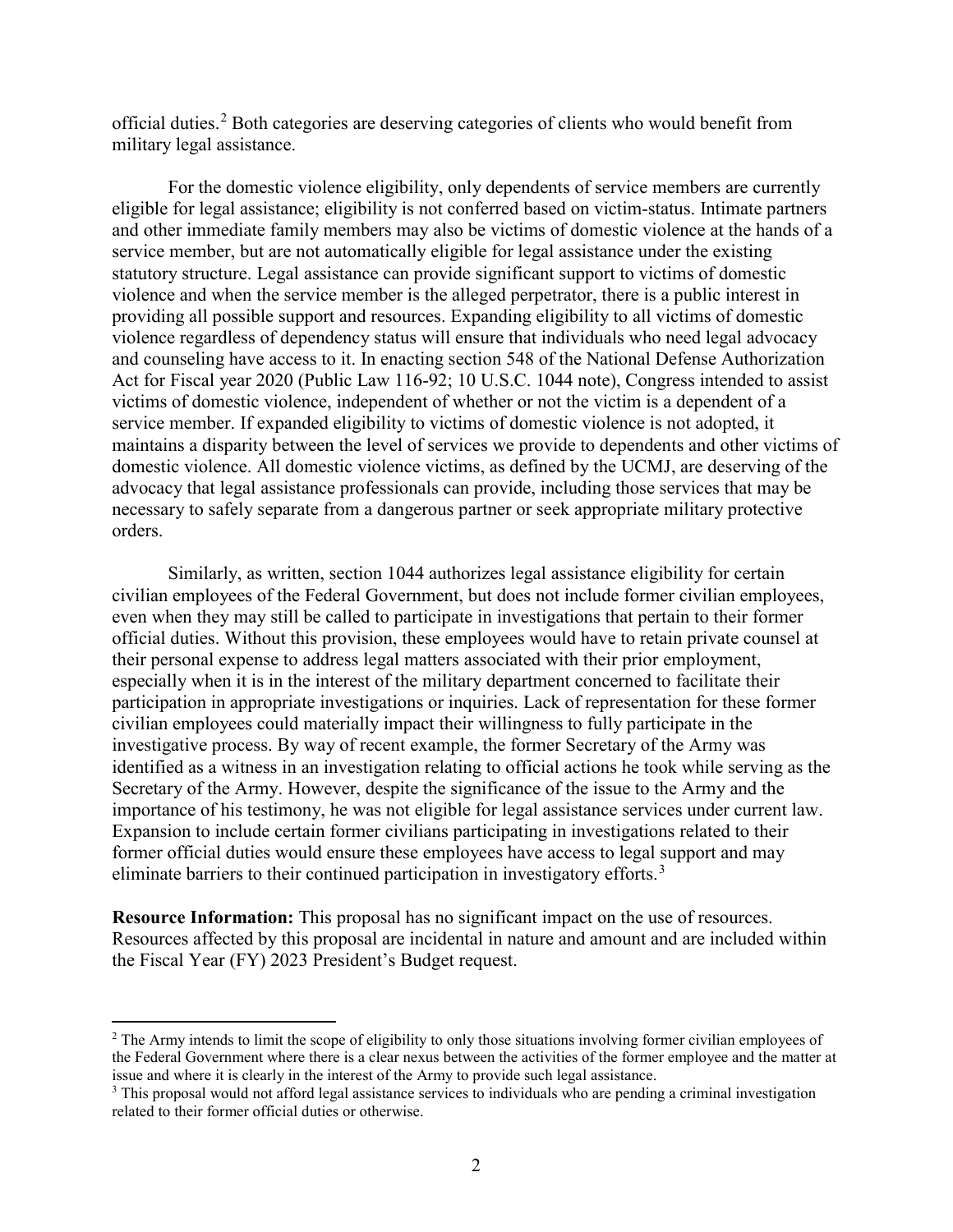**Changes to Existing Law:** This proposal would make the following changes to section 1044 of title 10, United States Code:

#### **§1044. Legal assistance**

(a) Subject to the availability of legal staff resources, the Secretary concerned may provide legal assistance in connection with their personal civil legal affairs or non-criminal inquiries and investigations associated with their official duties to the following persons:

(1) Members of the armed forces who are on active duty.

(2) Members and former members entitled to retired or retainer pay or equivalent pay.

(3) Officers of the commissioned corps of the Public Health Service who are on active duty or entitled to retired or equivalent pay.

(4) Members of reserve components not covered by paragraph (1) or (2) following release from active duty under a call or order to active duty for more than 30 days issued under a mobilization authority (as determined by the Secretary), for a period of time (prescribed by the Secretary) that begins on the date of the release and is not less than twice the length of the period served on active duty under that call or order to active duty.

(5) Dependents of members and former members described in paragraphs (1), (2), (3), and (4).

(6) Survivors of a deceased member or former member described in paragraphs (1), (2), (3), and (4) who were dependents of the member or former member at the time of the death of the member or former member, except that the eligibility of such survivors shall be determined pursuant to regulations prescribed by the Secretary concerned.

(7) Civilian employees of the Federal Government serving in locations where legal assistance from non-military legal assistance providers is not reasonably available, except that the eligibility of civilian employees shall be determined pursuant to regulations prescribed by the Secretary concerned.

(8) Former civilian employees of the Federal Government, except that the eligibility of such individuals shall be limited to matters within the scope of their official duties while employed by the Federal Government and shall be determined pursuant to regulations prescribed by the Secretary concerned.

(9) Victims of domestic violence when a member or a former member described in paragraph (1), (2), (3), or (4) is the alleged perpetrator, except that the eligibility of such victims shall be determined pursuant to regulations prescribed by the Secretary concerned.

(b) Under such regulations as may be prescribed by the Secretary concerned, the Judge Advocate General (as defined in section 801(1) of this title) under the jurisdiction of the Secretary, and within the Marine Corps the Staff Judge Advocate to the Commandant of the Marine Corps, is responsible for the establishment and supervision of legal assistance programs under this section.

(c) This section does not authorize legal counsel to be provided to represent a member or former member of the uniformed services described in subsection (a), or the dependent of such a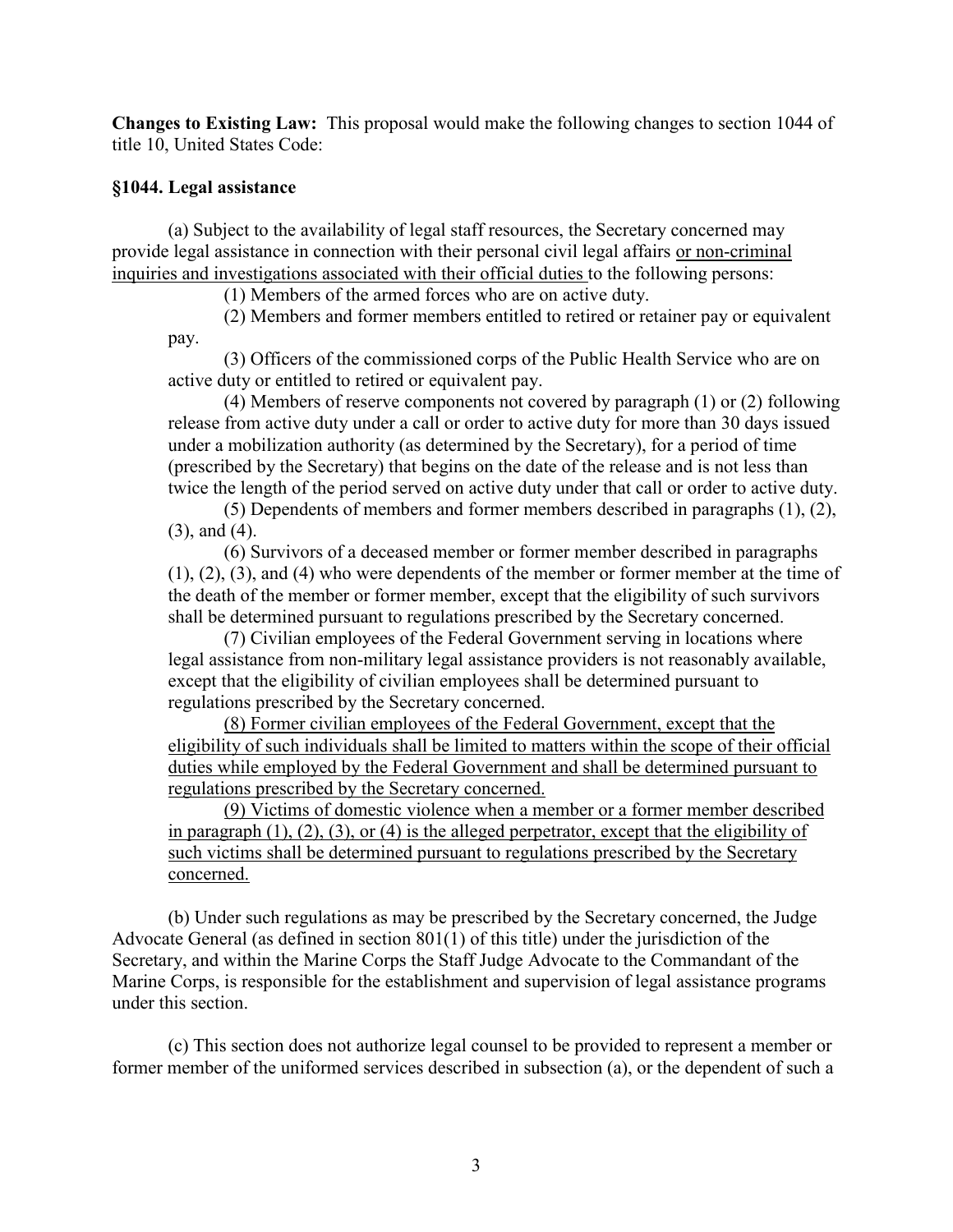member or former member, in a legal proceeding if the member or former member can afford legal fees for such representation without undue hardship.

(d)(1) Notwithstanding any law regarding the licensure of attorneys, a judge advocate or civilian attorney who is authorized to provide military legal assistance is authorized to provide that assistance in any jurisdiction, subject to such regulations as may be prescribed by the Secretary concerned.

(2) Military legal assistance may be provided only by a judge advocate or a civilian attorney who is a member of the bar of a Federal court or of the highest court of a State and, for purposes of service as a Special Victims' Counsel under section 1044e of this title, satisfies the additional qualifications and training requirements specified in subsection (d) of such section.

(3) In this subsection, the term "military legal assistance" includes-

(A) legal assistance provided under this section; and

(B) legal assistance contemplated by sections 1044a, 1044b, 1044c, 1044d, 1044e, 1565b(a)(1)(A), and 2894(b)(4) of this title.

(e) The Secretary concerned shall define "dependent" for the purposes of this section.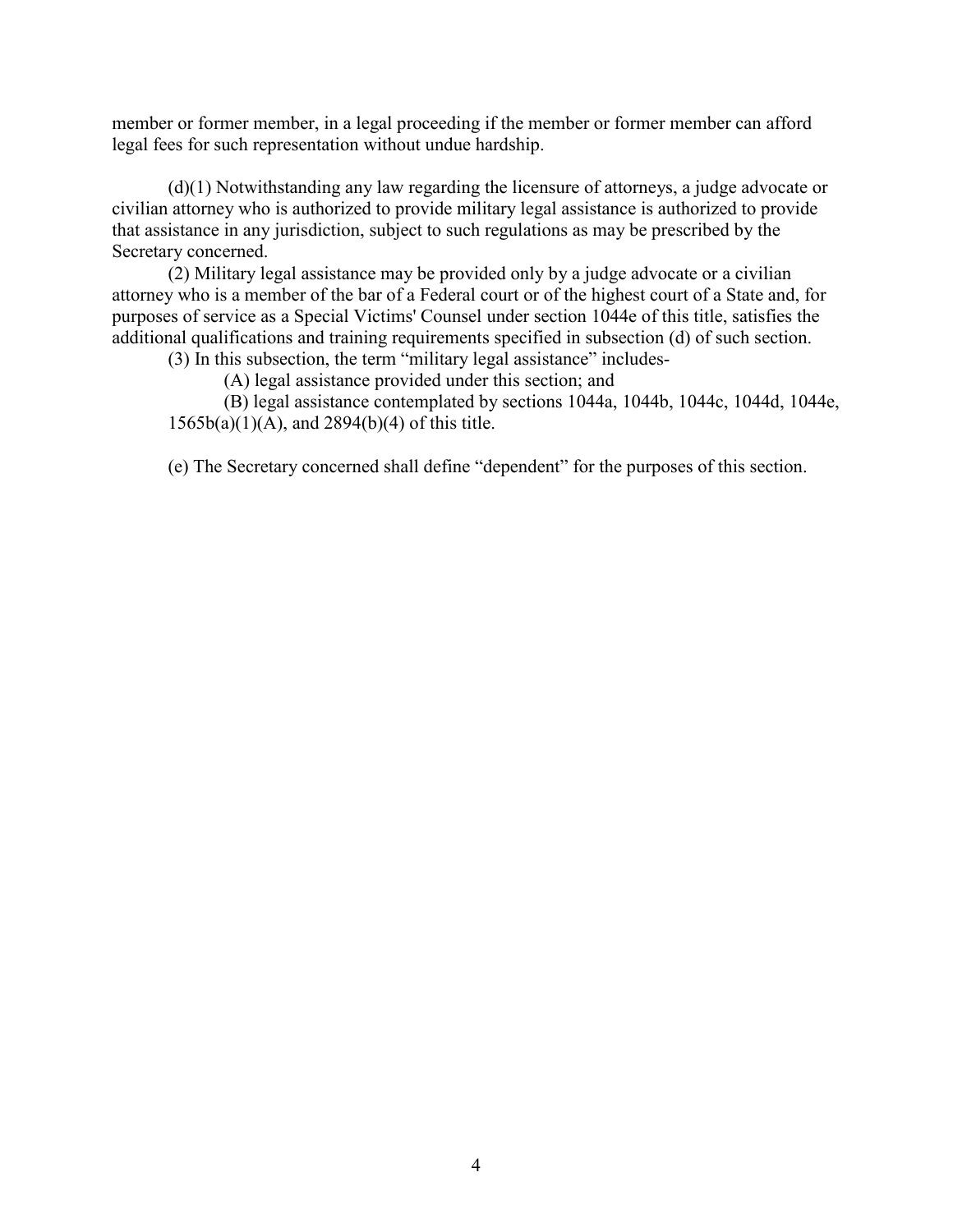| 1              | SEC. . EXTENSION OF SPECIAL EMERGENCY PROCUREMENT AUTHORITY.                               |
|----------------|--------------------------------------------------------------------------------------------|
| $\overline{2}$ | Section 1903(a) of title 41, United States Code, is amended—                               |
| 3              | (1) by striking "or" at the end of paragraph $(3)$ ;                                       |
| $\overline{4}$ | (2) by striking the period at the end of paragraph (4) and inserting a semicolon;          |
| 5              | and                                                                                        |
| 6              | (3) by adding at the end the following new paragraphs:                                     |
| 7              | "(5) in support of a humanitarian or peacekeeping operation (as the term is                |
| 8              | defined in section 3015(2) <sup>1</sup> of title 10); or                                   |
| 9              | "(6) in support of a request from a combatant commander for purposes of                    |
| 10             | protecting the national security interests of the United States during directed operations |
| 11             | that fall below the level of armed conflict.".                                             |
|                |                                                                                            |

#### **[Please note: The "Changes to Existing Law" section below sets out in red-line format how the legislative text would amend existing law.]**

#### **Section-by-Section Analysis**

This proposal would amend section 1903(a) of title 41, United States Code, to extend the applicability of the special emergency procurement authorities (SEPA) to include humanitarian or peacekeeping operations as defined at section  $3015(2)^2$  $3015(2)^2$  $3015(2)^2$  of title 10, United States Code, and to include requests from a Combatant Commander (CCDR) to supporting Head(s) of the Contracting Activity (HCA) when necessary to protect national security interests.

#### Humanitarian or Peacekeeping Operations:

Extension of SEPA applicability is necessary to enhance the acquisition flexibility of the Department of Defense (DoD) and other agencies to expeditiously support humanitarian or peacekeeping operations. These operations generally involve spur-of-the-moment contracting support, often in austere environments. The authorities in section 1903 enable the rapid procurement of mission-critical, life-saving goods and services at the speed of need, and should include humanitarian or peacekeeping operations.

<span id="page-18-0"></span><sup>&</sup>lt;sup>1</sup> Reference to section 3015(2) of title 10, United States Code, becomes effective as of January 1, 2022, pursuant to section 1801 of the William M. (Mac) Thornberry National Defense Authorization Act for Fiscal Year 2021 (Public Law 116–283)). Previous to that date, the reference is to section 2302(8) of title 10.  $2$  See footnote 1.

<span id="page-18-1"></span>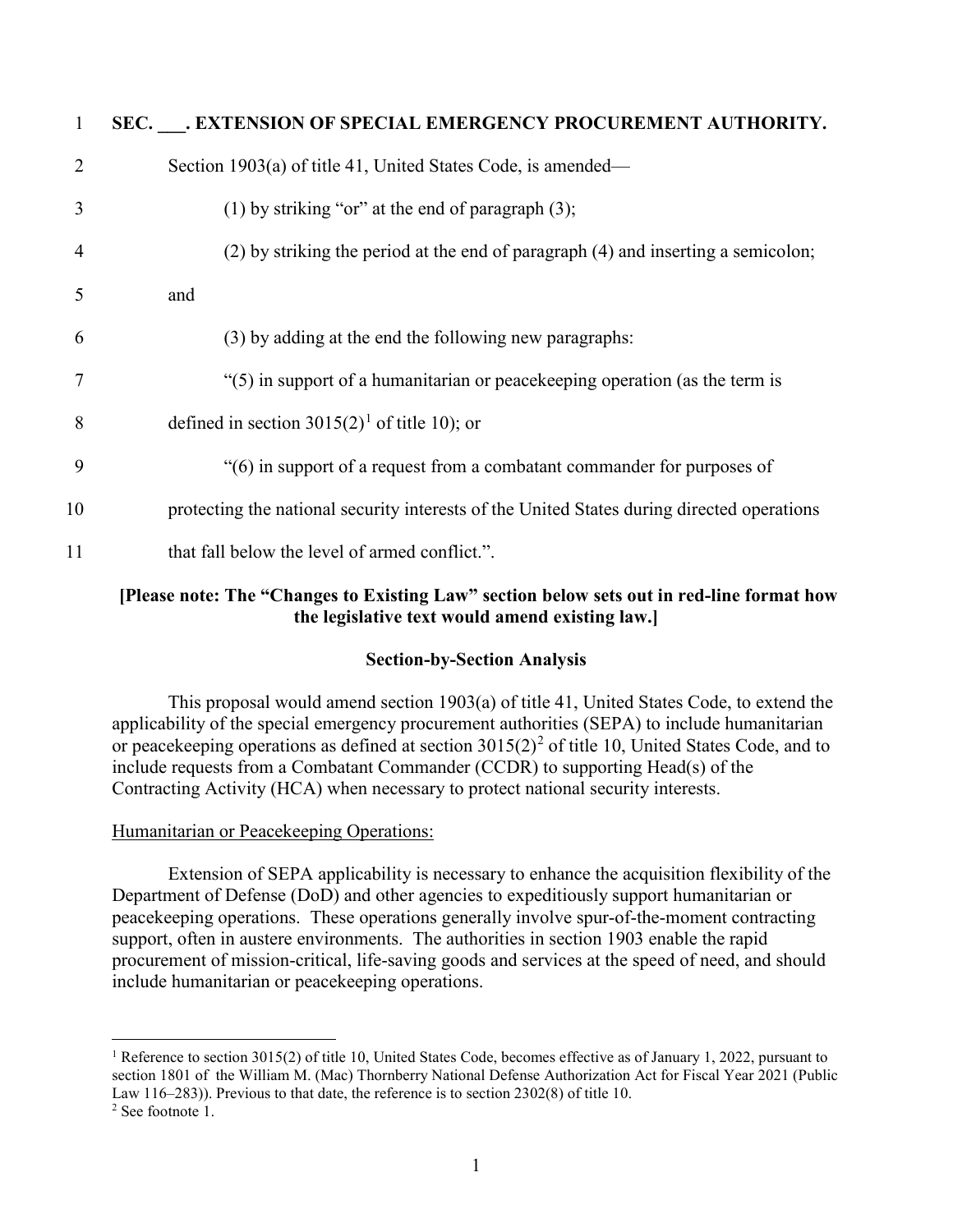Currently SEPA's applicability is limited to the following operations: contingency operations, operations supporting emergencies or major disasters, international disaster assistance, and response from certain attacks. Humanitarian or peacekeeping operations (FAR 18.204) are the only two defined, emergency-type operations, outlined in Federal Acquisition Regulation (FAR) Part 18, Emergency Acquisitions, that are not under the SEPA umbrella.

Notably, the simplified acquisition threshold (SAT) for humanitarian or peacekeeping operations is \$500K (10 U.S.C. 153). This threshold is significantly lower than the SAT for other emergency-type operations, which is currently \$1.5M for contracts to be awarded and performed, or purchases to be made, outside the U.S. Furthermore, for humanitarian or peacekeeping operations, the micro-purchase threshold (MPT) is not authorized to be increased above the non-emergency threshold of \$10K. This is not the case for other emergency-type operations, where the MPT increases to \$35K for contracts to be awarded and performed, or purchases to be made, outside of the U.S. Aligning to the higher MPT associated with other emergency-type operations would enable the swift purchasing of items valued up to \$35K. This proposal would consolidate all emergency-type operations under the same special emergency procurement authority, thereby aligning the SAT and MPT thresholds to improve procurement efficiencies and significantly reduce confusion during execution.

If enacted, extension of the applicability in section 1903 would further streamline the contracting process when responding to humanitarian or peacekeeping operations, allowing for rapid acquisition support to those in critical need. A recent example where extended applicability of SEPA was needed was the DoD's humanitarian response to the aftermath of Hurricane Irma. The U.S. provided urgently needed relief supplies and lifesaving support in the form of transportation, logistics, and engineering services to affected areas in the Caribbean, including non-U.S. and outlying areas. The Department's response would have greatly benefitted from special emergency procurement authorities.

Finally, extending the applicability of SEPA to humanitarian or peacekeeping operations would further DoD's contribution to the interim National Security Strategic Guidance (March 3, 2021, https://www.whitehouse.gov/briefing-room/statements-releases/2021/03/03/interimnational-security-strategic-guidance/) by helping strengthen alliances and partnerships as a result of improved DoD response capabilities and reduced acquisition lead times.

#### Request from a Combatant Commander to Protect National Security Interests:

Extension of SEPA applicability is also necessary to respond to request(s) from a Combatant Commander to supporting Head(s) of the Contracting Activity to protect national security interests. Such authorities would enable the Department to procure and provide mission-critical commercial support capabilities during directed operations that fall below the level of armed conflict (i.e., without a declared contingency).

The relatively new competition continuum, which is defined in Joint Doctrine Note 1-19 (June 3, 2019; https://www.jcs.mil/Portals/36/Documents/Doctrine/jdn\_jg/jdn1\_19.pdf) and used in the SIPR version of the 2018 National Defense Strategy and the SIPR version of the 2020 Interim National Defense Strategy (documents available upon request), recognizes that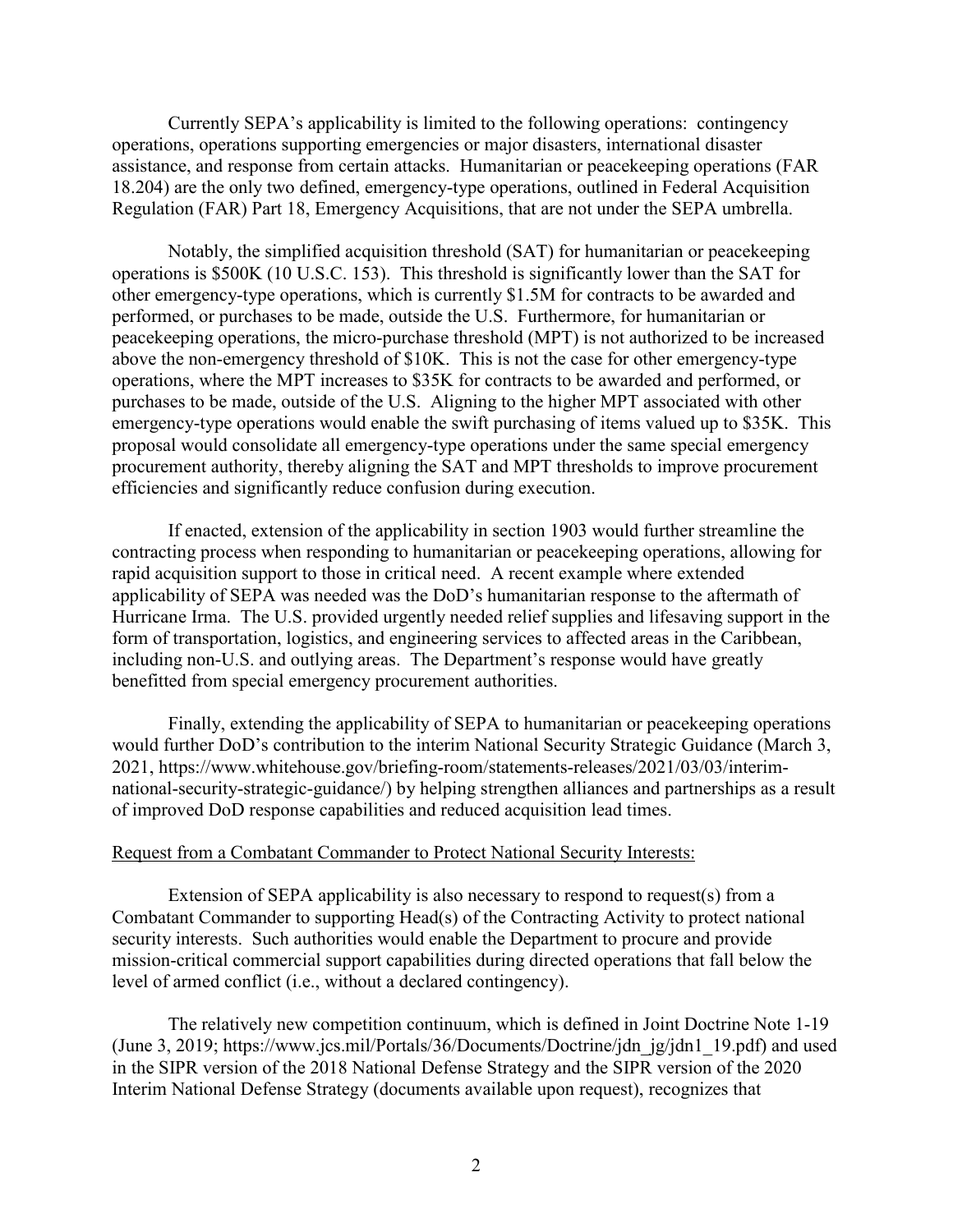contemporary military operations occur in a world of enduring competition conducted through a mixture of cooperation, competition below armed conflict, and armed conflict.

Competition below armed conflict is a long-term approach that is "supple enough to react to rapid changes in the political, diplomatic, and strategic environment" and involves "gray zone" actions. While not defined in statute, gray zone actions are vital to national security interests and allow the Department to counter adversaries like Russia and China, which operate tirelessly in this space. Addressing competition/aggression through gray zone actions is an emerging deterrent that requires the same rapid reaction as other operations under the SEPA umbrella. Extension of the authorities in section 1903 will enable low-profile, rapid procurement of goods and services at the speed of need, which will enable the U.S. to compete effectively and deter aggressors.

The DoD uses gray zone actions like flexible deterrent options (FDOs, as defined in Joint Publication 3-0, Joint Operations,

https://www.jcs.mil/Portals/36/Documents/Doctrine/pubs/jp3\_0ch1.pdf; and Joint Publication 5- 0, Joint Planning, https://www.jcs.mil/Portals/36/Documents/Doctrine/pubs/jp5\_0.pdf) to keep aggressors at bay. The purpose of an FDO is to demonstrate agility of the force to deter adversary aggression. FDOs include pre-positioning of U.S. forces, should implementation of a contingency plan become necessary (e.g., rapid pre-positioning of air defenses, rapid movement of armored battalions, pre-positioning of amphibious readiness groups).

A recent example highlighting the need for extended applicability of SEPA occurred when the Secretary of Defense required an armored battalion to deploy forward in the Atlantic Resolve joint operations area to deter adversary aggression in the U.S. European Command (USEUCOM) area of responsibility. A commercial line-haul contract was required to rapidly move the armored battalion. Without SEPA, simplified acquisition procedures could not be used, and the contracting processes delayed execution of the FDO. Specifically, the contract took approximately 90 days to award instead of an estimated 10 days using SEPA. An extended SEPA would have enabled the Department to rapidly meet the Combatant Commander's mission objective, without signaling our intent to move the armored battalion to our adversaries. Given the Department's reliance on contracted commercial capabilities for military operations, extending SEPA to include requests from a Combatant Commander to the supporting Head(s) of the Contracting Activity would vastly improve the Department's ability to compete below armed conflict.

Finally, the extended applicability of this authority for FDOs and other "gray zone" actions directly supports the National Security Strategy. If enacted, it would help restore America's competitive edge by adding a tool in the deterrence of global rivals like Russia and China. Empowering the Department to quickly leverage commercial capabilities during competition is critical to achieving this goal.

**Resource Information:** This proposal has no significant impact on the use of resources. Resources affected by this proposal are incidental in nature and amount and are included within the Fiscal Year (FY) 2023 President's Budget request.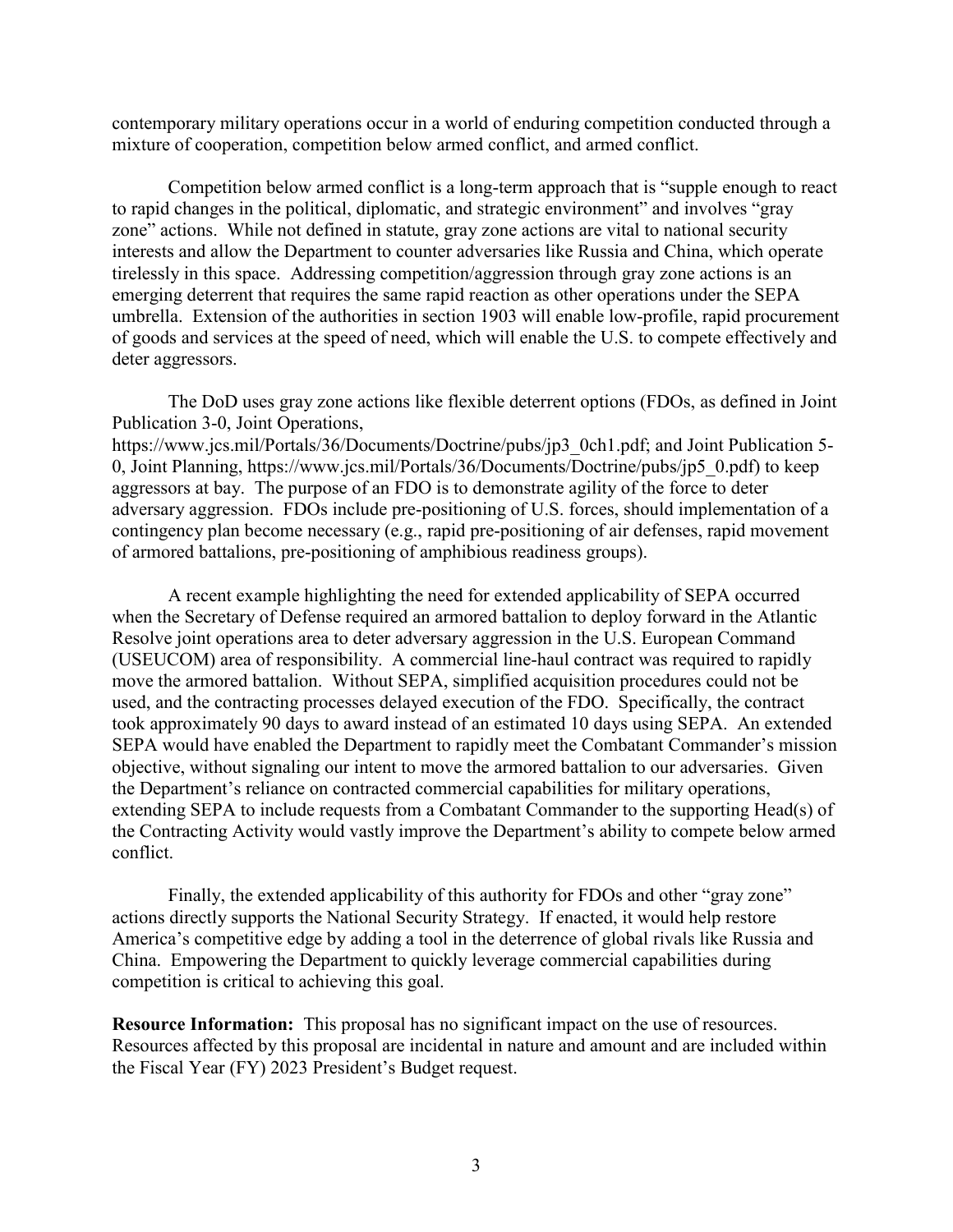**Changes to Existing Law:** This proposal would amend section1903(a) of title 41, United States Code, as follows:

#### **§1903. Special emergency procurement authority**

(a) APPLICABILITY.—The authorities provided in subsections (b) and (c) apply with respect to a procurement of property or services by or for an executive agency that the head of the executive agency determines are to be used—

(1) in support of a contingency operation (as defined in section 101(a) of title 10);

(2) to facilitate the defense against or recovery from cyber, nuclear, biological, chemical, or radiological attack against the United States;

(3) in support of a request from the Secretary of State or the Administrator of the United States Agency for International Development to facilitate the provision of international disaster assistance pursuant to chapter 9 of part I of the Foreign Assistance Act of 1961 (22 U.S.C. 2292 et seq.);  $-$ or

(4) in support of an emergency or major disaster (as those terms are defined in section 102 of the Robert T. Stafford Disaster Relief and Emergency Assistance Act (42 U.S.C. 5122)).;

(5) in support of a humanitarian or peacekeeping operation (as the term is defined in section 3015(2)) of title 10); or

(6) in support of a request from a combatant commander for purposes of protecting the national security interests of the United States during directed operations that fall below the level of armed conflict.

(b) INCREASED THRESHOLDS AND LIMITATION.—For a procurement to which this section applies under subsection (a)—

> (1) the amount specified in section 1902(a), (d), and (e) of this title shall be deemed to be-

(A) \$15,000 in the case of a contract to be awarded and performed, or purchase to be made, in the United States; and

(B) \$25,000 in the case of a contract to be awarded and performed, or purchase to be made, outside the United States;

(2) the term "simplified acquisition threshold" means-

(A) \$750,000 in the case of a contract to be awarded and performed, or purchase to be made, in the United States; and

(B) \$1,500,000 in the case of a contract to be awarded and performed, or purchase to be made, outside the United States; and

(3) the \$5,000,000 limitation in sections  $1901(a)(2)$  and  $3305(a)(2)$  of this title and section  $2304(g)(1)(B)$  of title 10 is deemed to be \$10,000,000.

(c) AUTHORITY TO TREAT PROPERTY OR SERVICE AS COMMERCIAL ITEM.—

(1) In general.—The head of an executive agency carrying out a procurement of property or a service to which this section applies under subsection (a)(2) may treat the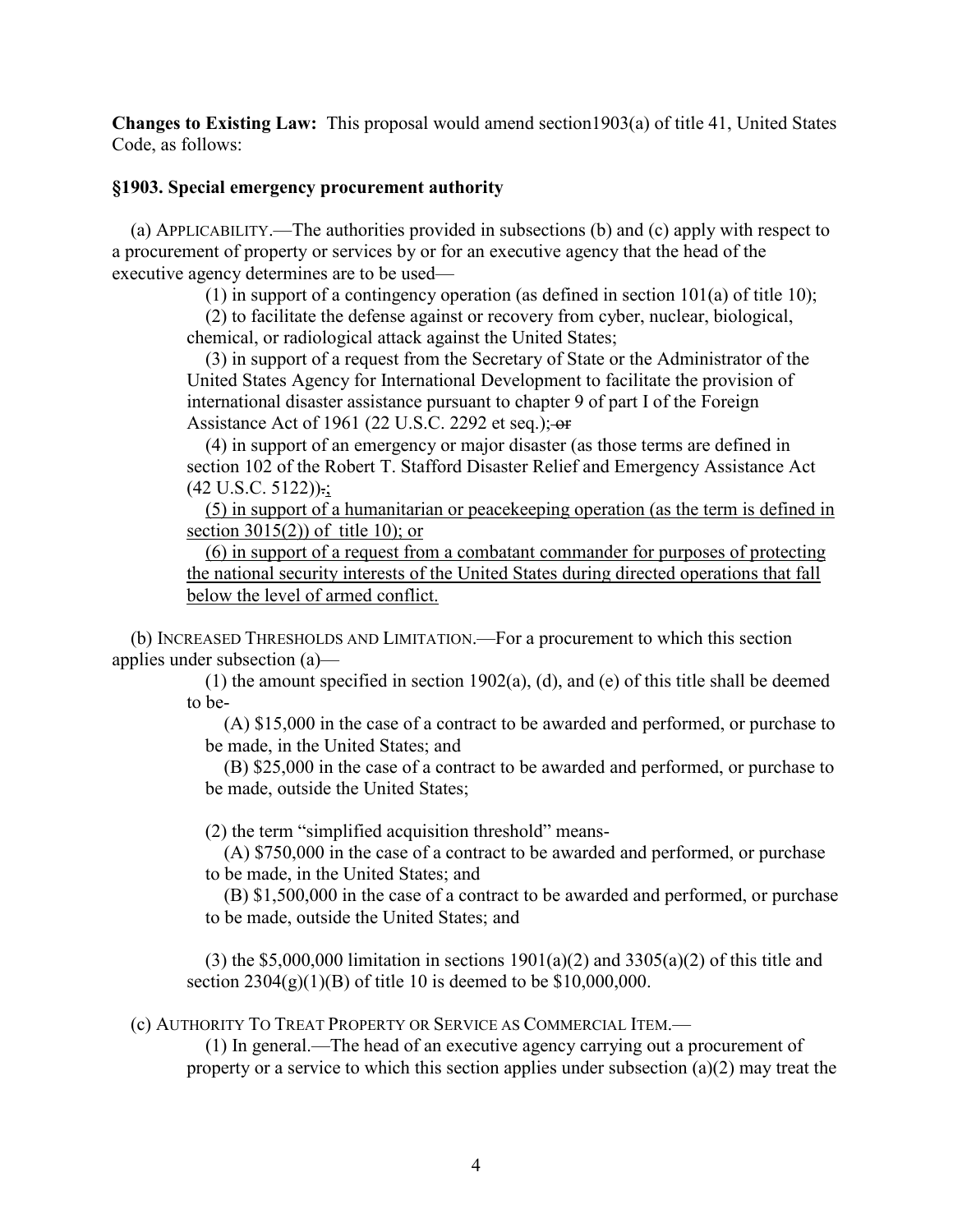property or service as a commercial item for the purpose of carrying out the procurement.

(2) Certain contracts not exempt from standards or requirements.—A contract in an amount of more than \$15,000,000 that is awarded on a sole source basis for an item or service treated as a commercial item under paragraph (1) is not exempt from—

(A) cost accounting standards prescribed under section 1502 of this title; or

(B) cost or pricing data requirements (commonly referred to as truth in negotiating) under chapter 35 of this title and section 2306a of title 10.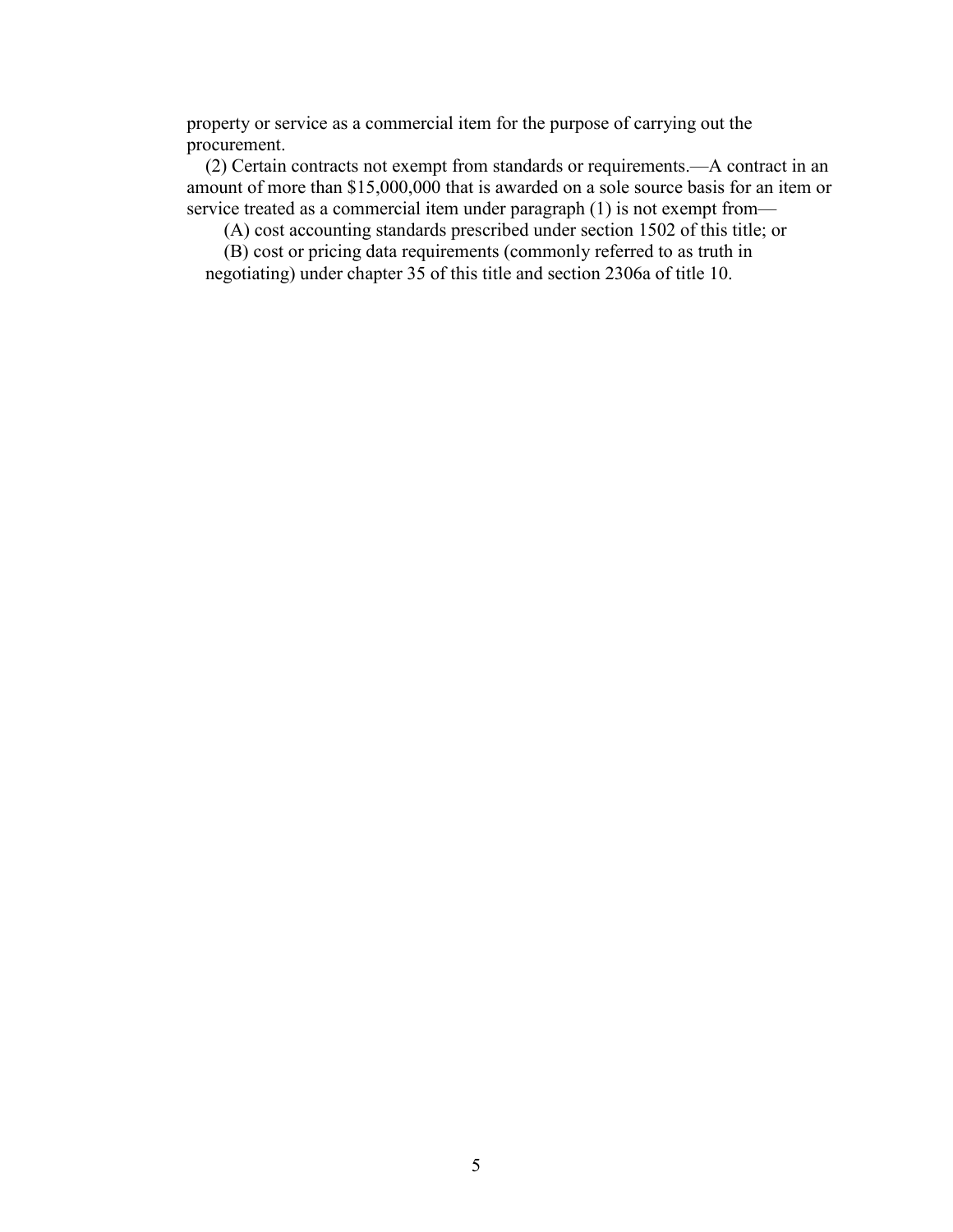|   | SEC. . IMPLEMENTATION OF ARRANGEMENTS TO BUILD TRANSPARENCY,                         |
|---|--------------------------------------------------------------------------------------|
| 2 | <b>CONFIDENCE, AND SECURITY.</b>                                                     |
| 3 | Section 2241(a) of title 10, United States Code, is amended by adding at the end the |
| 4 | following new paragraph:                                                             |
| 5 | "(8) Travel, transportation, and subsistence expenses for meetings and               |
| 6 | demonstrations hosted by the Department of Defense for the implementation of the     |
| 7 | Vienna Document 2011 on Confidence- and Security-Building Measures (or any           |
| 8 | successor arrangement).".                                                            |

#### **[Please note: The "Changes to Existing Law" section below sets out in red-line format how the legislative text would amend existing law.]**

#### **Section-by-Section Analysis**

The Vienna Document, a politically important commitment to building transparency, confidence, and security, requires that "[t]he State arranging the event [e.g., air base/military facility visit, weapons demonstration] will cover travel arrangements and expenses from the place of assembly and to the place of departure – possibly the same as the place of assembly – as well as appropriate civil or military board and lodging in a location suitable for carrying out the event."

Section 1345 of title 31, United States Code, prevents the execution of budgeted funds for travel, board, and lodging expenses of non-U.S. Government personnel and expenditures required by the Vienna Document. The Vienna Document, as a political commitment, does not override the constraint of section 1345.

This proposal would authorize combatant commands and military department to use operation and maintenance (O&M) funding that is already budgeted annually in budgets for arms control and for building transparency, confidence, and security. This proposal seeks to provide a legal basis for the Department of Defense to continue implementation of the Vienna Document. There is no additional budget impact for this proposal, as the money is already budgeted each year in the O&M funding for the combatant commands and the military departments for arms control implementation. This proposal would improve Department of Defense business practices for greater performance and efficiency.

Hosting required Vienna Document events supports the National Defense Strategy and the National Military Strategy, demonstrates U.S. leadership and commitment that deters competitors and assures allies, and is a collateral requirement to sustaining the requisite lethal force posture in Europe (e.g., deploying new weapons systems to Europe triggers Vienna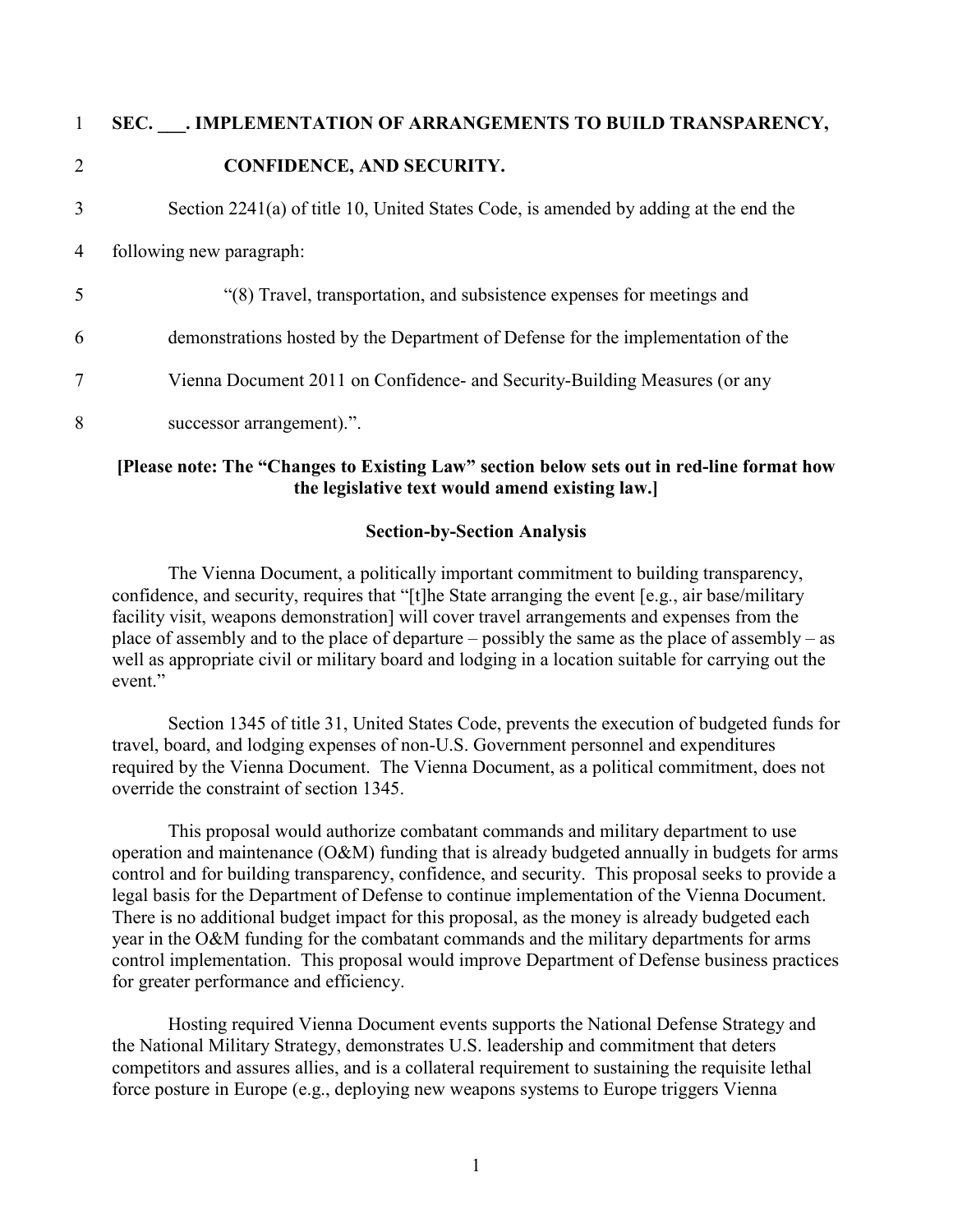Document requirement to host a weapons demonstration). Other countries reciprocally pay for U.S. personnel when they host events.

If the United States does not implement the portions of the Vienna Document that contemplate payment for foreign nationals' expenses, we will be out of compliance with our political commitments and subject to political consequences within the Organization for Security and Cooperation in Europe (OSCE), a 57-country international organization that includes the Russian Federation and all NATO allies. Furthermore, failing to host required Vienna Document events cedes to Russia the strategic narrative over the deterioration of European security and arms control, in light of U.S. withdrawals from the Intermediate-range Forces Treaty (INF) and Open Skies Treaty, New START negotiations, and tripartite arms control efforts.

**Resource Information:** The resources required are reflected in the table below and are included within the Fiscal Year (FY) 2023 President's Budget.

|                              | <b>RESOURCE IMPACT (SMILLIONS)</b> |            |            |            |                   |                                                   |                                  |                |                                                                        |
|------------------------------|------------------------------------|------------|------------|------------|-------------------|---------------------------------------------------|----------------------------------|----------------|------------------------------------------------------------------------|
| Program                      | FY<br>2023                         | FY<br>2024 | FY<br>2025 | FY<br>2026 | <b>FY</b><br>2027 | Appropriation                                     | <b>Budget</b><br><b>Activity</b> | <b>BLI/SAG</b> | Program<br><b>Element</b><br>(for all<br><b>RDT&amp;E</b><br>programs) |
| Vienna<br>Document<br>events | 0.1                                | 0.1        | 0.1        | 0.1        | 0.1               | Operation &<br>Maintenance,<br>Army (base)        | Op.<br>Forces<br>$BA-01$         | Various        |                                                                        |
| Vienna<br>Document<br>events | 0.0                                | 0.0        | 0.1        | 0.0        | 0.0               | Operation $&$<br>Maintenance,<br>Air Force (base) | Mission<br>Support               | Various        |                                                                        |
| Total                        | 0.1                                | 0.1        | 0.2        | 0.1        | 0.1               |                                                   |                                  |                |                                                                        |

**Changes to Existing Law:** This proposal would amend section 2241 of title 10, United States Code, as follows:

#### **§ 2241. Availability of appropriations for certain purposes**

(a) OPERATION AND MAINTENANCE APPROPRIATIONS.—Amounts appropriated to the Department of Defense for operation and maintenance of the active forces may be used for the following purposes:

- (1) Morale, welfare, and recreation.
- (2) Modification of personal property.
- (3) Design of vessels.
- (4) Industrial mobilization.
- (5) Military communications facilities on merchant vessels.
- (6) Acquisition of services, special clothing, supplies, and equipment.
- (7) Expenses for the Reserve Officers' Training Corps and other units at

educational institutions.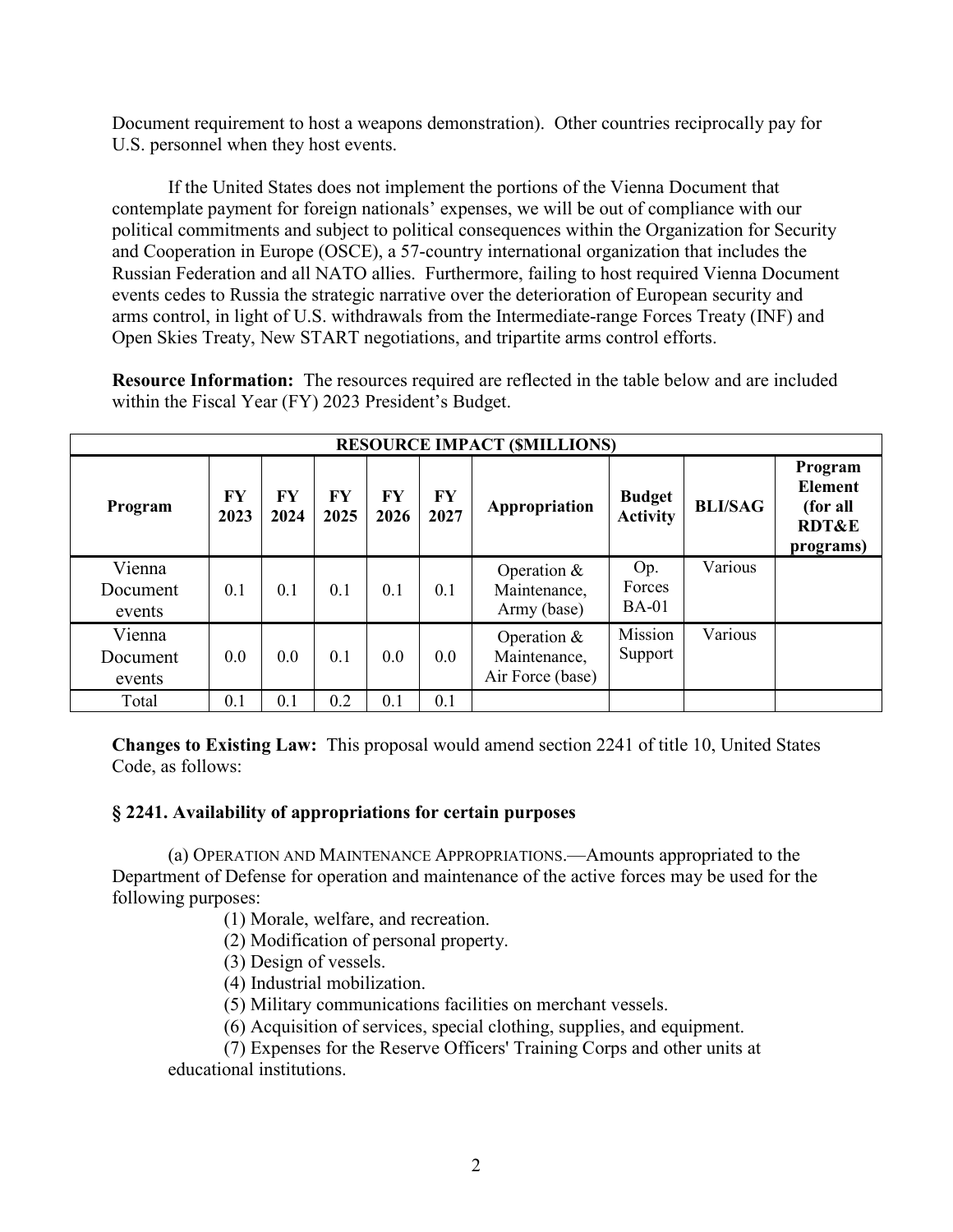(8) Travel, transportation, and subsistence expenses for meetings and demonstrations hosted by the Department of Defense for the implementation of the Vienna Document 2011 on Confidence- and Security-Building Measures (or any successor arrangement).

(b) NECESSARY EXPENSES.—Amounts appropriated to the Department of Defense may be used for all necessary expenses, at the seat of the Government or elsewhere, in connection with communication and other services and supplies that may be necessary for the national defense.

(c) ACTIVITIES OF THE NATIONAL COMMITTEE FOR EMPLOYER SUPPORT OF THE GUARD AND RESERVE.—Amounts appropriated for operation and maintenance may, under regulations prescribed by the Secretary of Defense, be used by the Secretary for official reception, representation, and advertising activities and materials of the National Committee for Employer Support of the Guard and Reserve to further employer commitments to their employees who are members of a reserve component.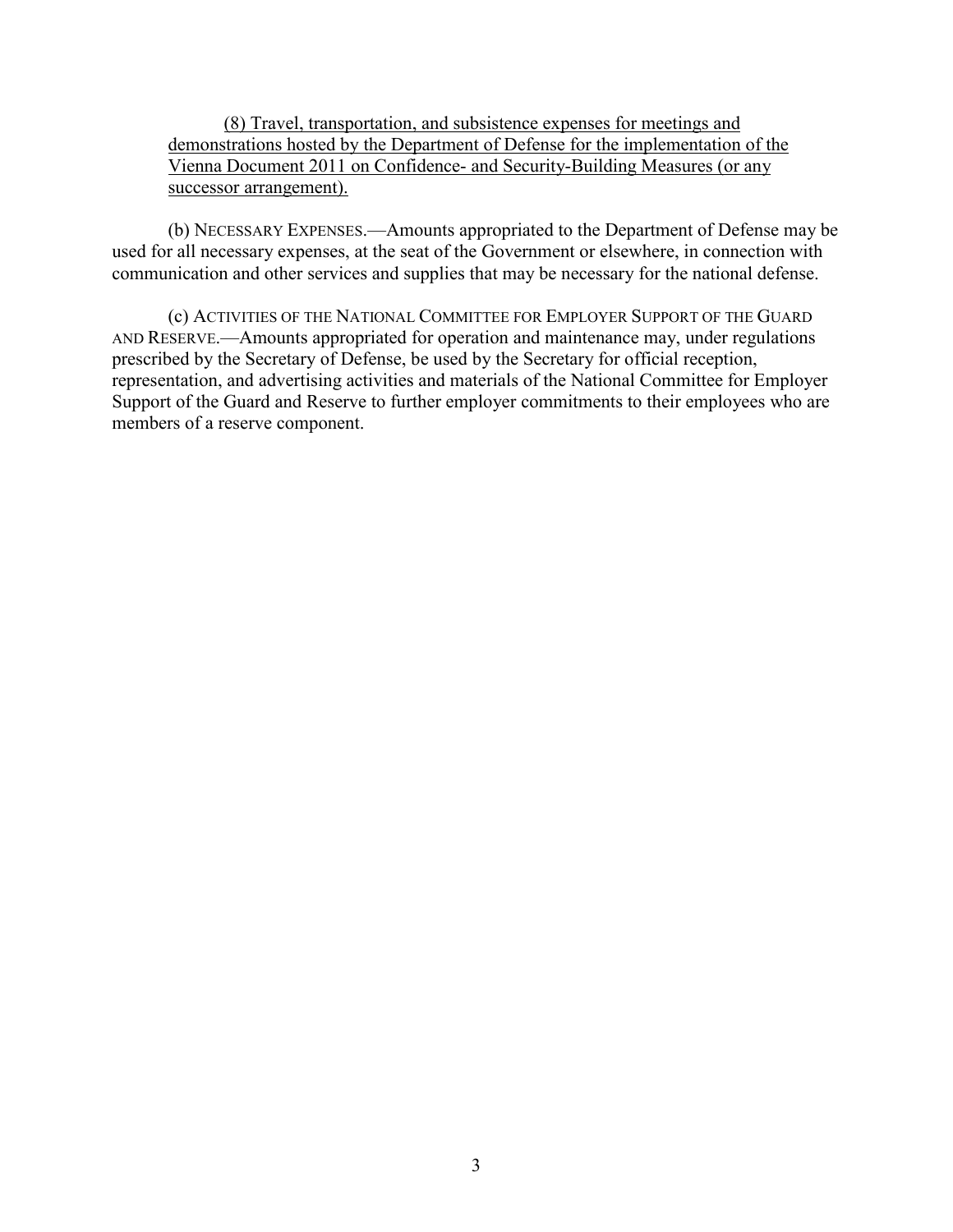#### 1 **SEC. \_\_\_. PERMANENT AUTHORITY FOR NONCOMPETITIVE APPOINTMENTS**

#### 2 **OF MILITARY SPOUSES BY FEDERAL AGENCIES.**

3 (a) REPEAL OF SUNSET PROVISION.—Section 573(e) of the John S. McCain National

4 Defense Authorization Act for Fiscal Year 2019 (Public Law 115–232; 5 U.S.C. 3330d note) is

5 repealed.

6 (b) EFFECTIVE DATE.—The repeal made by subsection (a) shall be deemed to take effect

7 on the earlier of August 12, 2023, or the date of the enactment of this Act.

#### **[Please note: The "Changes to Existing Law" section below sets out in red-line format how the legislative text would amend existing law.]**

#### **Section-by-Section Analysis**

This proposal would remove the sunset date in section 573 of the John S. McCain National Defense Authorization Act for Fiscal Year (FY) 2019, which temporarily amended section 3330d of title 5, United States Code (U.S.C.), to authorize Federal agencies to noncompetitively appoint spouses of active duty Service members regardless of whether the spouse is geographically relocating due to the Service member receiving military reassignment orders. When this temporary amendment expires on August 13, 2023, the prior provisions of section 3330d of title 5, U.S.C., which limited such appointments to relocating spouses and imposed geographic and other restrictions on use of the authority, will be restored or revived as if section 573 had not been enacted. Removing the sunset date would make the authority provided by section 573 permanent.

A permanent authority to noncompetitively appoint spouses of active duty Service members supports military retention efforts. This authority not only increases the number of military spouses eligible for such appointments, it also allows relocating spouses to apply for vacancies in advance of the Service member receiving orders for an anticipated move and assists spouses of active duty Service members who are deployed or serving on an unaccompanied tour overseas to seek federal employment during the separation. Importantly, the authority assists military spouses to pursue not just a job, but a career with the Federal government, while supporting the career of the Service member. Finally, it streamlines the evaluation criteria used by human resources officials to establish eligibility to use this noncompetitive appointing authority, making it more easily used by Federal agencies to support military spouse employment consistent with Executive Order 13832, "Enhancing Noncompetitive Civil Service Appointments of Military Spouses," May 9, 2018. Although DoD is unaware of the extent of its use by other agencies, the hiring authority is frequently used in DoD to quickly bring talented military spouses into vacant positions. In FY 2021, the Department of Defense (DoD) used this authority to hire 2,364 military spouses. In the first half of FY 2022, DoD has used this authority to hire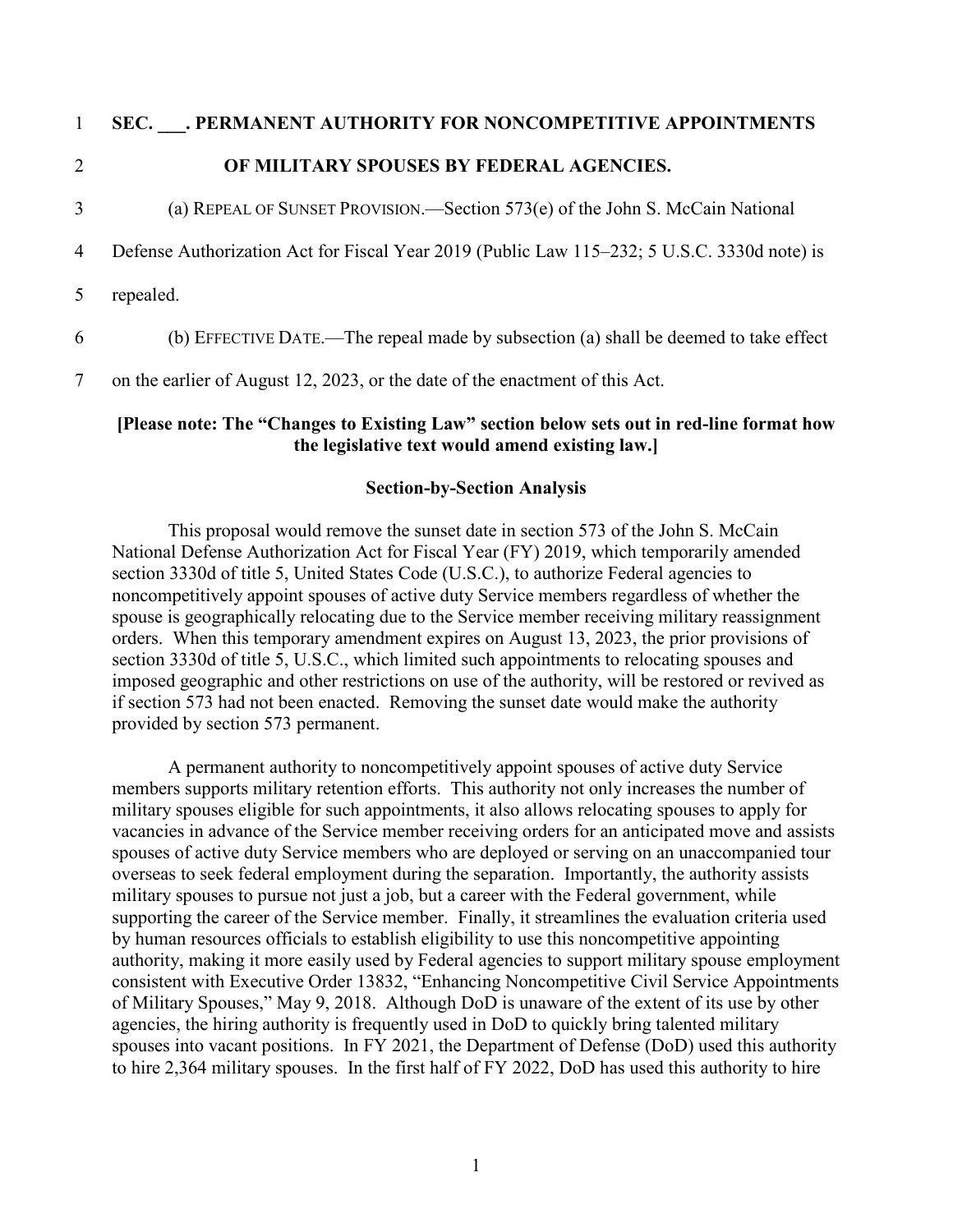1,047 military spouses and expects this number to significantly increase when large numbers of military personnel relocate during the summer.

**Resource Information:** This proposal has no significant impact on the use of resources.

**Changes to Existing Law:** This proposal would amend section 573 of the John S. McCain National Defense Authorization Act for Fiscal Year 2019 (Public Law 115–232; 5 U.S.C. 3330d note) as follows:

#### **SEC. 573. TEMPORARY EXPANSION OF AUTHORITY FOR NONCOMPETITIVE APPOINTMENTS OF MILITARY SPOUSES BY FEDERAL AGENCIES.**

(a) EXPANSION TO INCLUDE ALL SPOUSES OF MEMBERS OF THE ARMED FORCES ON ACTIVE DUTY.—Section 3330d of title 5, United States Code, is amended—

 $(1)$  in subsection  $(a)$ —

(A) by striking paragraphs  $(3)$ ,  $(4)$ , and  $(5)$ ; and

- (B) by redesignating paragraph (6) as paragraph (3);
- (2) by striking subsections (b) and (c) and inserting the following new subsection

(b):

"(b) APPOINTMENT AUTHORITY.—The head of an agency may appoint noncompetitively—

"(1) a spouse of a member of the Armed Forces on active duty; or

"(2) a spouse of a disabled or deceased member of the Armed Forces.";

(3) by redesignating subsection (d) as subsection (c); and

(4) in subsection (c), as so redesignated, by striking "subsection (a)(6)" in

paragraph  $(1)$  and inserting "subsection  $(a)(3)$ ".

(b) Clerical Amendment.—The table of sections at the beginning of chapter 33 of such title is amended by striking the item relating to section 3330d and inserting the following new item:

"3330d. Appointment of military spouses.".

(c) HEADING AMENDMENT.—The heading of such section is amended to read as follows:

1 **"§ 3330d. Appointment of military spouses".**

(d) OPM LIMITATION AND REPORTS.—

(1) RELOCATING SPOUSES.—With respect to the noncompetitive appointment of a relocating spouse of a member of the Armed Forces under subsection (b)(1) of section 3330d of title 5, United States Code, as amended by subsection (a), the Director of the Office of Personnel Management—

(A) shall monitor the number of such appointments;

(B) shall require the head of each agency with authority to make such appointments under such section to submit an annual report to the Director on such appointments, including information on the number of individuals so appointed, the types of positions filled, and the effectiveness of the authority for such appointments; and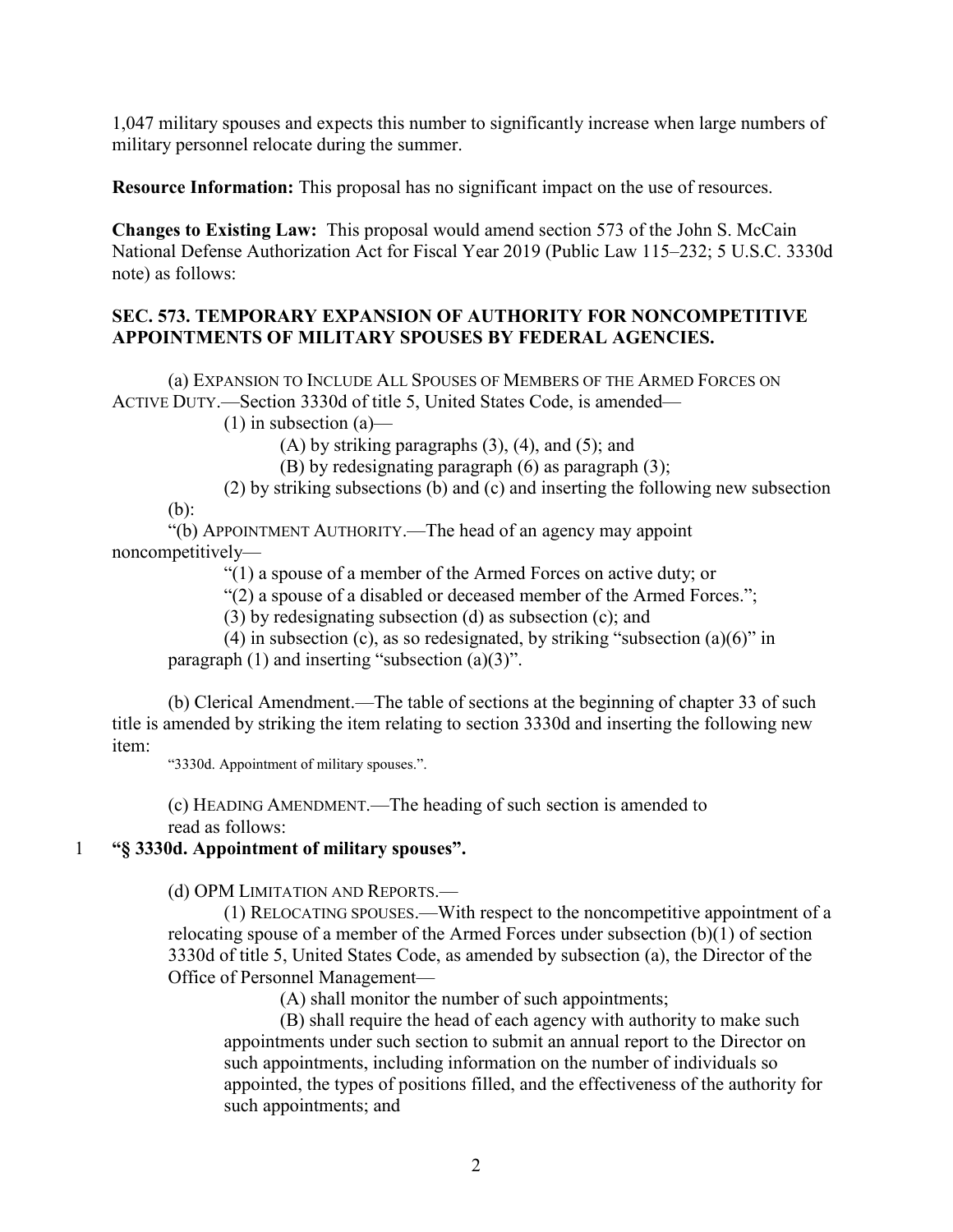(C) not later than 18 months after the date of the enactment of this Act, shall submit a report to the Committee on Oversight and Government Reform of the House of Representatives and the Committee on Homeland Security and Government Affairs of the Senate on the use and effectiveness of such authority.

(2) NON-RELOCATING SPOUSES.—With respect to the noncompetitive appointment of a spouse of a member of the Armed Forces other than a relocating spouse described in paragraph (1), the Director of the Office of Personnel Management—

> (A) shall treat the spouse as a relocating spouse under paragraph (1); and (B) may limit the number of such appointments.

(e) SUNSET.—Effective on the date that is 5 years after the date of the enactment of this Act—

(1) the authority provided by this section, and the amendments made by this section, shall expire; and

(2) the provisions of section 3330d of title 5, United States Code, amended or repealed by such section are restored or revived as if such section had not been enacted.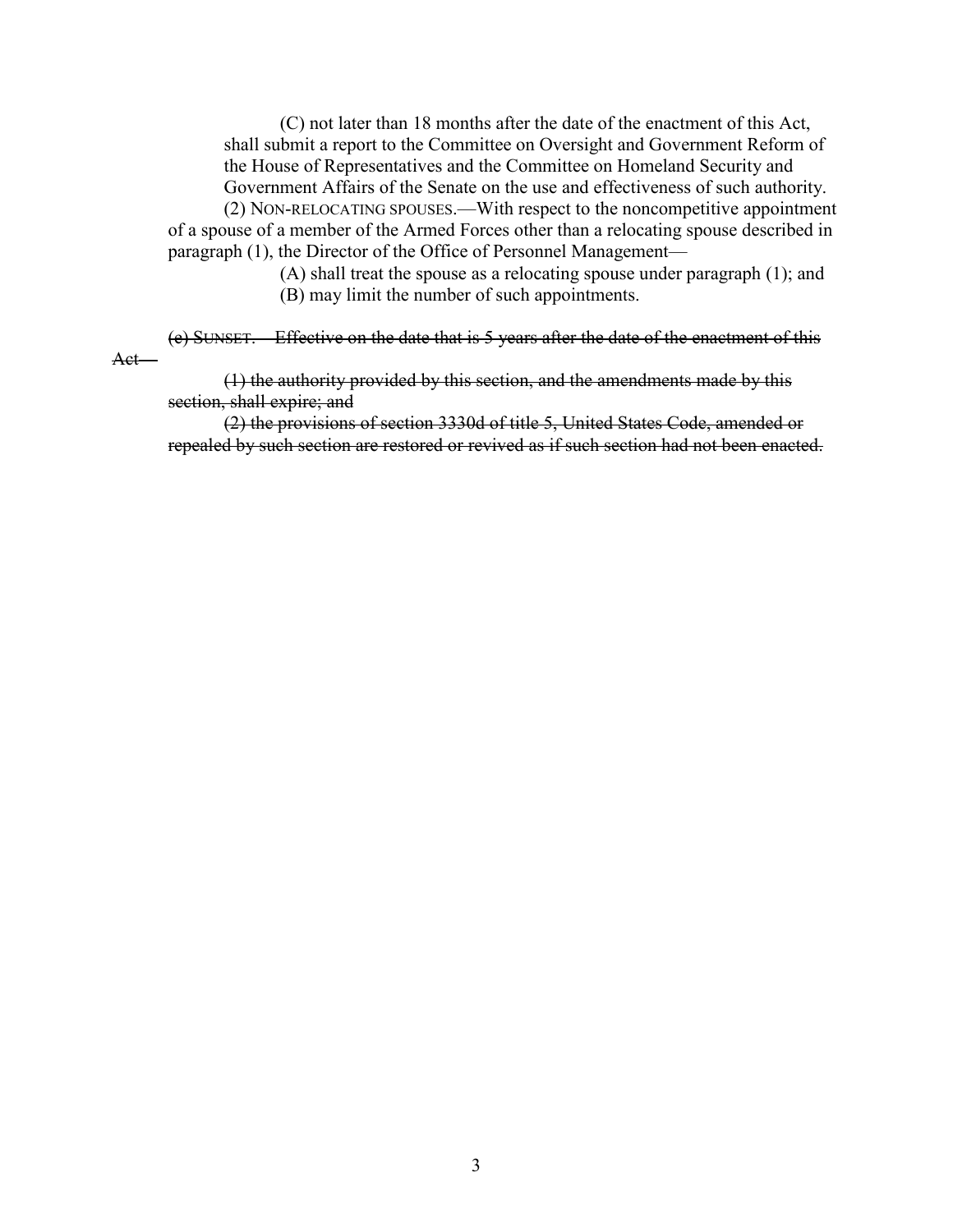#### 1 **SEC. \_\_\_. EXTENSION OF AUTHORITY TO PROVIDE SUPPORT TO CERTAIN**

## 2 **GOVERNMENTS FOR BORDER SECURITY OPERATIONS.**

- 3 Section 1226(h) of the National Defense Authorization Act for Fiscal Year 2016 (22
- 4 U.S.C. 2151 note) is amended by striking "December 31, 2023" and inserting "December 31,
- 5 2024".

#### **[Note: The "Changes to Existing Law" section below sets out in red-line format how the legislative text above would amend existing law.]**

### **Section-by-Section Analysis**

This proposal would extend the authority to provide support on a reimbursement basis for certain border security operations until December 31, 2024.

**Resource Information:** The resources impacted by this proposal are reflected in the table below and are included within the Fiscal Year (FY) 2023 President's Budget.

|                    | <b>RESOURCE IMPACT (SMILLIONS)</b> |            |            |            |            |                                                          |                                  |                               |                           |
|--------------------|------------------------------------|------------|------------|------------|------------|----------------------------------------------------------|----------------------------------|-------------------------------|---------------------------|
|                    | FY<br>2023                         | FY<br>2024 | FY<br>2025 | FY<br>2026 | FY<br>2027 | Appropriation<br>From                                    | <b>Budget</b><br><b>Activity</b> | Dash-1<br>Line<br><b>Item</b> | Program<br><b>Element</b> |
| Border<br>Security | \$520                              |            |            |            |            | 0100<br>(Operations and<br>Maintenance,<br>Defense Wide) | 04                               | 4GTD                          |                           |
| Total              | \$520                              |            |            |            |            |                                                          |                                  |                               |                           |

**Changes to Existing Law:** This proposal would make the following changes to section 1226 of the National Defense Authorization Act for Fiscal Year 2016 (22 U.S.C. 2151 note):

SEC. 1226. SUPPORT TO CERTAIN GOVERNMENTS FOR BORDER SECURITY OPERATIONS.

(a) AUTHORITY TO PROVIDE SUPPORT.—

(1) IN GENERAL.—The Secretary of Defense, with the concurrence of the Secretary of State, is authorized to provide support on a reimbursement basis as follows:

(A) To the Government of Jordan for purposes of supporting and enhancing efforts of the armed forces of Jordan to increase security and sustain increased security along the border of Jordan with Syria and Iraq.

(B) To the Government of Lebanon for purposes of supporting and enhancing efforts of the armed forces of Lebanon to increase security and sustain increased security along the border of Lebanon with Syria.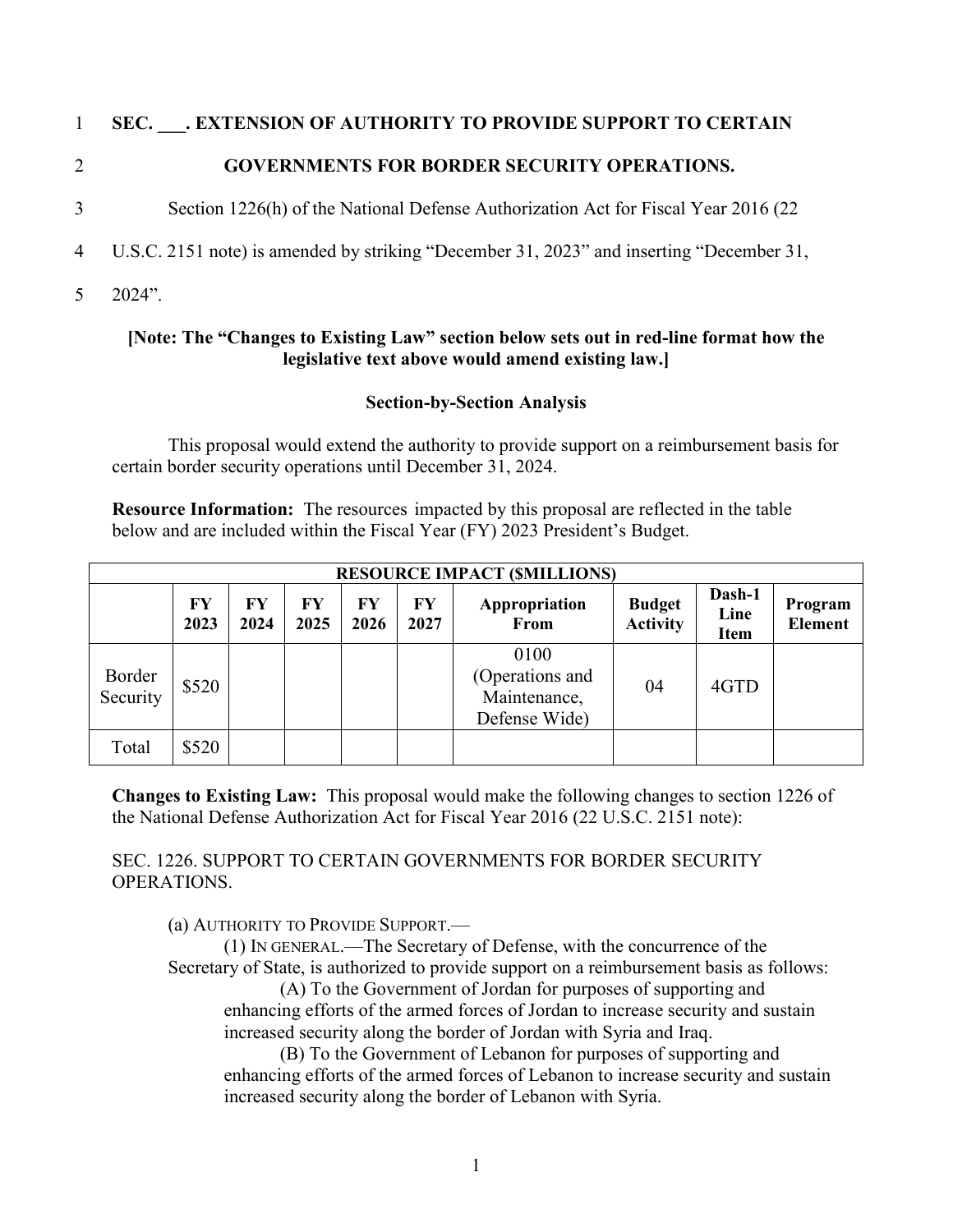(C) To the Government of Egypt for purposes of supporting and enhancing efforts of the armed forces of Egypt to increase security and sustain increased security along the border of Egypt with Libya.

(D) To the Government of Tunisia for purposes of supporting and enhancing efforts of the armed forces of Tunisia to increase security and sustain increased security along the border of Tunisia with Libya.

(E) To the Government of Oman for purposes of supporting and enhancing efforts of the armed forces of Oman to increase security and sustain increased security along the border of Oman with Yemen.

(F) To the Government of Pakistan for purposes of supporting and enhancing efforts of the armed forces of Pakistan to increase security and sustain increased security along the border of Pakistan with Afghanistan.

(2) FREQUENCY.—Support may be provided under this subsection on a quarterly basis.

\* \* \* \* \*

(h) EXPIRATION OF AUTHORITY.—No support may be provided under the authority of subsection (a) after December 31, 2023 December 31, 2024.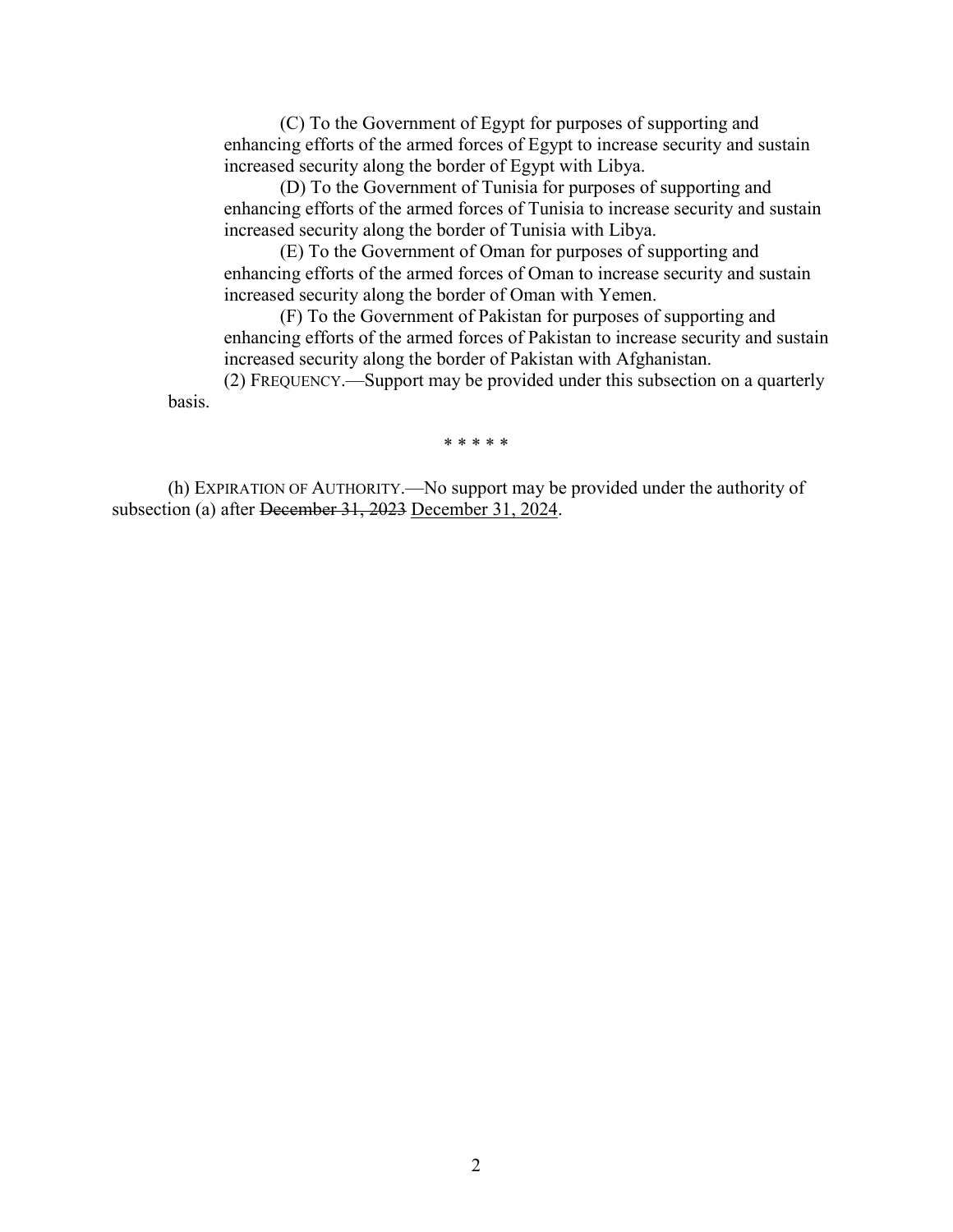# **SEC. \_\_. UPDATING INDEMNIFICATION OF TRANSFEREES OF CLOSING DEFENSE PROPERTY.**

| 3              | (a) IN GENERAL.—Section 330 of the National Defense Authorization Act for Fiscal Year                  |
|----------------|--------------------------------------------------------------------------------------------------------|
| $\overline{4}$ | 1993 (10 U.S.C. 2687 note) is amended-                                                                 |
| 5              | $(1)$ in subsection $(a)$ —                                                                            |
| 6              | (A) by striking paragraph (1) and inserting the following new paragraph:                               |
| $\tau$         | " $(1)$ Except as provided in paragraph $(3)$ and subject to subsection $(b)$ , the Secretary of       |
| 8              | Defense shall hold harmless and indemnify in full the persons and entities described in paragraph      |
| 9              | (2) from any suit, liability, or judgment arising out of any claim for personal injury or property     |
| 10             | damage (including death, illness, or loss of or damage to property) that results from the release of   |
| 11             | any hazardous substance or pollutant or contaminant as a result of Department of Defense               |
| 12             | activities at any military installation (or portion thereof) that is closed pursuant to a base closure |
| 13             | law."; and                                                                                             |
| 14             | (B) in paragraph (3), by striking "or threatened release";                                             |
| 15             | (2) in subsection (b)(4), by striking "defending or";                                                  |
| 16             | (3) in subsection $(c)(1)$ —                                                                           |
| 17             | (A) by striking "payments to" and all that follows through "referred to in"                            |
| 18             | and inserting "payments under"; and                                                                    |
| 19             | (B) by striking "or defend"; and                                                                       |
| 20             | $(4)$ in subsection $(d)$ —                                                                            |
| 21             | (A) by striking "or threatened release"; and                                                           |
| 22             | (B) by striking "or petroleum or petroleum derivative".                                                |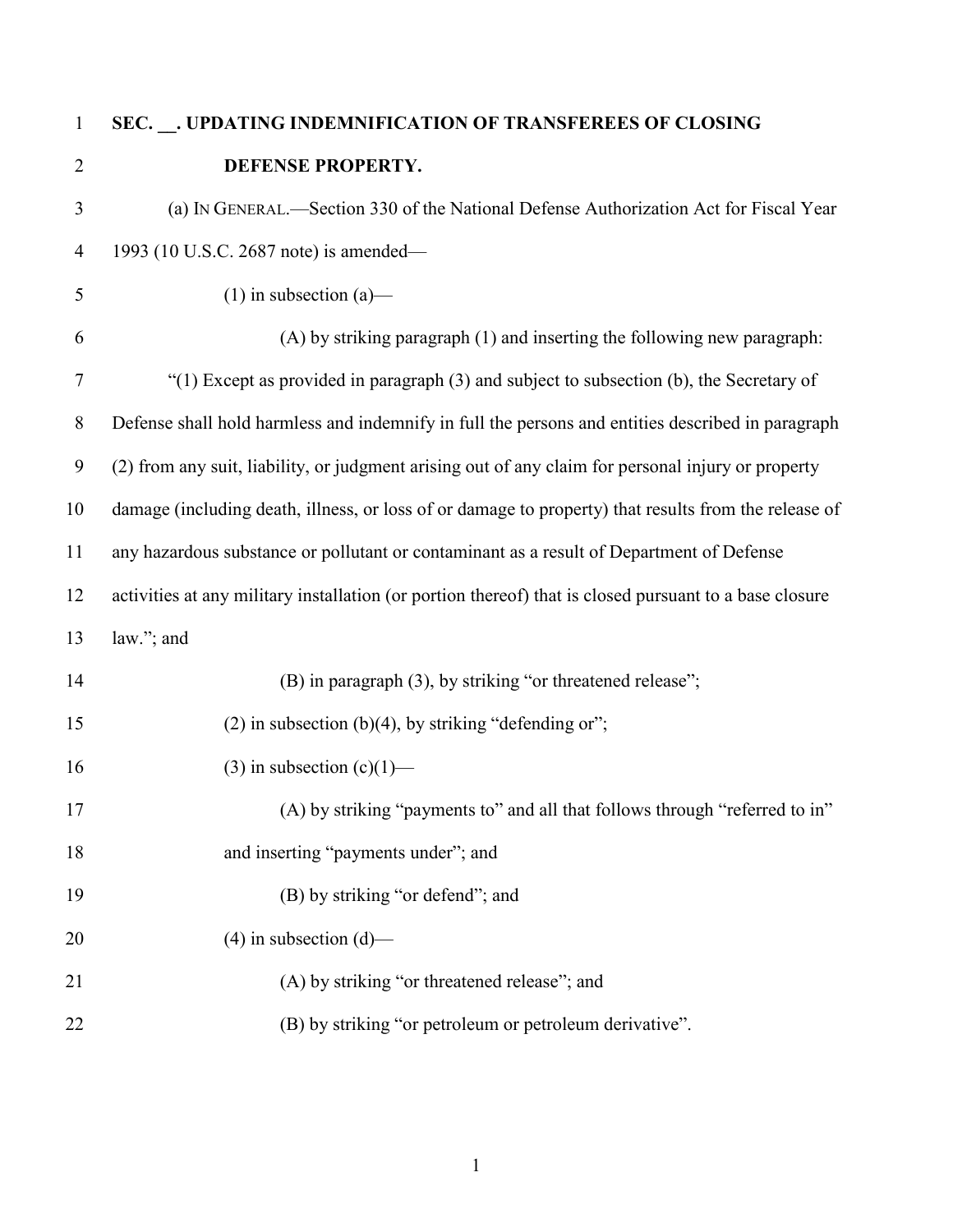| $\mathbf{1}$   | (b) SOURCE OF FUNDS.—Subsection (c) of such section is further amended by adding at                |
|----------------|----------------------------------------------------------------------------------------------------|
| $\overline{2}$ | the end the following new paragraph:                                                               |
| 3              | "(3)(A) The Secretary of Defense shall pay a claim settled by the Secretary under this             |
| $\overline{4}$ | section-                                                                                           |
| 5              | "(i) for an amount of \$100,000 or less, from funds made available to the                          |
| 6              | Department of Defense; and                                                                         |
| 7              | "(ii) for an amount in excess of \$100,000, from funds made available under                        |
| 8              | section 1304 of title 31, United States Code.                                                      |
| 9              | "(B) Notwithstanding any other provision of law, funds made available under section                |
| 10             | 1304 of title 31, United States Code, shall be available to pay claims in excess of \$100,000 that |
| 11             | are otherwise payable under this section.".                                                        |
| 12             | (c) RELATIONSHIP TO FEDERAL CLEANUP LAW.—Subsection (e) of such section is                         |
| 13             | amended to read as follows:                                                                        |
| 14             | "(e) RELATIONSHIP TO OTHER LAW.—Nothing in this section shall be construed as                      |
| 15             | affecting or modifying in any way any provision of the Comprehensive Environmental                 |
| 16             | Response, Compensation, and Liability Act of 1980 (42 U.S.C. 9601 et. seq.). Any claim for         |
| 17             | environmental remediation or cleanup costs or natural resource damages may not be pursued          |
| 18             | under this section.".                                                                              |

#### **[Please note: The "Changes to Existing Law" section below sets out in red-line format how the legislative text would amend existing law.]**

#### **Section-by-Section Analysis**

This proposal would update and clarify Section 330 of the National Defense Authorization Act for Fiscal Year 1993. Section 330 provides indemnification to eligible entities for personal injury or property damage claims resulting from identified past Department of Defense activities at military installations closed under the base closure law. This proposal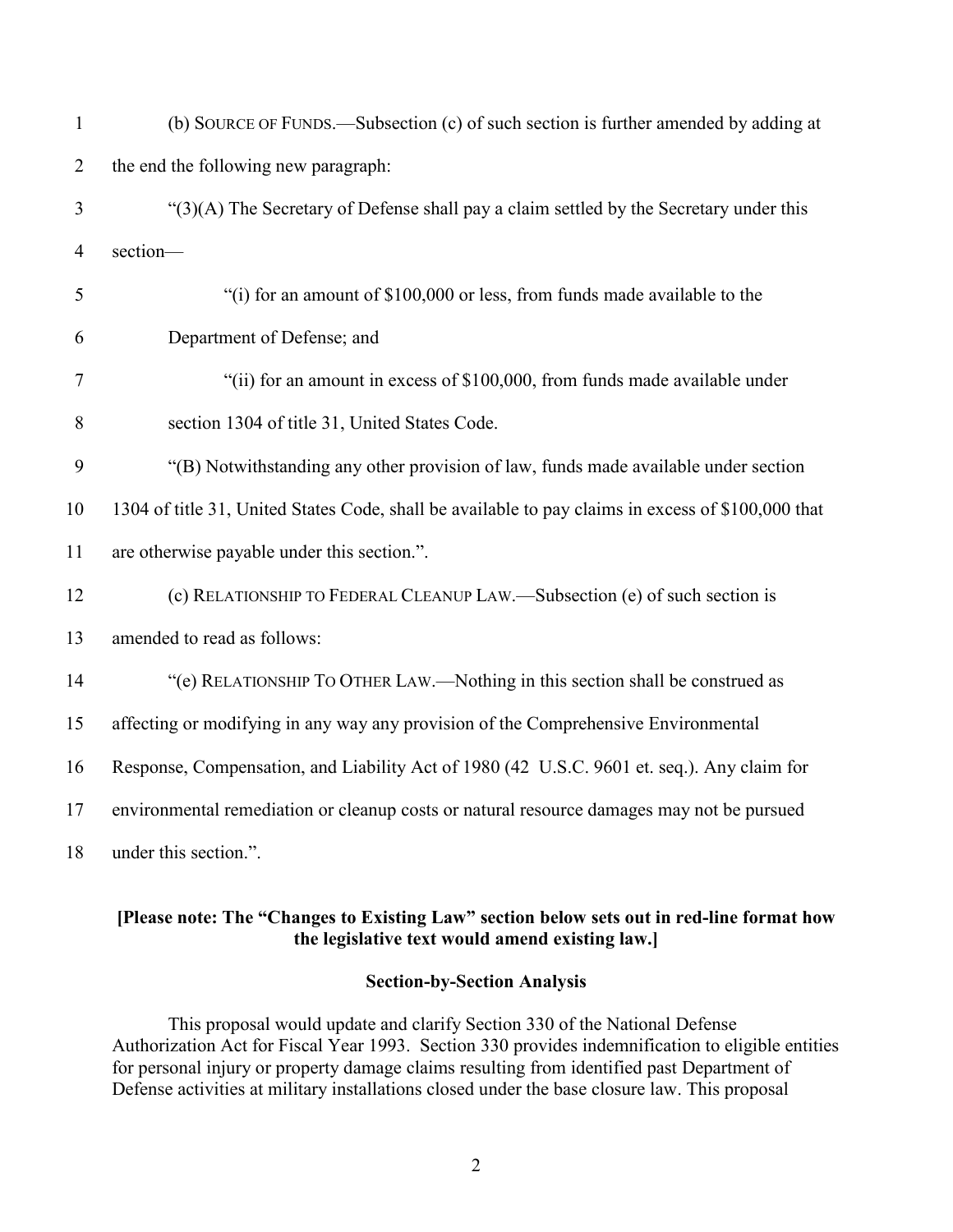addresses four sources of confusion and administrative delays in implementing the statute: 1) the source of funding for indemnification under the statute; 2) the duty to defend requirement under the statute; 3) distinction between "personal injury and real property" claims under this statute and cleanup costs under a separate cleanup statute; and 4) the types of substances that trigger indemnification under the statute.

#### Funding of Section 330 Payments

This proposal provides a specific source of funding for Section 330 claim payments and establishes that DoD funds will be used to pay the first \$100,000 of a claim, with the Department of Treasury's Judgment Fund available to pay amounts of claims that exceed this \$100,000 threshold. Section 330 and its legislative history are silent as to the source of funds appropriate to pay indemnity costs. In 2018, DoD issued regulations on the Section 330 administrative claim process at 32 CFR 175.1-.6, but those regulations are also silent on the source of funds to be used in paying claims. Despite not providing clarity on the appropriate source of funds, the 2018 regulations have created the perception among claimants that DoD funds are available to pay valid claims.

Given that DoD has certified that no DoD funds are available to settle claims brought pursuant to Section 330, those claims and judgments instead have been paid from the Department of Treasury's Judgment Fund. The Judgment Fund is a permanent, indefinite appropriation that is generally available to pay amounts owed by the United States, under judgments, compromise settlements and certain administrative awards. 73 Comp. Gen. 46 (1993). Although use of the Judgment Fund in this manner is appropriate, the lack of clear statutory direction in dealing with Section 330 claims has resulted in confusion within DoD and DOJ, as well as by claimants, and it has resulted in delays in processing legitimate Section 330 claims. These delays have been in part due to the Judgment Fund's general requirement of imminent litigation, which is not always present in the context of Section 330 claims, as a claimant may present a valid administrative claim to DoD without raising the threat of a lawsuit.

To clarify the appropriate funding source of Section 330 claims, DoD proposes to insert a new subsection (c)(3) into Section 330 that allows the use of DoD funds to settle meritorious Section 330 claims up to \$100,000 and clarifies that the Judgment Fund shall be available to pay Section 330 claim amounts that exceed that \$100,000 threshold. This language would adopt the funding allocation framework in 10 U.S.C. §2733, which established a similar structure for personal injury and property damage claims against DoD. Specifically, section 2733 authorizes the Secretaries of the Military Departments, as well as SECDEF, to "settle, and pay… an amount not more than \$100,000" for personal injury and property damage claims against the United States and to certify "meritorious amounts in excess of \$100,000" for payment by the Judgment Fund. Because that Section 2733 allocation structure has resulted in efficient management of those types of claims, DoD proposes that Congress adopt the same structure for Section 330 claims. The proposed funding allocation framework also is similar to that provided in the Federal Tort Claims Act, 28 U.S.C. §2672, which provides for funding of claims from agency appropriations or from the Judgement Fund, depending on the settlement amount.

#### Clarifying the duty to defend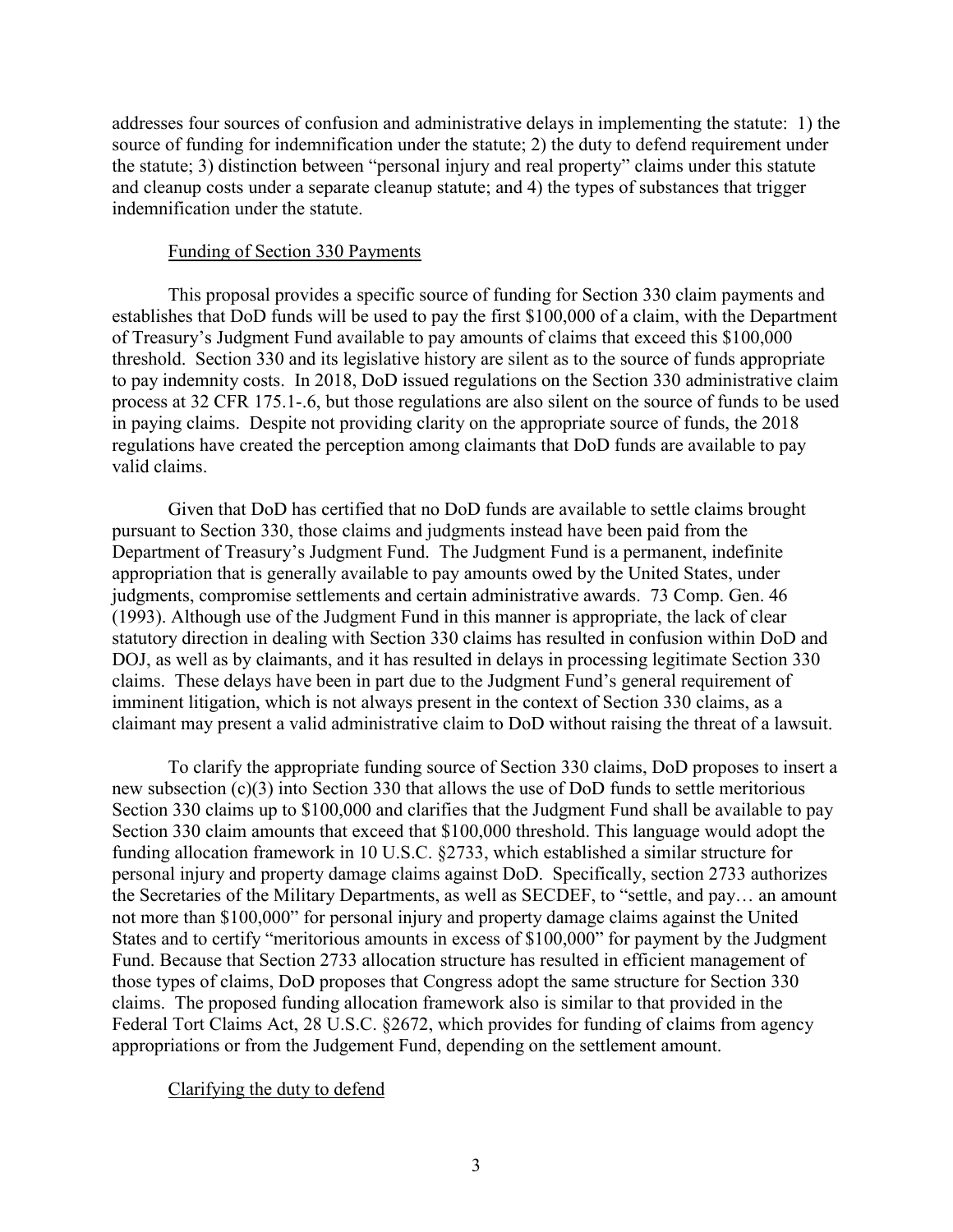Since its passage over twenty-five years ago, DoD has received occasional requests to "defend" a private party identified in subsection (a)(2). DoD, however, is not authorized to represent these private or State parties, as it lacks independent litigation authority.<sup>[1](#page-34-0)</sup> The Department of Justice (DOJ) generally represents DoD in litigation, and it has been posited that Sec. 330's duty to defend transfers to DOJ. But even if that interpretation is correct, DOJ has determined that it is unable to defend the enumerated entities in Section 330 due to inherent conflicts of interest. For these reasons, DoD is proposing to delete the duty to defend requirement from subsections (a)(1) and (b)(4) in Section 330, as it cannot be implemented practically. The duty to "hold harmless and indemnify in full" would remain in Section 330, and thus the deletion of the duty to defend would not result in a coverage gap where a legitimate Section 330 claimant would be at risk of not being made whole.

#### Clarifying the scope of Sec. 330 indemnity

This proposal also clarifies the scope of Section 330's indemnity provisions, as several court cases have interpreted that provision in a manner that exceeds the plain meaning of the statute's terms, that extends Section 330's scope to the point where it becomes redundant to other federal laws, and that has created additional administrative burden on the Department. Those court cases have extended the scope of Section 330's indemnification to include reimbursement for cleanup costs, even though the statutory language is limited to "any claim for personal injury or property damage." Additionally, these cases unnecessarily created a redundant claim mechanism, allowing claimants to seek cleanup costs under Section 330, even when those costs already are compensable through the federal cleanup law, the Comprehensive Environmental Response, Compensation, and Liability Act of 1980 (CERCLA), which provides its own cost recovery process. Cases such as *Indian Harbor Ins. Co. v. U.S*., 704 F.3d 949 (Fed. Cir. 2013), and *Richmond Am. Homes of Colo., Inc. v. U.S*., 75 Fed. Cl. 376 (2007), allowed reimbursement for environmental cleanup costs under Section 330, by pointing to phrases such as "cost or other fee," "economic loss," "demand or action," or "threatened release." In addition to deleting these phrases to clarify the intent of Section 330 and remove redundancies with CERCLA, subsection (e) of section 330 will clarify that claims for environmental remediation or cleanup costs must be pursued under CERCLA and not under Section 330.

Consistency with CERCLA as to the scope of substances relevant to the indemnity provision

<span id="page-34-0"></span> <sup>1</sup> President Clinton's signing statement for the FY1993 NDAA contained a disclaimer concerning Section 330's duty to defend under the law. See Presidential signing statement accompanying the 1993 National Defense Authorization Act, Public Law 102-484 ("I also note that section 330, under which the Secretary of Defense may 'settle or defend' certain claims, should not be understood to detract from the Attorney General's plenary litigating authority. Accordingly, to the extent provided in current law, the Secretary of Defense will 'settle or defend' claims in litigation through attorneys provided by the Department of Justice."). *See also*, 83 Fed. Reg. 34471, 34472 (July 20, 2018) (stating that, for litigation under section 330, "it is understood that the DoD will act through the [DOJ] when appearing before the courts").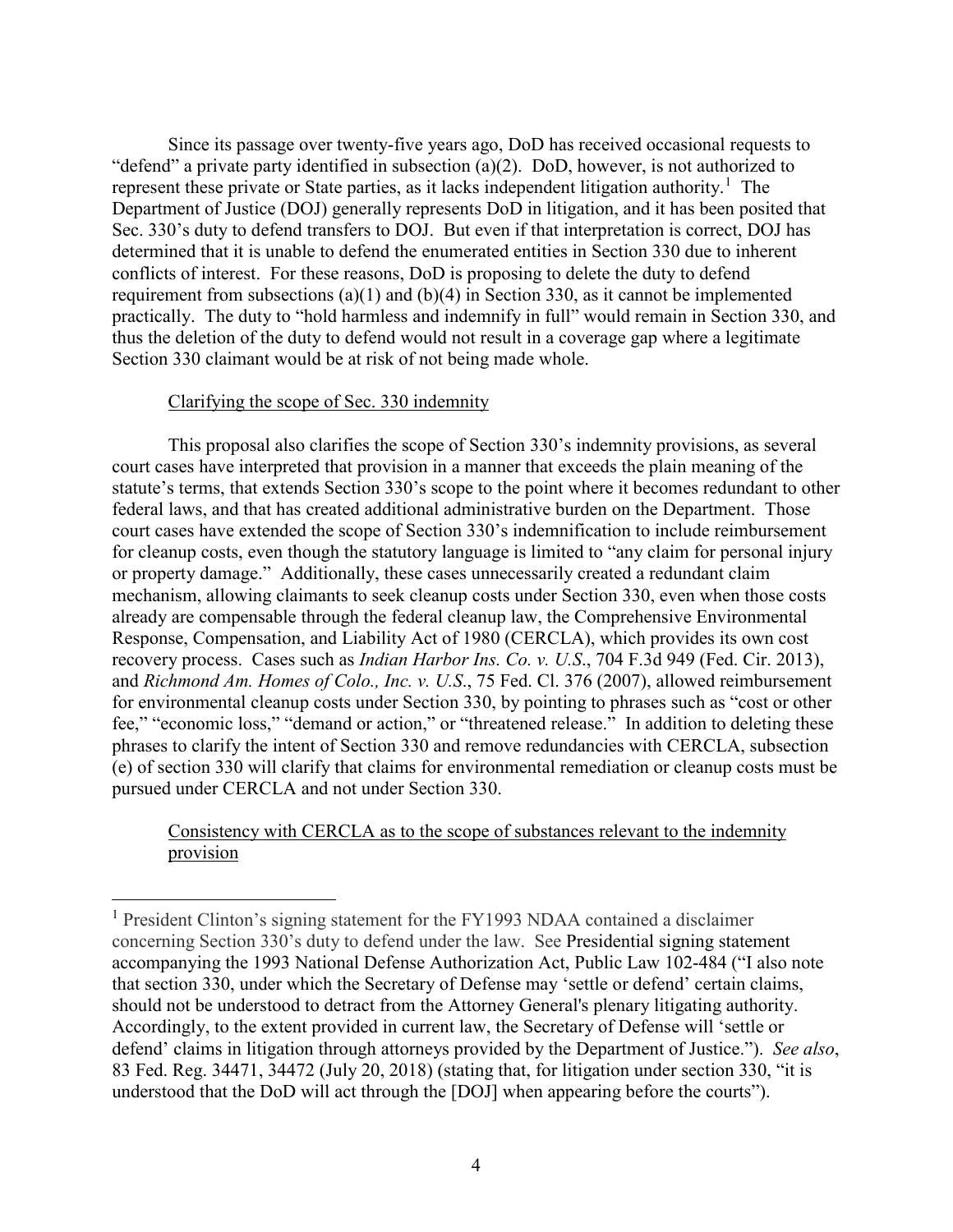Finally, the proposal also deletes "or petroleum or petroleum derivative" in order to make the provision consistent with CERCLA.

**Changes to Existing Law:** This proposal would make the following changes to section 330 of the National Defense Authorization Act for Fiscal Year 1993 (10 U.S.C. 2687 note):

#### SEC. 330. INDEMNIFICATION OF TRANSFEREES OF CLOSING DEFENSE PROPERTY.

(a) IN GENERAL.—(1) Except as provided in paragraph (3) and subject to subsection (b), the Secretary of Defense shall hold harmless, defend, and indemnify in full the persons and entities described in paragraph (2) from and against any suit, claim, demand or action, liability, or judgment, cost or other fee arising out of any claim for personal injury or property damage (including death, illness, or loss of or damage to property or economic loss) that results from, or is in any manner predicated upon, the release or threatened release of any hazardous substance or pollutant or contaminant, or petroleum or petroleum derivative as a result of Department of Defense activities at any military installation (or portion thereof) that is closed pursuant to a base closure law.

(2) The persons and entities described in this paragraph are the following:

(A) Any State (including any officer, agent, or employee of the State) that acquires ownership or control of any facility at a military installation (or any portion thereof) described in paragraph (1).

(B) Any political subdivision of a State (including any officer, agent, or employee of the State) that acquires such ownership or control.

(C) Any other person or entity that acquires such ownership or control.

(D) Any successor, assignee, transferee, lender, or lessee of a person or entity described in subparagraphs (A) through (C).

(3) To the extent the persons and entities described in paragraph (2) contributed to any such release or threatened release, paragraph (1) shall not apply.

(b) CONDITIONS.—No indemnification may be afforded under this section unless the person or entity making a claim for indemnification—

(1) notifies the Department of Defense in writing within two years after such claim accrues or begins action within six months after the date of mailing, by certified or registered mail, of notice of final denial of the claim by the Department of Defense;

(2) furnishes to the Department of Defense copies of pertinent papers the entity receives;

(3) furnishes evidence or proof of any claim, loss, or damage covered by this section; and

(4) provides, upon request by the Department of Defense, access to the records and personnel of the entity for purposes of defending or settling the claim or action.

(c) AUTHORITY OF SECRETARY OF DEFENSE.—(1) In any case in which the Secretary of Defense determines that the Department of Defense may be required to make indemnification payments to a person under this section for any suit, claim, demand or action, liability, judgment, cost or other fee arising out of any claim for personal injury or property damage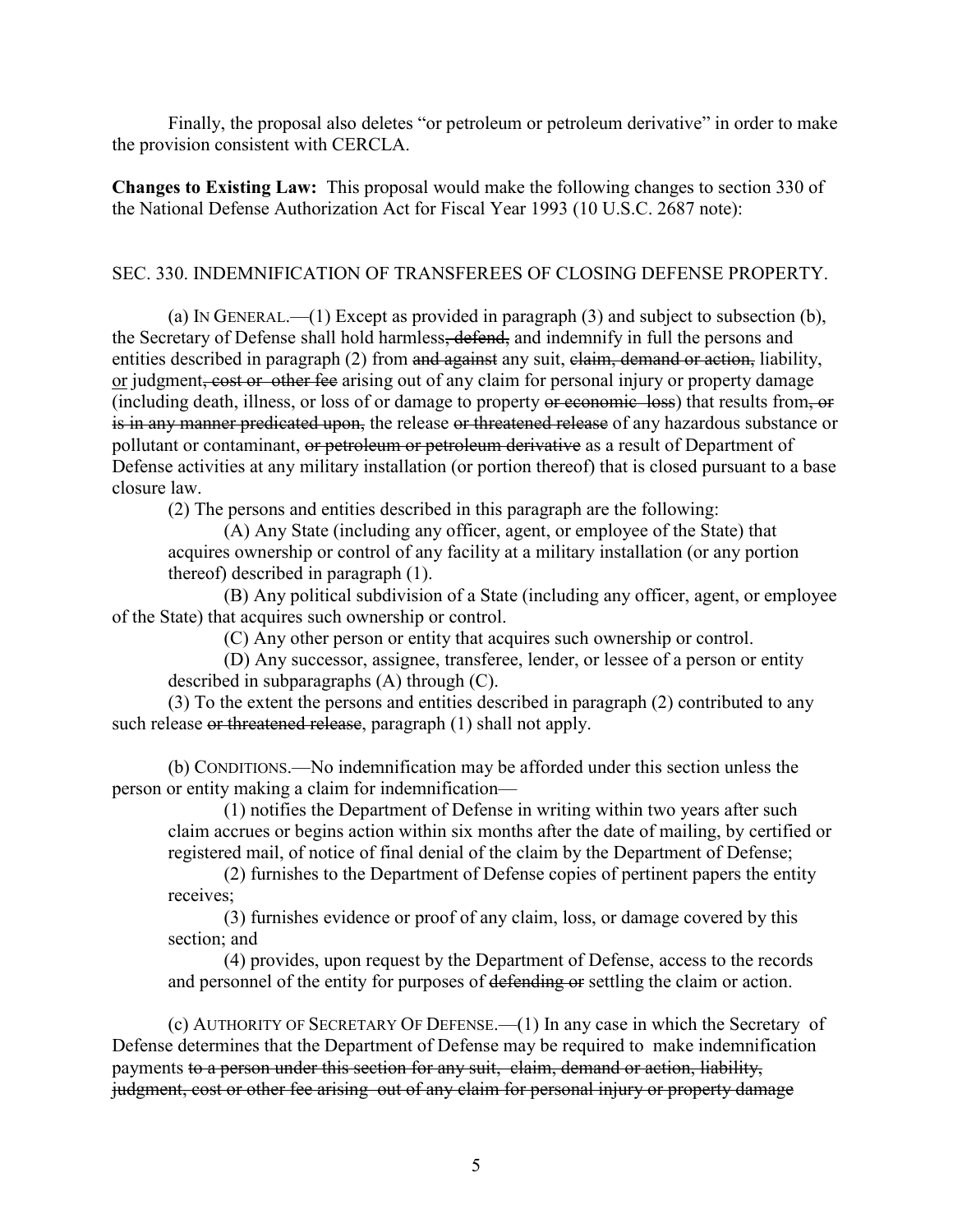referred to in under subsection (a)(1), the Secretary may settle or defend, on behalf of that person, the claim for personal injury or property damage.

(2) In any case described in paragraph (1), if the person to whom the Department of Defense may be required to make indemnification payments does not allow the Secretary to settle or defend the claim, the person may not be afforded indemnification with respect to that claim under this section.

(3)(A) The Secretary of Defense shall pay a claim settled by the Secretary under this section—

(i) for an amount of \$100,000 or less, from funds made available to the Department of Defense; and

(ii) for an amount in excess of \$100,000, from funds made available under section 1304 of title 31, United States Code.

(B) Notwithstanding any other provision of law, funds made available under section 1304 of title 31, United States Code, shall be available to pay claims in excess of \$100,000 that are otherwise payable under this section.

(d) ACCRUAL OF ACTION.—For purposes of subsection  $(b)(1)$ , the date on which a claim accrues is the date on which the plaintiff knew (or reasonably should have known) that the personal injury or property damage referred to in subsection (a) was caused or contributed to by the release or threatened release of a hazardous substance or pollutant or contaminant or petroleum or petroleum derivative as a result of Department of Defense activities at any military installation (or portion thereof) described in subsection (a)(1).

(e) RELATIONSHIP TO OTHER LAW.—Nothing in this section shall be construed as affecting or modifying in any way section 120(h) any provision of the Comprehensive Environmental Response, Compensation, and Liability Act of 1980 (42 U.S.C. 9601 et. seq. 9620(h)). Any claim for environmental remediation or cleanup costs or natural resource damages may not be pursued under this section.

(f) DEFINITIONS.—In this section:

(1) The terms "facility", "hazardous substance", "release", and "pollutant or contaminant" have the meanings given such terms under paragraphs (9), (14), (22), and (33) of section 101 of the Comprehensive Environmental Response, Compensation, and Liability Act of 1980, respectively (42 U.S.C. 9601 (9), (14), (22), and (33)).

(2) The term "military installation" has the meaning given such term under section 2687(e)(1) of title 10, United States Code.

(3) The term "base closure law" means the following:

(A) The Defense Base Closure and Realignment Act of 1990 (10 U.S.C. 2687 note).

(B) Title II of the Defense Authorization Amendments and Base Closure and Realignment Act (10 U.S.C. 2687 note).

(C) Section 2687 of title 10, United States Code.

(D) Any provision of law authorizing the closure or realignment of a military installation enacted on or after the date of the enactment of this Act.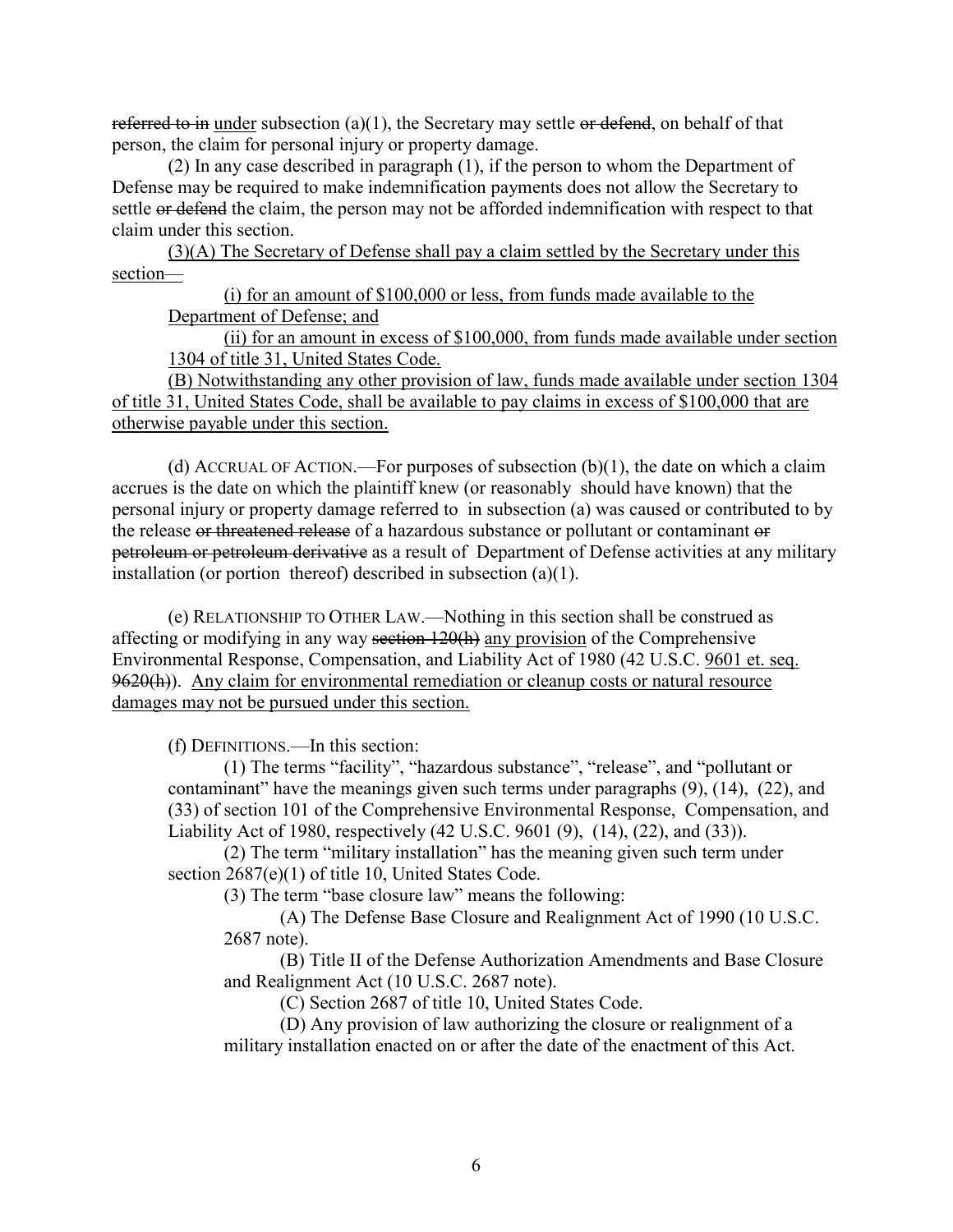## 1 **SEC. \_\_\_. WAIVER OF COST-SHARING FOR THREE MENTAL HEALTH**  2 **OUTPATIENT VISITS**.

- 3 (a) TRICARE SELECT.—Section 1075(c) of title 10, United States Code, is amended by 4 adding at the end the following new paragraph: 5 "(4) Under requirements to be prescribed by the Secretary, cost-sharing may be 6 waived for the first three outpatient mental health visits of a covered beneficiary each 7 year. Such requirements shall be consistent with the other provisions of this chapter.". 8 (b) TRICARE PRIME.—Section 1075a(a) of title 10, United States Code, is amended by 9 adding at the end the following new paragraph:
- 10 "(4) Under requirements to be prescribed by the Secretary, cost-sharing may be 11 waived for the first three outpatient mental health visits of a covered beneficiary each 12 year. Such requirements shall be consistent with the other provisions of this chapter.".

#### **Section-by-Section Analysis**

This proposal would waive cost-sharing for up to three outpatient mental health visits for TRICARE beneficiaries each calendar year. As used in this proposal, the term "outpatient" refers to services provided by individual professional providers, i.e. non-institutional providers. The term "mental health visits" refer to sessions intended to diagnose a mental disorder or treat a primary diagnosis of mental disorder, according to the criteria listed in the current edition of the Diagnostic and Statistical Manual for Mental Disorders (DSM) or a mental health diagnosis in the International Classification of Diseases, 10th Revision, Clinical Modification, or subsequent issuances, including substance use disorder. Examples of outpatient mental health visits may include individual or group psychotherapy, psychological testing, administration of psychotropic drugs, and medication assisted treatment. Mental health visits must be with TRICAREauthorized providers and be otherwise covered under the TRICARE program in order to be eligible for waived cost-sharing under this proposal (e.g., unproven care is excluded).

Mental illness, especially untreated mental illness, is an enormous and costly issue in the United States. According to the Substance Abuse and Mental Health Services Administration (SAMHSA), 21 percent of adults in the United States experience mental illness (although not all are formally diagnosed), and 5.6 percent of adults experience serious mental illness. However, only 46.2 percent and 64.5 percent of adults with mental illness and serious mental illness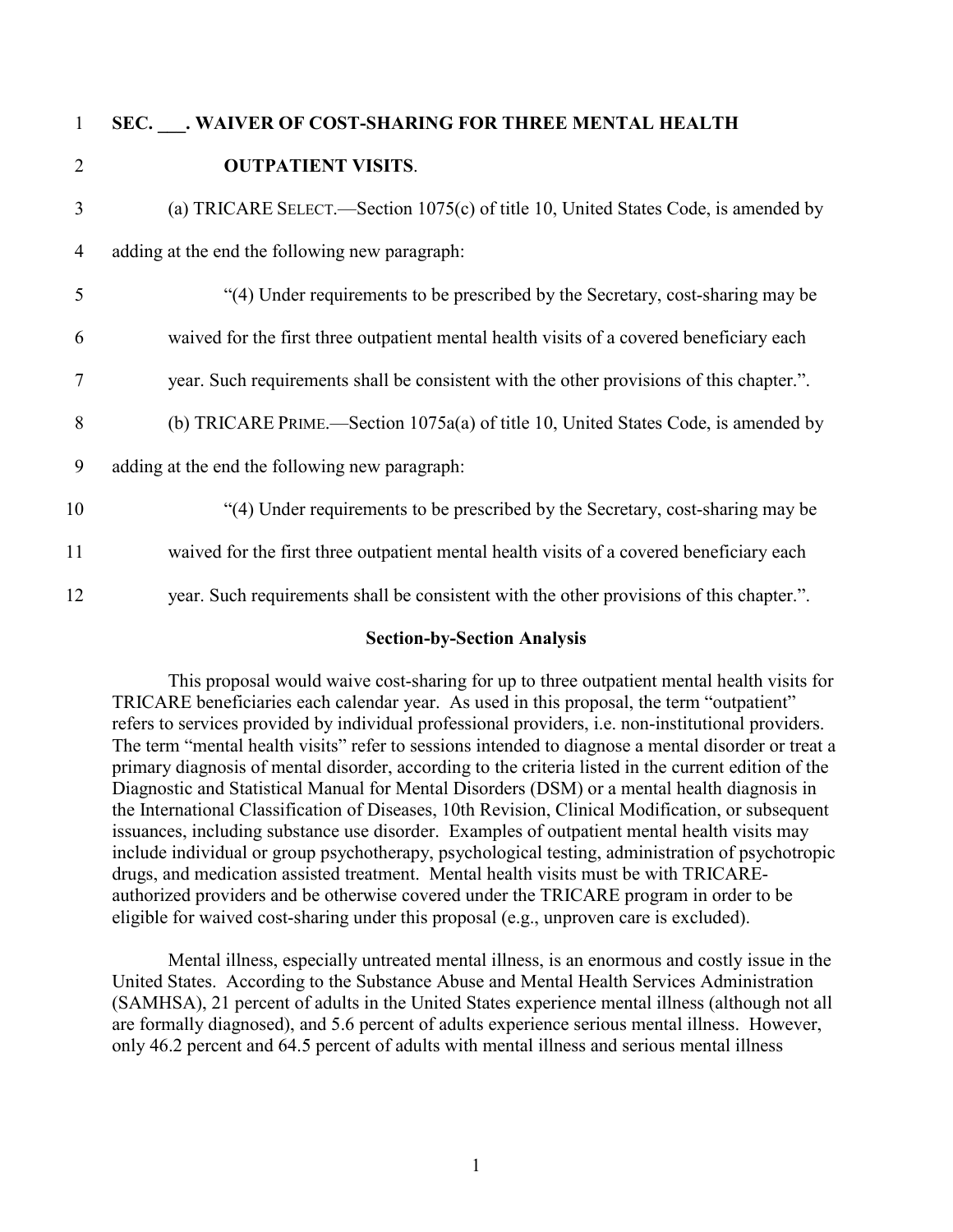receive treatment.<sup>[1](#page-38-0)</sup> Similarly, according to the National Survey of Children's Health, 16.5 percent of individuals ages six to seventeen experience mental illness, but only 50.6 percent of these individuals receive treatment.<sup>[2](#page-38-1)</sup> Besides the direct costs of treating mental illnesses, the indirect cost of mental health and the cost of untreated or delayed mental health are massive. Serious mental illness is associated with nearly \$200 billion in lost earnings in 2008 dollars.<sup>[3](#page-38-2)</sup> Because this estimate does not include all mental illnesses or account for inflation through 2022, it is likely the current amount is much higher. A 2016 study also estimated that the costs of untreated depression and anxiety disorders alone result in \$148 billion in lost productivity across 10 high-income countries. [4](#page-38-3) However, this study also found that the net value of investing in adequate mental health treatment would result in benefit-cost ratio of 5.3 and 4.0 for depression and anxiety, respectively, including economic returns, case averted, and disability-adjusted lifeyears averted. These costs do not include personal and social costs that are more difficult to quantify such as strained personal relationships, difficulties with school or work, and social wellbeing. Mental illnesses tend to be highly co-morbid with other mental illnesses and untreated mental illnesses are more likely to lead to serious mental illnesses. Mental health may also lead to non-mental health conditions, especially costly chronic diseases. Individuals with depression have a 40 percent higher risk of developing cardiovascular and metabolic diseases; those with serious mental illness are twice is likely to develop these diseases.<sup>[5](#page-38-4)</sup>

Mental illness disproportionately affects Active Duty Service Members (ADSMs), Veterans, and their families. A 2014 study published in JAMA Psychiatry found that prevalence of DSM psychiatric disorders is four times higher in ADSMs than in civilian populations.<sup>[6](#page-38-5)</sup> Major depressive disorder is five times as high in ADSMs compared to civilians, intermittent explosive disorder is six times as high, and post-traumatic stress disorder (PTSD) is fifteen times as high. Moreover, in 2004, only 23-40 percent of ADSMs returning from deployment who met strict diagnostic criteria for any mental health condition received any type mental health treatment in the past year.<sup>[7](#page-38-6)</sup> This percentage has increased despite recent mental health initiatives aimed towards ADSMs and their families. According to a 2020 Department of Defense Inspector General Report, 53 percent of ADSMs and their dependents who primary care physicians identified as needing mental health care and who were subsequently referred to the private sector care system did not ultimately receive care.<sup>[8](#page-38-7)</sup> Likewise, according to the 2020 Blue Star Families Annual Report, 21 percent of Active Duty family members (ADFMs) reported that they would like to receive mental health care but do not receive such care.<sup>[9](#page-38-8)</sup> Children of deployed ADSMs are also more likely to experience increased maladaptive behaviors, as well as higher stress levels, higher anxiety, depressive symptoms, psychosocial issues, and self-reported

<span id="page-38-0"></span> $\frac{1}{1}$ https://www.samhsa.gov/data/sites/default/files/reports/rpt35325/NSDUHFFRPDFWHTMLFiles2020/2020NSDU HFFR1PDFW102121.pdf

<span id="page-38-1"></span><sup>2</sup> https://jamanetwork.com/journals/jamapediatrics/fullarticle/2724377?guestAccessKey=f689aa19-31f1-481d-878a-6bf83844536a

<span id="page-38-2"></span><sup>3</sup> https://pubmed.ncbi.nlm.nih.gov/18463104/

<span id="page-38-3"></span><sup>4</sup> https://www.thelancet.com/journals/lanpsy/article/PIIS2215-0366(16)30024-4/fulltext

<span id="page-38-4"></span><sup>5</sup> https://www.thelancet.com/commissions/physical-health-in-mental-illness

<span id="page-38-5"></span><sup>6</sup> https://jamanetwork.com/journals/jamapsychiatry/fullarticle/1835338

<span id="page-38-6"></span><sup>7</sup> https://pubmed.ncbi.nlm.nih.gov/25211433/

<span id="page-38-7"></span><sup>8</sup> https://media.defense.gov/2020/Aug/12/2002475605/-1/-1/1/DODIG-2020-112\_REDACTED.PDF

<span id="page-38-8"></span><sup>&</sup>lt;sup>9</sup> https://bluestarfam.org/wp-content/uploads/2021/12/BSF\_2020\_AnnualReport.pdf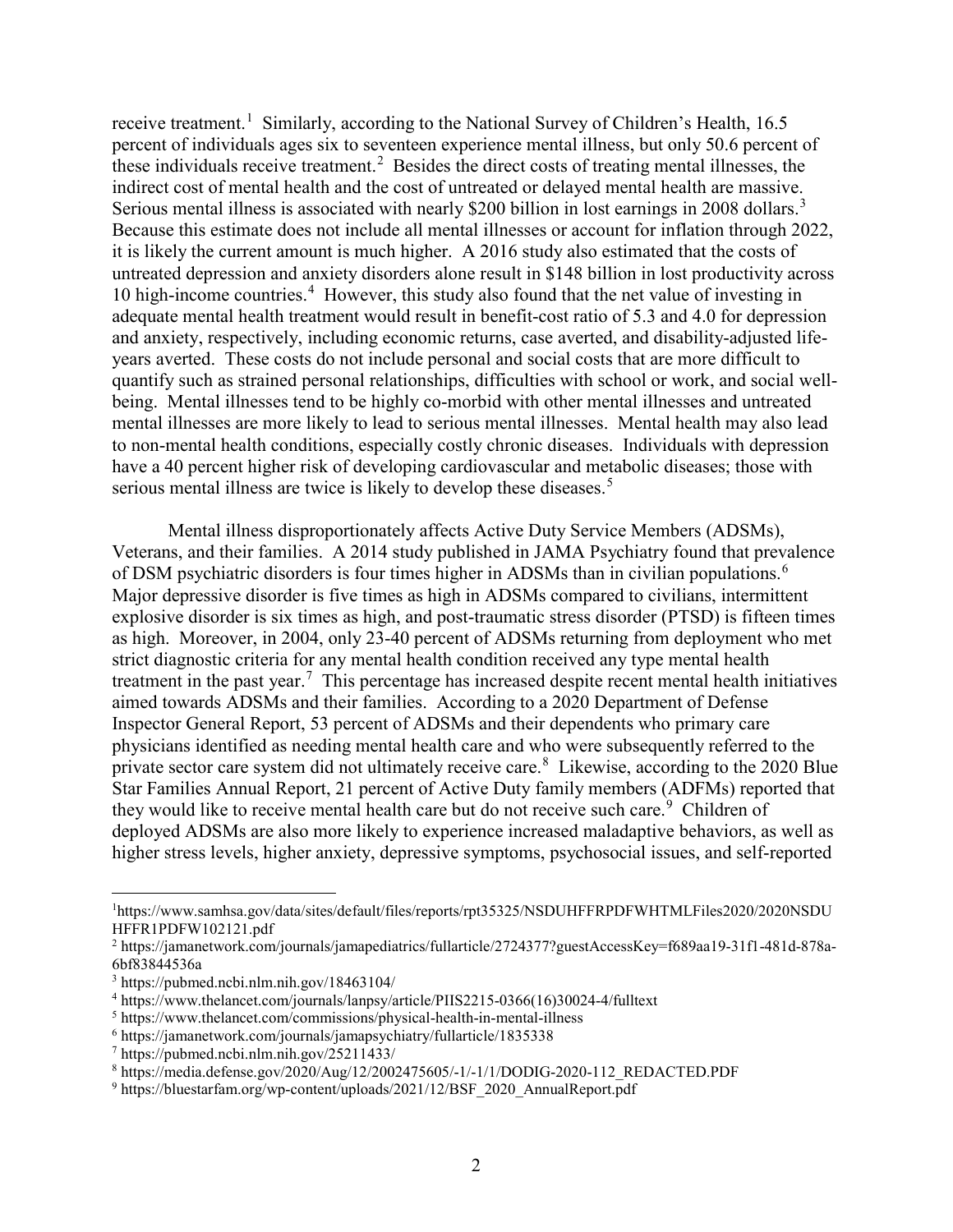or professionally diagnosed mental illnesses.<sup>10</sup> Lastly, spouses of ADSMs face higher rates of stress, anxiety, and depression,<sup>[11](#page-39-1)</sup> and 29 percent of military wives ages 18 to 40 experienced mental illness within the past year of being surveyed (compared to nearly 20 percent of non-military wives in the same age range).<sup>[12](#page-39-2)</sup>

The purpose of this proposal is to incentivize beneficiary initiation of mental health treatment. It is crucial to diagnose and treat mental illness as early as possible, due to the serious impact of mental illness on the well-being of patients and on the costs to society in general, as discussed above. Co-payments and cost-shares may represent a burden that prevent some beneficiaries from seeking medically necessary care. According to the Colorado Health Institute, over half of those surveyed who stated they need but do not receive mental health care cited the cost of treatment as their primary barrier to receiving treatment.<sup>13</sup> The applicability of this survey to the TRICARE population is not known; cost-shares may represent a burden to beneficiaries but may be less of a burden than to the general U.S. population due to TRICARE's relatively low out-of-pocket costs.

| TRICARE SPECIALTY CARE OUTPATIENT VISIT COST-SHARES/COPAYMENTS |                |                |                |                |  |  |  |  |  |  |
|----------------------------------------------------------------|----------------|----------------|----------------|----------------|--|--|--|--|--|--|
| <b>TRICARE PRIME</b>                                           |                |                |                |                |  |  |  |  |  |  |
|                                                                | <b>ADFM</b>    |                | <b>RETIREE</b> |                |  |  |  |  |  |  |
|                                                                | <b>GROUP A</b> | <b>GROUP B</b> | <b>GROUP A</b> | <b>GROUP B</b> |  |  |  |  |  |  |
| Specialty Care Outpatient<br><b>Visits (CY 2018)</b>           | \$0            | \$0            |                | \$33           |  |  |  |  |  |  |
| <b>TRICARE SELECT COST</b>                                     |                |                |                |                |  |  |  |  |  |  |
|                                                                | <b>ADFM</b>    |                | <b>RETIREE</b> |                |  |  |  |  |  |  |
|                                                                |                |                |                |                |  |  |  |  |  |  |
|                                                                | <b>GROUP A</b> | <b>GROUP B</b> | <b>GROUP A</b> | <b>GROUP B</b> |  |  |  |  |  |  |
| Specialty Care Visits (CY)<br>2018), In-Network                | \$38           | \$28           | \$50           | \$44           |  |  |  |  |  |  |

The chart above illustrates TRICARE cost-shares for calendar year (CY) 2022. All TRICARE Select ADFM and retiree beneficiaries must also meet their deductible before co-pays and cost-shares apply while all TRICARE Prime ADFM and retiree beneficiaries may pay pointof-service fees for out-of-network outpatient mental health care. Additionally, only ADSMs require referrals to outpatient mental health care (except for psychoanalysis, which may require a referral).

<span id="page-39-0"></span> <sup>10</sup> https://www.ncbi.nlm.nih.gov/pmc/articles/PMC3312898/

<span id="page-39-1"></span><sup>&</sup>lt;sup>11</sup> https://www.armed-services.senate.gov/imo/media/doc/Roth-Douquet 03-08-16.pdf

<span id="page-39-2"></span><sup>12</sup> https://www.samhsa.gov/data/sites/default/files/NSDUH-MilitaryFamily-2015/NSDUH-MilitaryFamily-

<sup>2015.</sup>htm#:~:text=In%20the%20past%20year%2C%20an,combination%20of%20counseling%2C%20treatment%2 C%20and

<span id="page-39-3"></span><sup>13</sup> https://www.mentalhealthcolorado.org/removing-barriers-mental-health-care-access/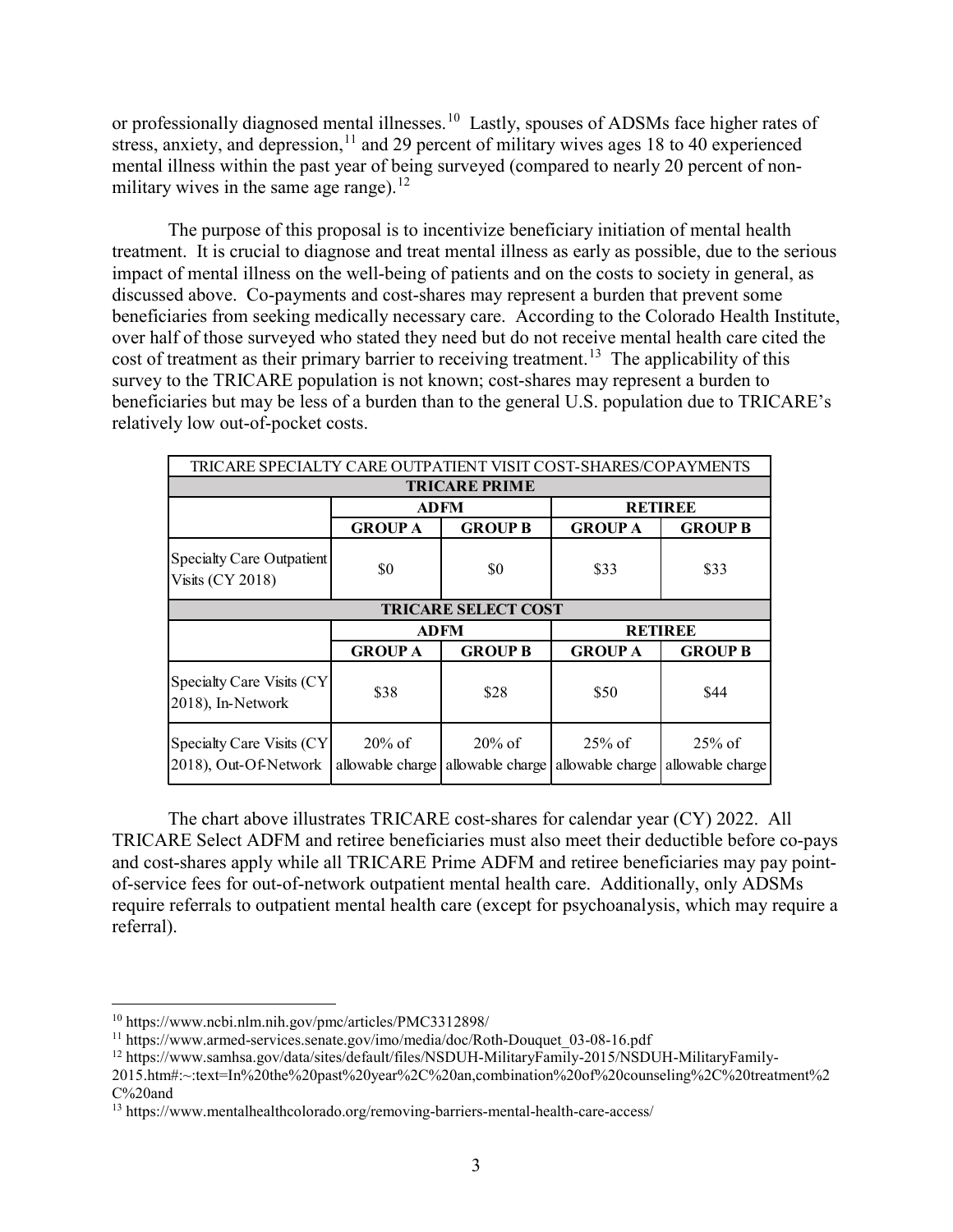This proposal may incentivize beneficiaries to begin mental health treatment by eliminating beneficiary cost-sharing for up to three mental health outpatient visits each year. The goal of this proposal is to encourage the uptake and continuation of mental health treatment, including psychiatric care and counseling. Additionally, this provision allows the Secretary of Defense to establish and detail additional requirements, provided those requirements do not violate any laws or regulations.

**Budgetary Implications:** The table below details resource requirements associated with this proposal. The resources reflected in the table below are included within the Fiscal Year (FY) 2023 President's Budget.

| <b>RESOURCE REQUIREMENTS (\$MILLIONS)</b> |            |            |            |            |            |                                                            |  |  |  |
|-------------------------------------------|------------|------------|------------|------------|------------|------------------------------------------------------------|--|--|--|
|                                           | FY<br>2023 | FY<br>2024 | FY<br>2025 | FY<br>2026 | FY<br>2027 | Appropriation<br>From                                      |  |  |  |
| Defense<br>Health                         |            | 46.2       | 72.0       | 79.1       | 78.8       | Operation and<br>Maintenance,<br>Defense Health<br>Program |  |  |  |

The table above details resource requirements associated with this proposal including both health care costs (i.e., costs of waiving cost-shares for mental health outpatient visits) and administrative costs. The assumed effective date for this proposal is January 1, 2024 and DHA estimates \$33.4 million (M) in FY 2024 in direct costs to the Government of absorbing costsharing and deductible shares related to the waived mental health visits, as well as \$400,000 in administrative start-up costs. The total estimated cost of this proposal in FY 2024 is \$46.2M. This estimate was achieved by analyzing the number of outpatient mental health visits in previous years, the average cost-share for each type of visit and for each category of beneficiary, and calculating induced demand for outpatient mental health visits (discussed in the next paragraph). Additional adjustments were made to account for currently unenrolled beneficiaries who are expected to migrate to enrollment in and use of TRICARE, and because the incidence rate for mental health visits is expected to increase compared to previous years studied, due to increased telehealth availability and effects of the pandemic. Subsequent years include increases in cost due to projected inflation and increases in the number of covered beneficiaries in each plan type.

This estimate assumes an increase in outpatient mental health visits due to induced demand for beneficiaries enrolled in health plans that have in-network cost-sharing. The estimated impact of induced demand is \$2.9M in FY 2024. This estimate also assumes that half of beneficiaries that newly initiate outpatient mental health treatments will continue visits past their first three visits (i.e., an average of four visits per each beneficiary who would not have initiated mental health treatment in the absence of this proposal). The estimated impact of this increase in visits is \$2.7M in FY 2024. This estimate likewise accounts for beneficiaries who already receive one or two outpatient mental health visits who would have a second or third visit due to waived costsharing under this proposal, and the portion of this group who would receive further outpatient mental health visits past the third visit. The estimated impact of these increases in visits are \$3.9M and \$1.6M, respectively, in FY 2024. Lastly, this estimate assumes that 50 percent of beneficiaries who newly initiate outpatient mental health treatments will also use one or more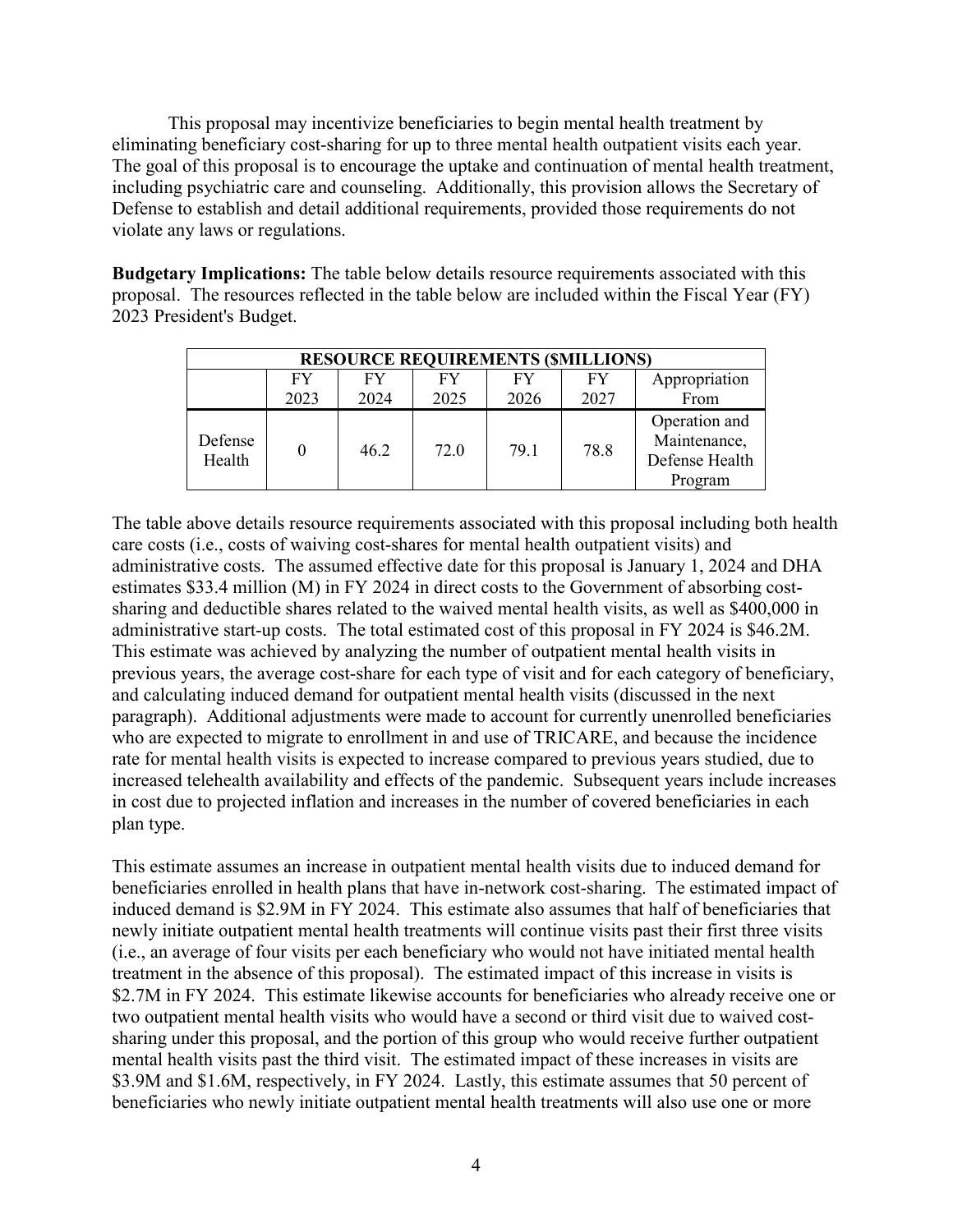prescription drugs to treat their mental health condition. While this proposal does not waive pharmacy cost-shares, this estimated increase in pharmaceutical drug utilization would increase Government costs by \$1.3M in FY 2024. We further estimate that 50 percent of the induced demand effect will occur in FY 2024, 80 percent will occur in FY 2025, and 100 percent of induced demand will be realized in FY 2026; these figures are included in the estimated costs for each year in the above table.

This estimate assumes the waiving of cost-shares for in-network and out-of-network providers. This estimate does not include any potential cost offsets due to reductions in other services (e.g., institutional care or emergency department visits) due to earlier mental health interventions. Additionally, the induced demand captured in this cost estimate does not account for other barriers to receiving outpatient mental health treatment, such as provider shortages, lack of transportation, and lack of childcare. This estimate also assumes that deductible, co-pay, and cost-sharing amounts will remain as specified under current policy through FY 2028, and that cost shares are waived only for visits to a mental health provider, for which specialty care cost shares apply.

**Changes to Existing Law:** This section would amend sections 1075 and 1075a of title 10, United States Code, as follows:

#### **§ 1075. TRICARE Select**

(a) ESTABLISHMENT.—(1) Not later than January 1, 2018, the Secretary of Defense shall establish a self-managed, preferred-provider network option under the TRICARE program. Such option shall be known as "TRICARE Select".

(2) The Secretary shall establish TRICARE Select in all areas. Under TRICARE Select, eligible beneficiaries will not have restrictions on the freedom of choice of the beneficiary with respect to health care providers.

\*\*\*\*\*

(c) COST-SHARING REQUIREMENTS.—The cost-sharing requirements under TRICARE Select are as follows:

(1) With respect to beneficiaries in the active-duty family member category or the retired category by reason of being a member or former member of the uniformed services who originally enlists or is appointed in the uniformed services on or after January 1, 2018, or by reason of being a dependent of such a member, the cost-sharing requirements shall be calculated pursuant to subsection (d)(1).

(2)(A) Except as provided by subsection (e), with respect to beneficiaries described in subparagraph (B) in the active-duty family member category or the retired category, the cost-sharing requirements shall be calculated as if the beneficiary were enrolled in TRICARE Extra or TRICARE Standard as if TRICARE Extra or TRICARE Standard, as the case may be, were still being carried out by the Secretary.

(B) Beneficiaries described in this subparagraph are beneficiaries who are eligible to enroll in the TRICARE program by reason of being a member or former member of